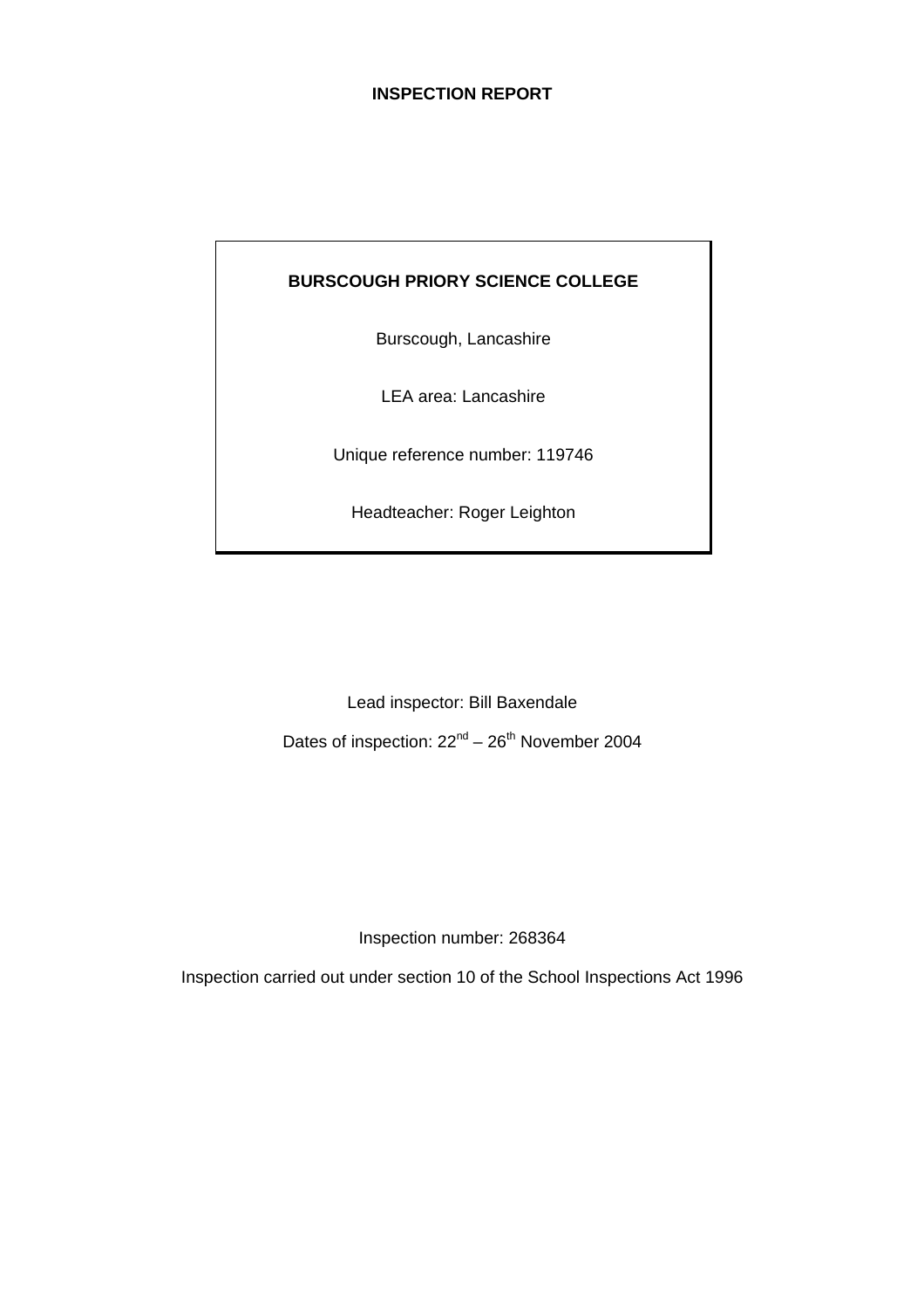#### © Crown copyright 2005

This report may be reproduced in whole or in part for non-commercial educational purposes, provided that all extracts quoted are reproduced verbatim without adaptation and on condition that the source and date thereof are stated.

Further copies of this report are obtainable from the school. Under the School Inspections Act 1996, the school must provide a copy of this report and/or its summary free of charge to certain categories of people. A charge not exceeding the full cost of reproduction may be made for any other copies supplied.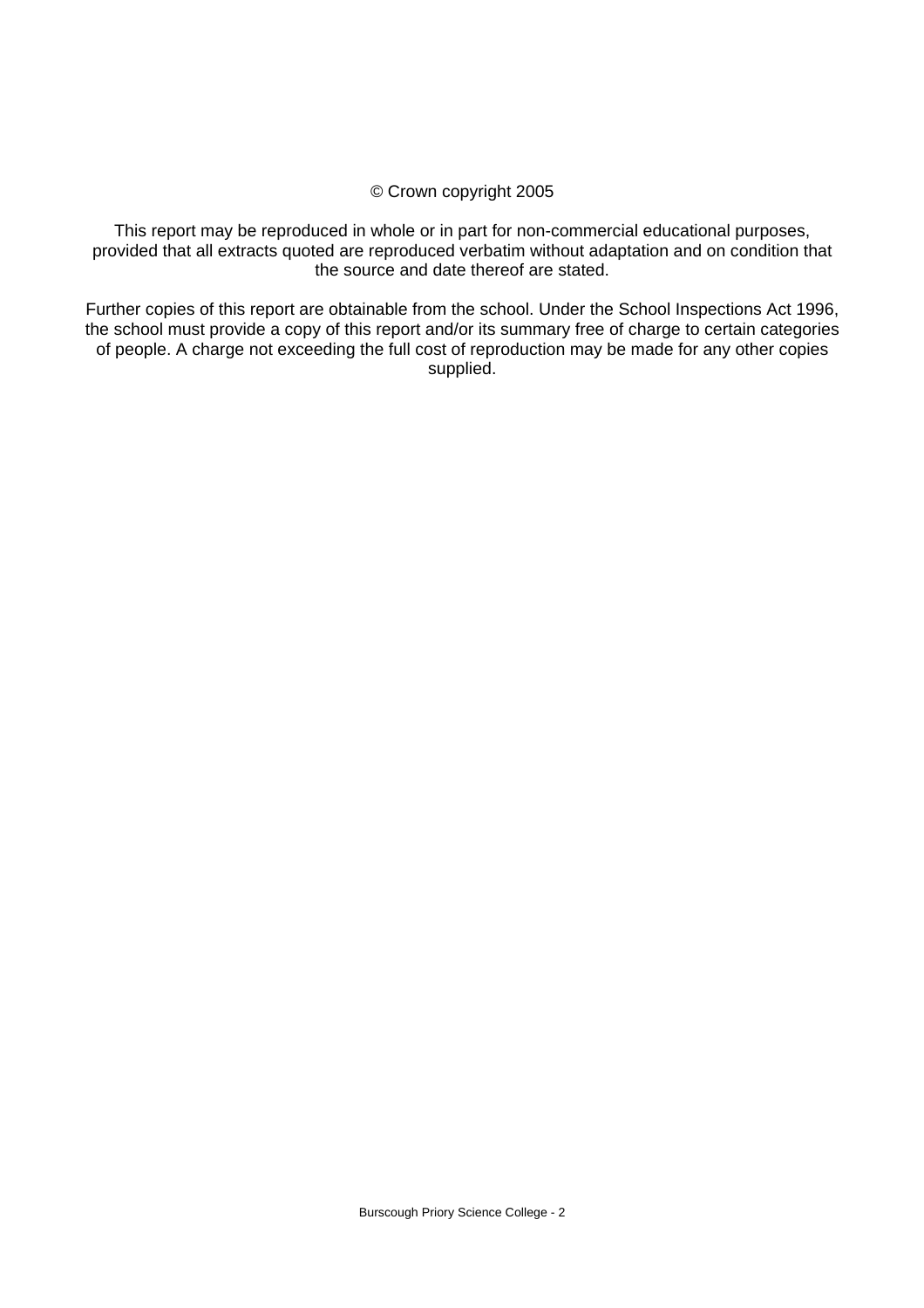# **INFORMATION ABOUT THE SCHOOL**

| Type of school:              | Comprehensive                                             |
|------------------------------|-----------------------------------------------------------|
| School category:             | Community                                                 |
| Age range of pupils:         | $11 - 16$                                                 |
| Gender of pupils:            | Mixed                                                     |
| Number on roll:              | 762                                                       |
| School address:              | Trevor Road<br>Burscough<br><b>Ormskirk</b><br>Lancashire |
| Postcode:                    | I 40 7R7                                                  |
| Telephone number:            | 01704 893259                                              |
| Fax number:                  | 01704 893307                                              |
| Appropriate authority:       | Governing body                                            |
| Name of chair of governors:  | Mike Forshaw                                              |
| Date of previous inspection: | 19th October 1998                                         |

# **CHARACTERISTICS OF THE SCHOOL**

Burscough Priory Science College is an 11–16 mixed comprehensive school, situated in the small town of Burscough, Lancashire. It has specialist Science College status. There are 762 pupils on roll. There are about equal numbers of boys and girls and there is very little movement in or out of the school, other than at the usual times of year. Pupils come from a range of socio-economic backgrounds but overall they are average. The number of pupils eligible for free school meals is average. There are very few pupils from an ethnic minority background and no pupil is at an early stage of learning English. The percentage of pupils on the special educational needs register is broadly in line with the national average. The percentage of pupils with a statement of special education needs is well above average: most of these have specific learning difficulties; others have emotional and behavioural difficulties, autism and physical difficulties. Overall standards of attainment on entry are just above average. The school holds a Sportsmark; it runs a Young Enterprise scheme and is an Investor in People.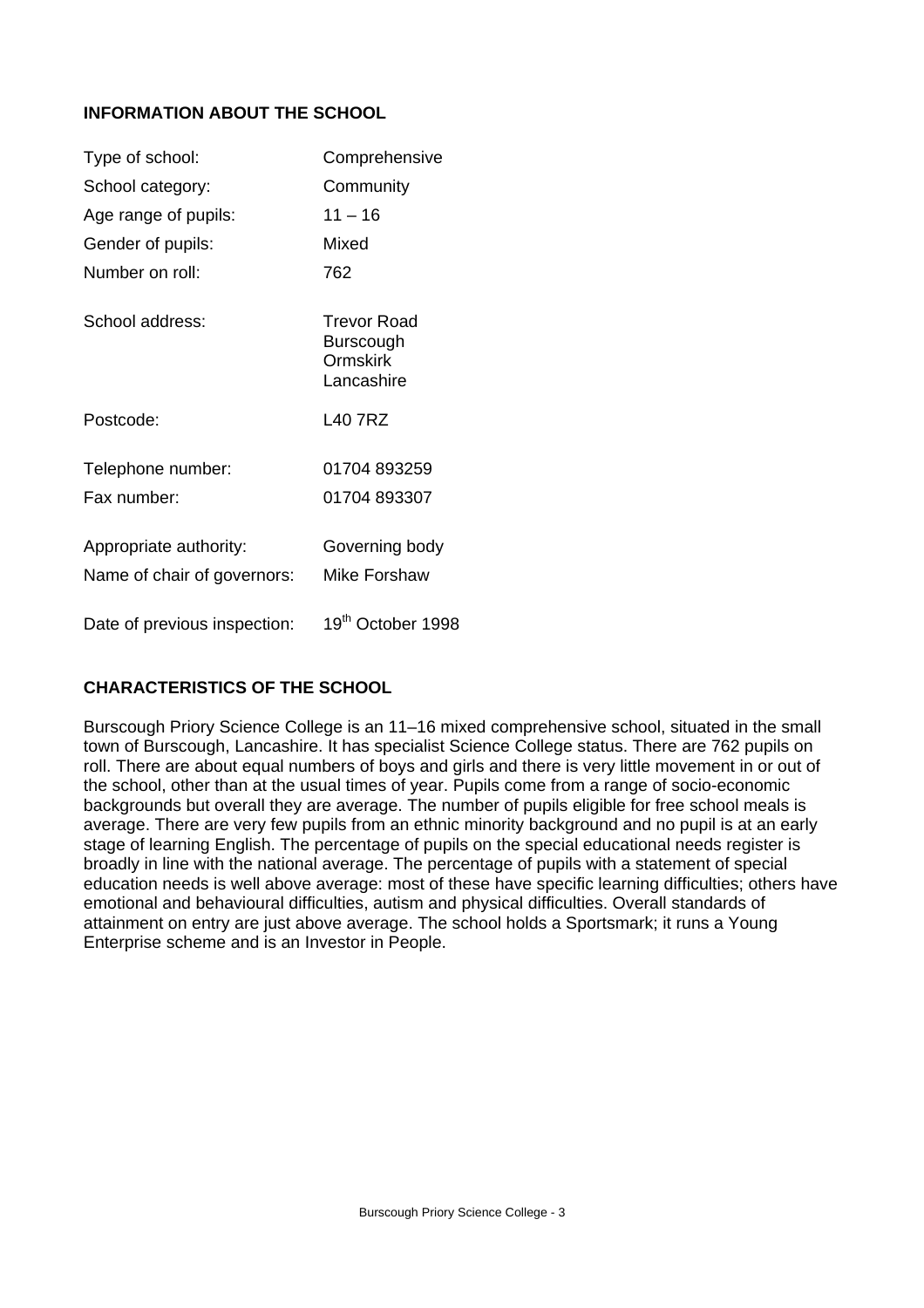# **INFORMATION ABOUT THE INSPECTION TEAM**

| Members of the inspection team |                          |                | <b>Subject responsibilities</b>                   |
|--------------------------------|--------------------------|----------------|---------------------------------------------------|
| 02928                          | <b>Bill Baxendale</b>    | Lead inspector |                                                   |
| 13786                          | Susan Walsh              | Lay inspector  |                                                   |
| 2893                           | John Manning             | Team inspector | English                                           |
| 30996                          | Anne Higginbottom        | Team inspector | <b>Mathematics</b>                                |
| 22985                          | <b>Jackie Sparkes</b>    | Team inspector | Science                                           |
| 8341                           | <b>William Wilmhurst</b> | Team inspector | Information and communication<br>technology (ICT) |
| 12271                          | lan Thompson             | Team inspector | Art and design                                    |
| 10209                          | <b>Vincent Gormally</b>  | Team inspector | Design and technology                             |
| 22849                          | <b>Ronald Catlow</b>     | Team inspector | History; Geography                                |
| 17404                          | <b>Judith Tolley</b>     | Team inspector | Modern foreign languages                          |
| 4697                           | <b>Robin Black</b>       | Team inspector | Music                                             |
| 14446                          | <b>Barry Simmons</b>     | Team inspector | Physical education                                |
| 27803                          | Joe Clark                | Team inspector | Religious education; Special<br>educational needs |

The inspection contractor was:

ISIS

 3, Harrowby Road West Park LEEDS LS16 5HN

Any concerns or complaints about the inspection or the report should be made initially to the inspection contractor. The procedures are set out in the leaflet *'Complaining about Ofsted Inspections'*, which is available from Ofsted Publications Centre (telephone 07002 637833) or Ofsted's website (www.ofsted.gov.uk).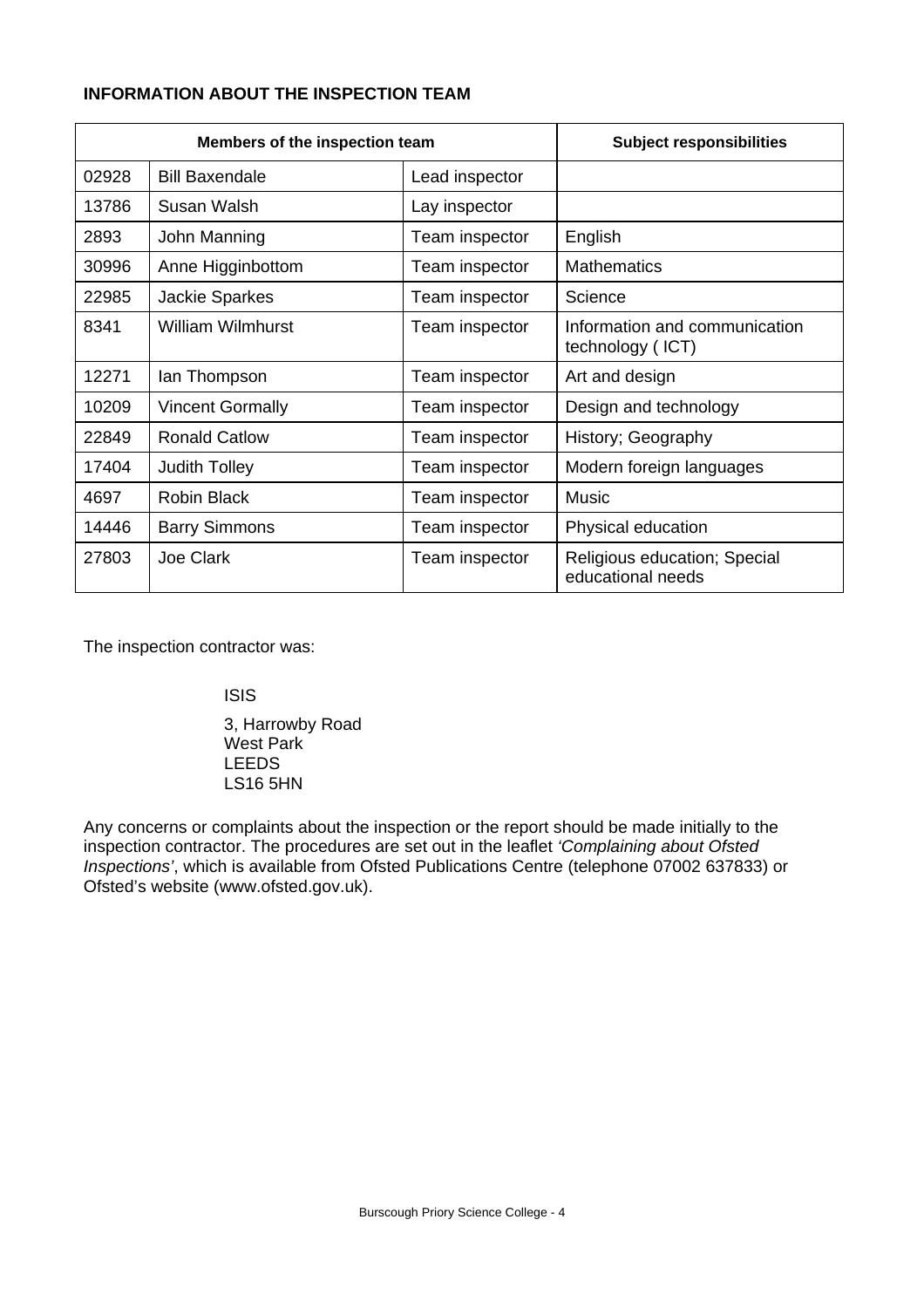# **REPORT CONTENTS**

|                                                                                                                                    | Page |
|------------------------------------------------------------------------------------------------------------------------------------|------|
| <b>PART A: SUMMARY OF THE REPORT</b>                                                                                               | 6    |
| <b>PART B: COMMENTARY ON THE MAIN INSPECTION FINDINGS</b>                                                                          |      |
| <b>STANDARDS ACHIEVED BY PUPILS</b>                                                                                                | 8    |
| Standards achieved in subjects and courses                                                                                         |      |
| Pupils' attitudes, values and other personal qualities (ethos)                                                                     |      |
| <b>QUALITY OF EDUCATION PROVIDED BY THE SCHOOL</b>                                                                                 | 12   |
| Teaching and learning<br>The curriculum<br>Care, guidance and support<br>Partnership with parents, other schools and the community |      |
| <b>LEADERSHIP AND MANAGEMENT</b>                                                                                                   | 18   |
| <b>OTHER SPECIFIED FEATURES</b>                                                                                                    | 20   |
| <b>PART C: THE QUALITY OF EDUCATION IN SUBJECTS</b><br><b>AND COURSES</b>                                                          | 21   |
| <b>SUBJECTS AND COURSES IN KEY STAGES 3 AND 4</b>                                                                                  |      |
| PART D: SUMMARY OF THE MAIN INSPECTION JUDGEMENTS                                                                                  | 38   |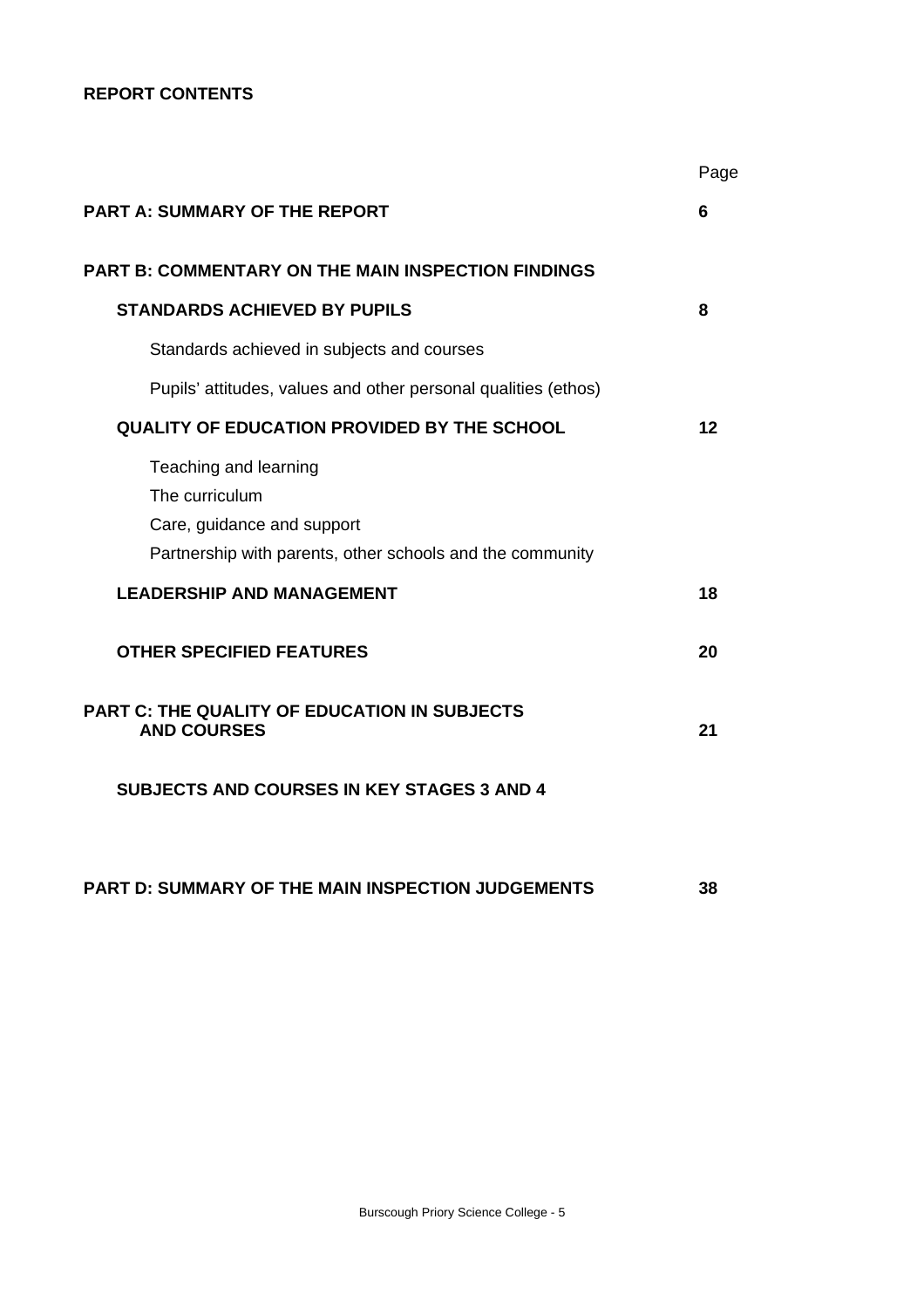# **PART A: SUMMARY OF THE REPORT**

# **OVERALL EVALUATION**

Burscough Priory Science College is a **good school** with strong traditional values that bring considerable strengths. High standards have been sustained and achievement is **very good**. GCSE results were well above the national average in 2003; they improved slightly in 2004. Very good leadership by the headteacher instils the confidence to do well. Leadership and management are good, but governance is unsatisfactory. Matching the overall quality of provision with the below average cost of educating pupils, the school gives **very good value for money**.

# **The school's main strengths and weaknesses are**:

- Very good teaching and learning, pupils' very positive attitudes and excellent attendance result in very good achievement
- Examination results are well above average
- Provision is very good in mathematics, science, art, physical education and music
- Pupils with special education needs achieve very well
- The headteacher's strong leadership promotes a very good ethos
- Support and guidance are very good
- Provision is unsatisfactory in design and technology due to staffing problems
- The governing body does not fulfil all of its statutory duties. Requirements for teaching information and communication technology (ICT), religious education and work-related learning in Years 10 and 11 are not met and the school cannot be sure that all elements of citizenship are taught
- Curriculum arrangements restrict progress in design and technology and ICT in Years 7 to 9

The school has made **satisfactory** improvement since the previous inspection. Better monitoring has improved the quality of teaching, which has led to higher standards. Recent significant improvements to the arrangements for personal, social and health education have resulted in satisfactory provision. Accommodation has been extensively improved, especially for science, music and drama. The provision for ICT has improved significantly; however, there are still too few opportunities for pupils to improve their skills in Years 10 and 11. Statutory requirements for religious education are still not met.

# **STANDARDS ACHIEVED**

Overall achievement is **very good**. Examination results over time show **well above average** standards and an improving trend. The school's performance in National Curriculum tests at the end of Year 9 is above the national average. Standards in GCSE examinations were well above average in 2003 and were sustained in 2004. Standards in lessons are above average in Years 7 to 9 and Years 10 and 11. Boys and girls achieve equally well. Achievement is very good in mathematics, science, art, music and physical education, and good in English, geography, history and modern languages. Pupils with special education needs achieve **very well**. Staff absence has had a negative impact on standards in resistant materials and food technology and these are now lower than expected. Achievement is unsatisfactory in design and technology and ICT.

| Performance compared with: | All Schools |      |      | Similar Schools |
|----------------------------|-------------|------|------|-----------------|
|                            | 2001        | 2002 | 2003 | 2003            |
| Year 11 GCSE examinations  |             | B    |      |                 |

*Key A- well above average: B-above average: C-average: D-below average E-well below average. For Year 11 similar schools are those whose pupils attained similarly at the end of Year 9.*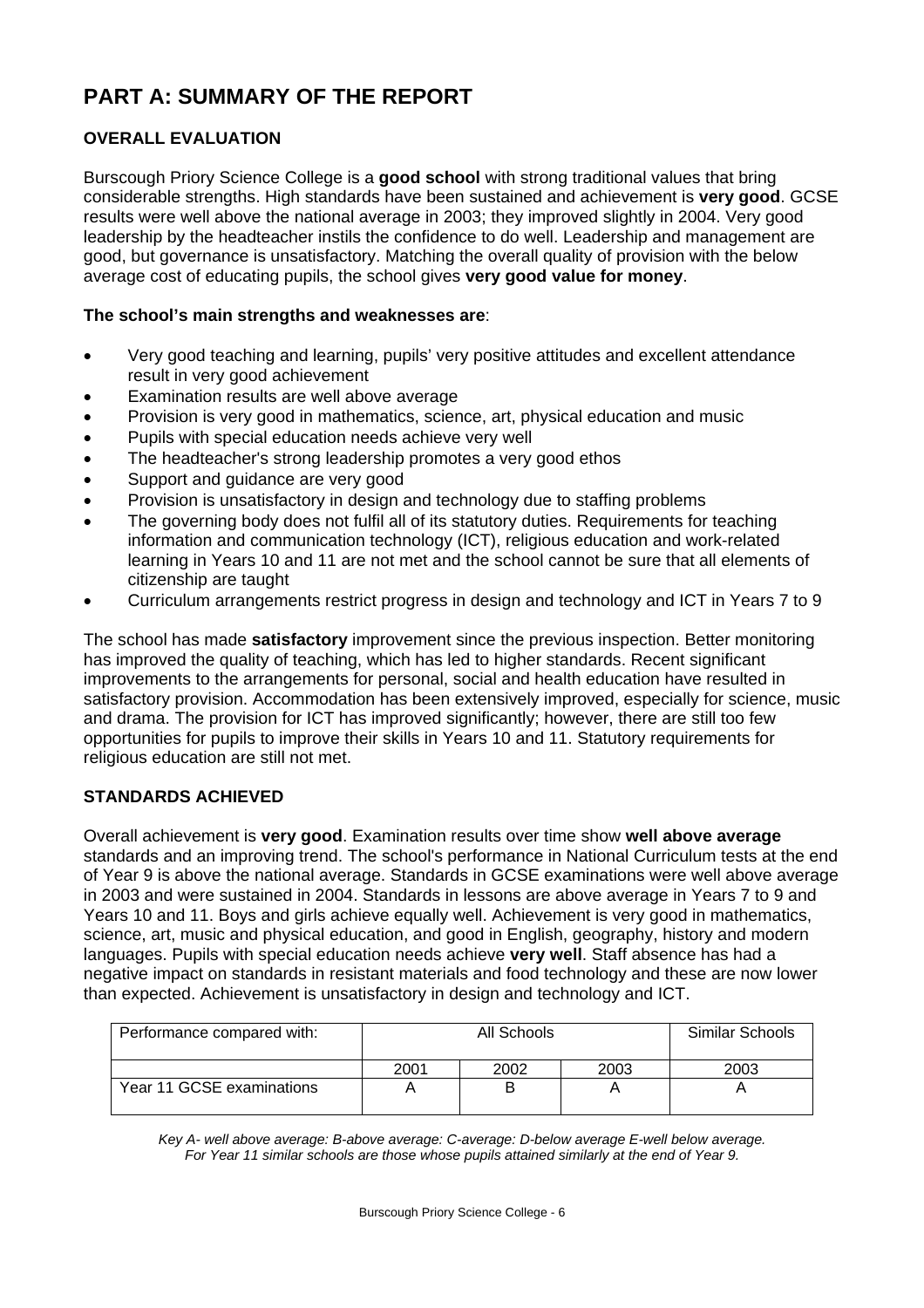Pupils' spiritual, moral, social and cultural development is **good overall**, as a result of **very good**  provision for moral education, **good** provision for social and moral education and **satisfactory**  provision for spiritual education. Relationships in the school are **very good**. Behaviour and attitudes are **very good**; exclusion rates are very low. Pupils' enthusiasm for their work, **excellent**  attendance and mature attitudes promote **very good** learning and achievement.

# **QUALITY OF EDUCATION**

The quality of education provided by the school is **good**. The school is very effective in catering for pupils' individual needs. The quality of teaching is **very good**; it promotes **very good learning** and achievement. The implementation of the national strategy for improving teaching is well established, but there are small pockets of unsatisfactory teaching in French and personal, social and health education. Assessment is **good**. Very careful checking of pupils' progress, a very effective system of extra help and the teaching of revision and examination techniques all raise standards.

The curriculum is **satisfactory**. It includes a **good** range of examination courses in which all pupils do well. Support for learning outside the school day including extra-curricular provision is **good**. Pupils' personal development is very well supported. Arrangements for teaching ICT and design and technology in Years 7 to 9 depress achievement. The teaching of ICT and religious education in Years 10 and 11 does not meet legal requirements. Arrangements for teaching work-related learning and citizenship are unsatisfactory. Staffing is generally good but staff absence has a negative impact on achievement. Resources and accommodation are **satisfactory**. The school has a very effective pastoral system. **Very good** individual support and guidance promote **good** personal development and **very good** academic achievement. The school has **satisfactory** links with parents and the local community**.** 

# **LEADERSHIP AND MANAGEMENT**

Leadership and management are **good**. The leadership of the headteacher is **very good**. Senior and middle managers also show **good** leadership and ably support him. The governance of the school is **unsatisfactory**. Governors are fully involved in strategic planning and self-evaluation, and provide the school with high level of challenge, but they do not ensure that all statutory requirements are met. Financial planning, of a low budget, is **good**.

# **PARENTS' AND PUPILS' VIEWS OF THE SCHOOL**

Parents have confidence in the school. They are very satisfied with most aspects of its work. Parents receive insufficient written information about their child's progress. Pupils enjoy being at the school. They value the high quality help from teachers and other staff; they have an effective voice in the school, their opinions are respected, valued and acted upon.

# **IMPROVEMENTS NEEDED**

The most important things the school should do to improve are:

- Raise standards in food technology and resistant materials
- Improve timetabling arrangements for design and technology and ICT in Years 7 to 9

And meet statutory requirements by

- Improving provision for work-related learning and citizenship
- Ensuring that there is sufficient time to teach religious education and ICT in Years 10 and 11
- Ensuring that all pupils have access to a daily act of collective worship
- Ensuring that pupils' annual reports state clearly what pupils know, understand and can do and the progress they have made in all subjects including ICT and citizenship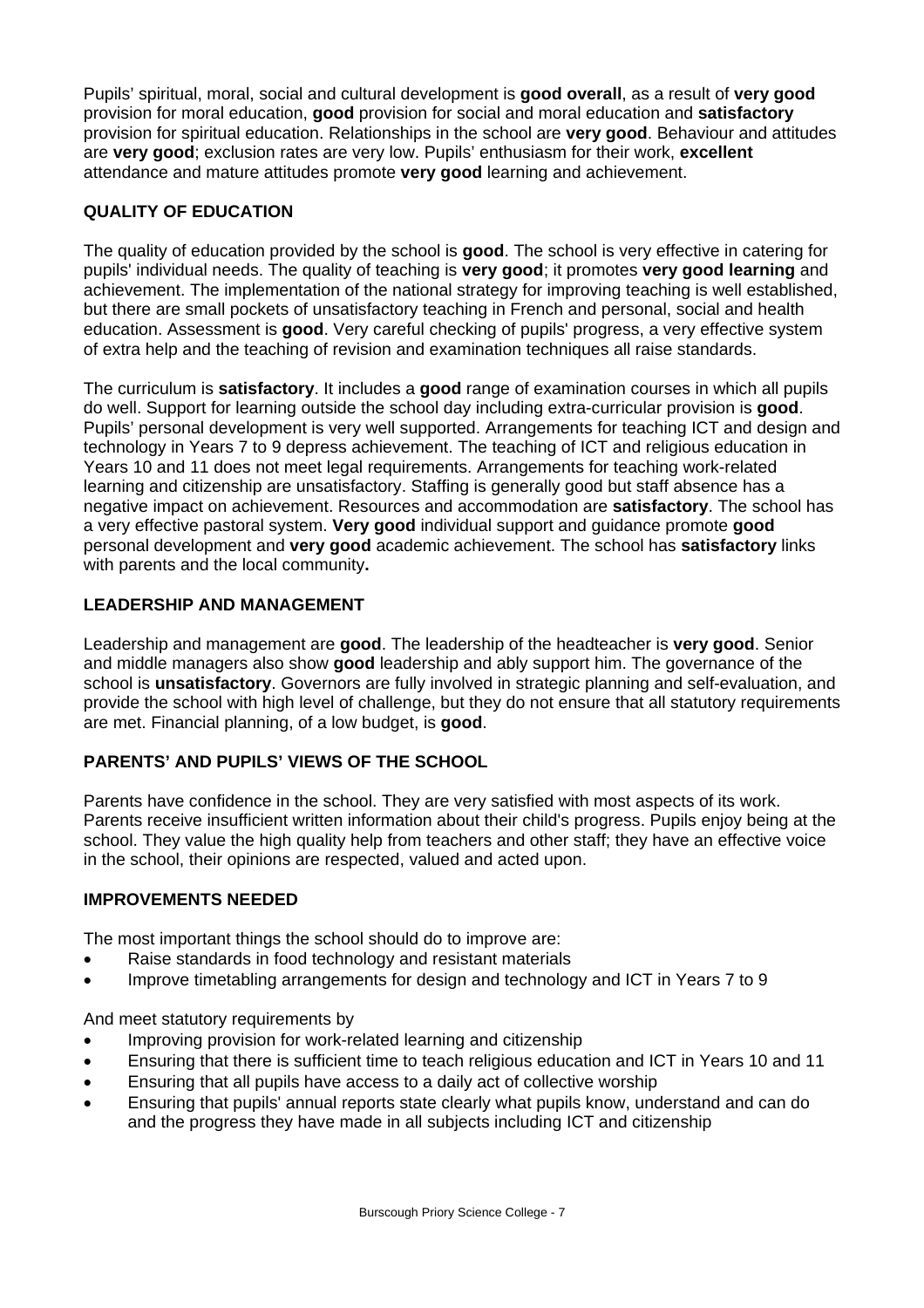# **PART B: COMMENTARY ON THE INSPECTION FINDINGS**

# **STANDARDS ACHIEVED BY PUPILS**

Standards are **well above average.** Achievement is **good** in Years 7 to 9 and **very good** in Years 10 and 11.

# **Main strengths and weaknesses**

- Pupils do very well indeed in mathematics
- Well above average proportions of pupils leave with higher grade GCSE qualifications in English, mathematics and science
- Pupils with special educational needs achieve very well
- Standards in resistant materials and food technology are too low
- There is a weakness in ICT

# **Commentary**

- 1. Taking the available data into consideration, inspectors conclude that, as they start the school, 11 year olds' attainment is just above average. They base this on inspection evidence from Year 7, school and county-used diagnostic test results that show attainment on admission to be just below average, with weaknesses in English, and the results of national tests that show above average attainment.
- 2. Pupils achieve well in Years 7 to 9, making good gains in basic skills that then allow them to do very well in Years 10 and 11. Work seen in the inspection suggests good achievement in Years 7 to 9 and very good achievement in Years 10 and 11. At the same time, staffing problems have undermined achievement in subjects such as design and technology.
- 3. By the time pupils take national tests for 14 year olds at the end of Year 9 they reach well above national average standards in English, mathematics and science. Over time, both boys and girls have done well, with the girls slightly in front. Both are consistently well ahead of their gender nationally, by similar amounts. On average, girls do better than boys in English, whilst the opposite is found in mathematics. They are neck and neck in science. Trends in performance have been above the national rate of improvement since the previous inspection, which is good. However, compared with the performance of schools with pupils of similar prior attainment the average point score and value added were average in 2003.

| Standards in: | School results | National results |  |  |
|---------------|----------------|------------------|--|--|
| English       | 35.8 (37.8)    | 33.4(33.3)       |  |  |
| mathematics   | 37.1(37.4)     | 35.4 (34.7)      |  |  |
| science       | 35.8(36.6)     | 33.6(33.3)       |  |  |

#### *Standards in national tests at the end of Year 9 – average point scores in 2003*

*There were 156 pupils in the year group. Figures in brackets are for the previous year* 

- 4. Results in 2004 fell slightly in each of the tested subjects, compared with the year before. The fall reflected a slight fall in the attainment of the pupils at the time they started: the results are consistent with good achievement. Standards are also above average in art, modern languages, physical education and music. The school has been very close to hitting its realistic annual national test and GCSE targets since the previous inspection.
- 5. Good achievement through Years 7 to 9 is seen in pupils' rapidly improving literacy skills. The school's commitment to getting pupils to partake in public speaking, in which they do very well,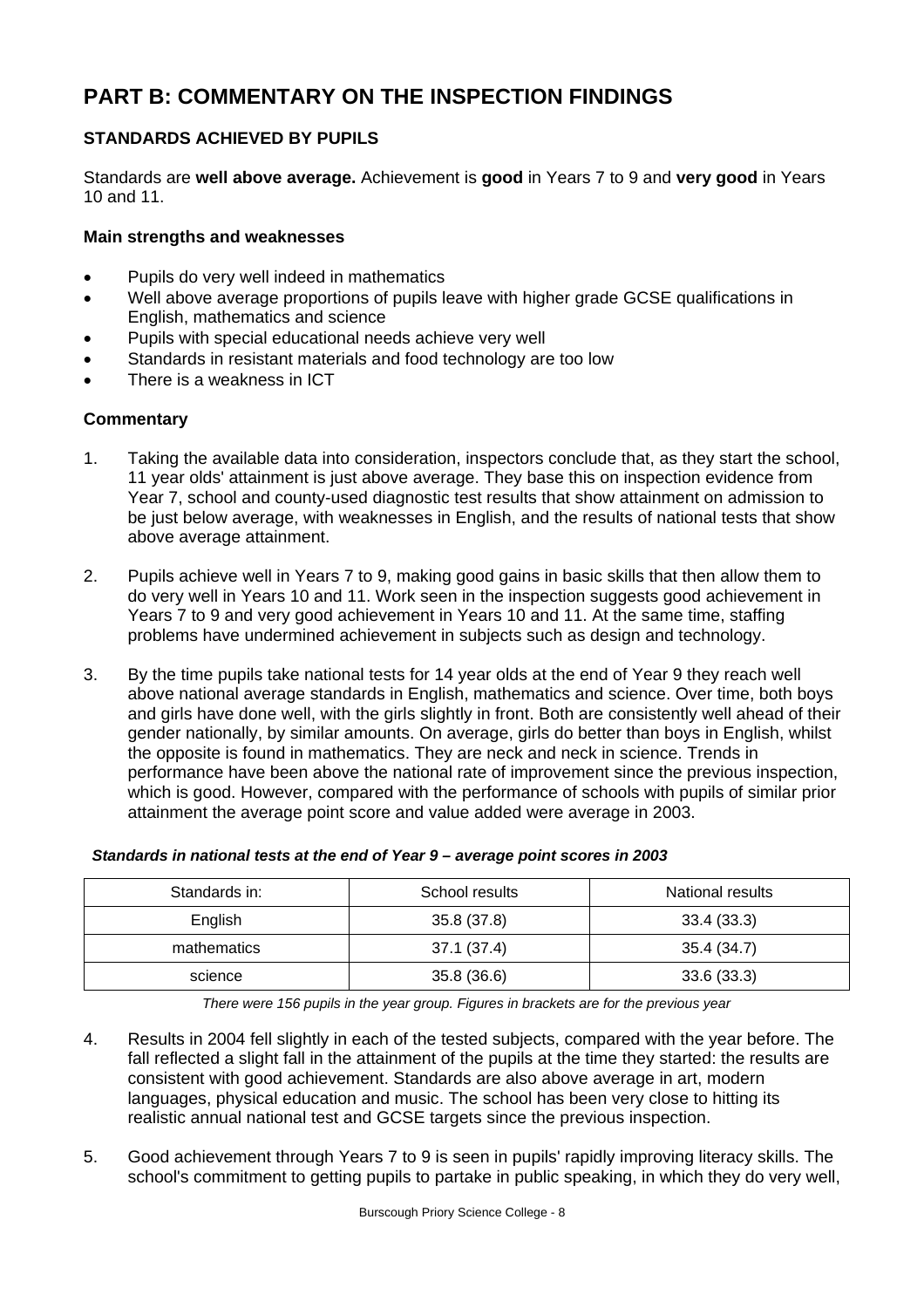raises their speaking standards and confidence. Pupils develop a good vocabulary that enhances their achievement. Writing reaches particularly good standards because the pupils have many chances to write for different purposes: they rise to the challenge. Reading skills are above average. Also, the very good writing skills that develop help pupils to do well in other subjects and in examinations. For example, their good writing in French is based upon a good grounding in grammar. Reading, writing and understanding are all well above average, but they are more diffident when trying to speak spontaneously.

- 6. Pupils transfer their very good mathematical skills well; ability to manipulate numbers and draw graphs helps them to achieve very well in most other subjects. Pupils are good at mental arithmetic and their algebra skills are also good. In science, pupils' investigating skills are well developed, so they plan, test and record well, exploiting their competence in using English well. Achievement in science is very good by the end of Year 9; pupils' understanding of quite complex topics, such as genetics, is very good.
- 7. Pupils' skills in using ICT are below average and achievement is unsatisfactory throughout. By the end of Year 9 pupils do not have the expected knowledge, skills or understanding. Insufficient time and irregular arrangements to teach ICT in Years 7 to 9 are contributing to underachievement. However, the one-third of pupils who had lessons during the inspection were achieving well through use of the Internet and the school's network to retrieve and store their work. Pupils in Years 10 and 11 do not receive their full entitlement to ICT and there is insufficient identified development of ICT skills in other subjects.
- 8. Analyses of results show that whilst all pupils do very well, the extra resources allocated to pupils with special educational needs pay off handsomely, as these pupils achieve best of all, making most progress over their five years in the school. Just a few pupils of below to well below average attainment fail to make the grade, a handful leaving with no qualifications, despite management's valiant attempts to prevent it happening.
- 9. As shown in the table below, GCSE results demonstrate very good achievement; they have been well above the national average in every year since 2000. Against schools with similar prior attainment profiles, results in 2003 were also well above average and the percentages obtaining five or more passes of any grade were in the top five per cent nationally. The value added was well above average, too. Results rose again in 2004, but national comparisons are unavailable.

|                                                     | School results | National results |
|-----------------------------------------------------|----------------|------------------|
| Percentage of pupils gaining 5 or more A*-C grades  | 64 (61)        | 52 (50)          |
| Percentage of pupils gaining 5 or more A*-G grades  | 98 (93)        | 91(91)           |
| Percentage of pupils gaining 1 or more A*-G grades  | 99 (98)        | 96 (96)          |
| Average point score per pupil (best eight subjects) | 40.1 (39.1)    | 34.7 (34.8)      |

#### *Standards in GCSE/GNVQ examinations at the end of Year 11 in 2003*

*There were 149 pupils in the year group. The percentages include the equivalent GCSE grades obtained in GNVQ assessments. Figures in brackets are for the previous year.* 

10. In 2004, girls did better than boys in all subjects except physical education, but the boys were less far behind the girls than is the case nationally. Inspection shows this to be a continuing trend. Particular strengths are found in English, mathematics and science where seven-tenths of all pupils in the year obtained a higher grade, A\*-C, pass. At the same time well over half of the year obtained a similar higher pass grade in French or German, or both, which is much better than the national picture. Only four pupils left without a qualification in a modern foreign language. Pupils obtained well above average results in all subjects except food and resistant materials in design and technology; these are areas for improvement identified by inspection.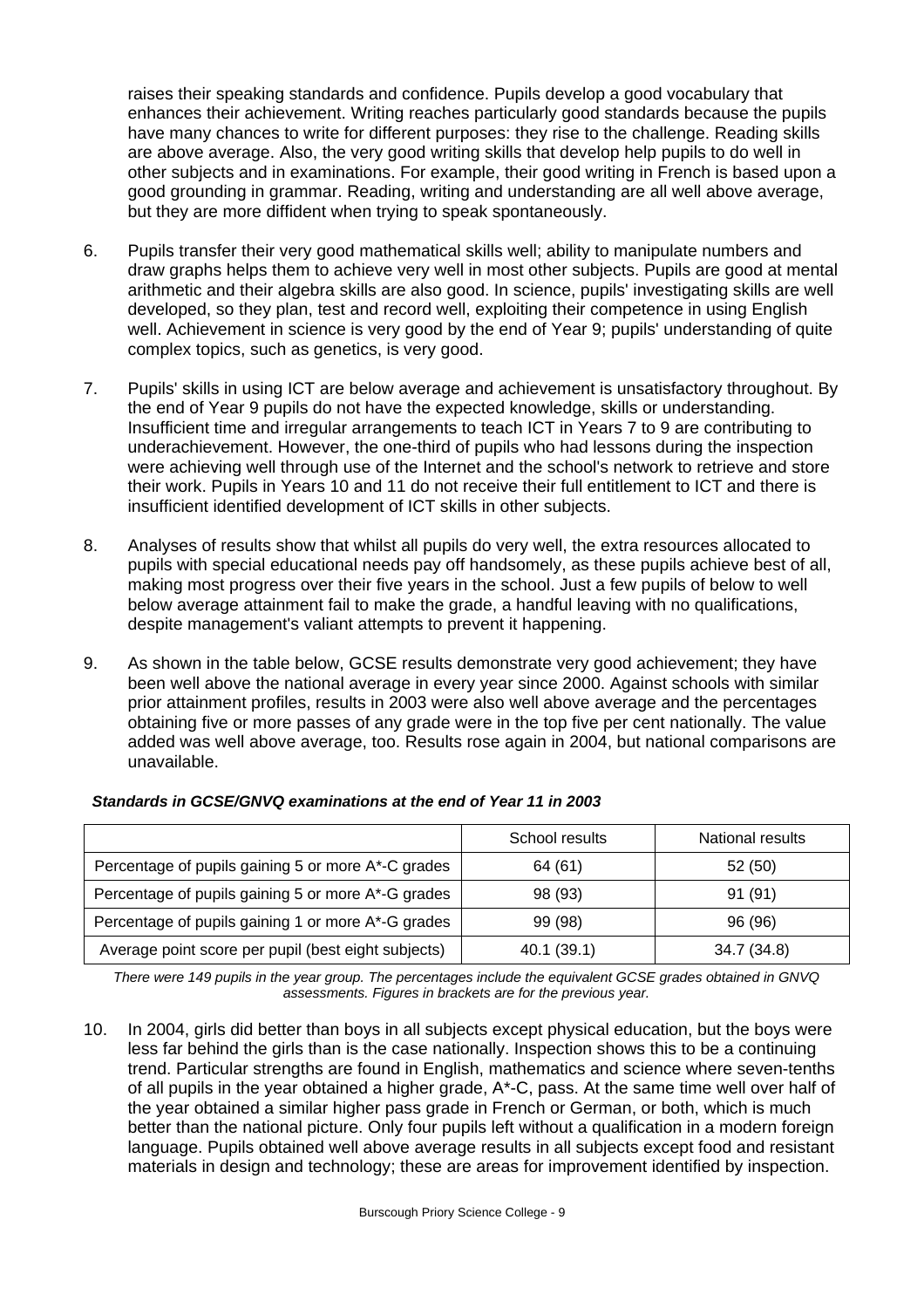- 11. A combination of very good teaching and learning in Years 10 and 11, backed by very good guidance on raising their game, leads to pupils' very good achievement. Standards of work seen are well above average in mathematics, science, German, art, physical education and music and above average in English, geography, history, and French. Although standards are below average in resistant materials and food technology, they are above average in electronics and graphics. Standards are below average in non-examination religious education and pupils underachieve, as there is insufficient time dedicated to the subject in Years 10 and 11. Standards in GCSE religious education are well above average. Consistency and gradual improvement are strong features of a school tradition that expects each pupil to do his or her best; very nearly all of them do so. It is too early for the Science College status to have had a significant impact, although pupils achieve well in science in Years 7 to 9 and very well in Years 10 and 11.
- 12. Pupils who are gifted and talented achieve very well, in common with the rest. The very few pupils from ethnic minority groups also achieve very well, often doing better than most others in examinations.
- 13. The school sets pupils stiff challenges and is aiming for an increase in higher GCSE grades, but inspection evidence confirms the school's reduced target for GCSE results for 2005. A combination of lower comparative attainment and the effects of staff changes and absences are lowering standards, to an extent.

# **Pupils' attitudes, values and other personal qualities (ethos)**

Attendance is **excellent**. Attitudes and behaviour are **very good** and exclusion rates are very low. Pupils' spiritual, moral, social and cultural development is **good**. Moral development is **very good**, social and cultural development is **good** and spiritual development is **satisfactory**.

# **Main strengths and weaknesses**

- Excellent attendance promotes very good achievement
- Pupils have very good attitudes in lessons
- Pupils' very good attention to coursework and revision raises examination successes
- Behaviour in class and around the school is very good
- Pupils with special educational needs, including physical disabilities, play full parts in school life
- Relationships between staff and pupils are very good
- Very good moral education and good social education enhance pupils' personal development
- Pupils have a good understanding of their own culture but less is done to develop their understanding of other cultural traditions

# **Commentary**

# *Attendance*

14. Attendance is excellent. Very few pupils take significant amounts of time off. Very regular attendance promotes very good achievement. Parents are very aware of the importance of good attendance and parental support is good. The school has very effective systems in place to verify non-attendance and truancy is very rare.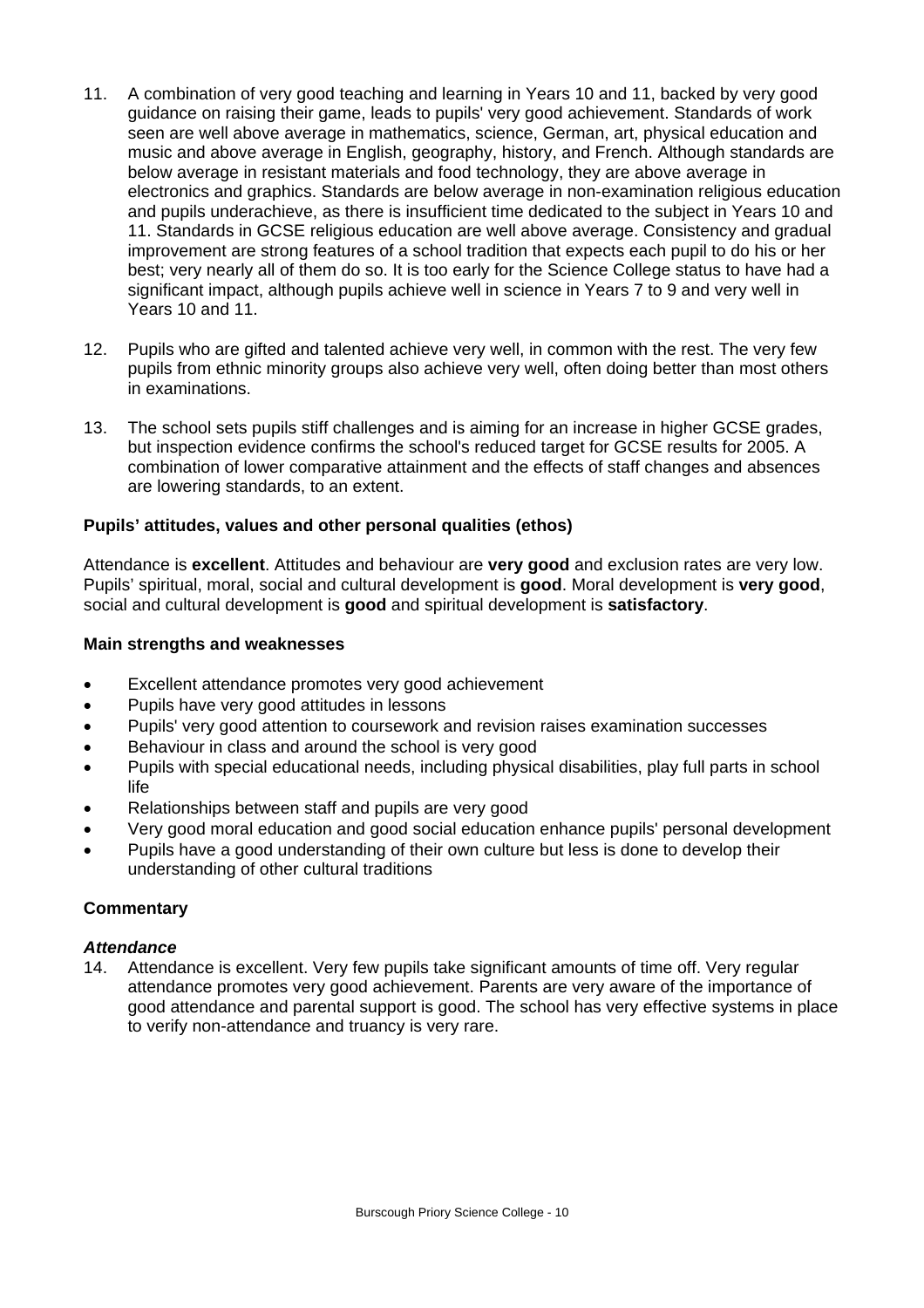#### *Attendance in the latest complete reporting year (%)*

| Authorised absence |     | Unauthorised absence |  |
|--------------------|-----|----------------------|--|
| School data        |     | School data          |  |
| National data      | . . | National data        |  |

*The table gives the percentage of half days (sessions) missed through absence for the latest complete reporting year.*

15. Pupils really enjoy coming to school. They feel secure, confident and very much valued. Pupils join enthusiastically in sporting and musical activities. A large number of pupils and staff attend the weekly lunchtime concerts and all enjoy the high quality musical performances. Pupils are helpful and considerate and have very good manners. Pupils behave consistently well around the school. Behaviour during a fire drill was excellent. Pupils are very willing to take on responsibilities such as peer counselling or helping to supervise the corridors. They take these responsibilities very seriously. Bullying and racism are rare but the school is not afraid of tackling these issues when they arise. Exclusion rates are very low.

# *Exclusions*

#### *Ethnic background of pupils Exclusions in the last school year*

| Categories used in the Annual School Census | No of pupils<br>on roll | Number of<br>fixed period<br>exclusions | Number of<br>permanent<br>exclusions |
|---------------------------------------------|-------------------------|-----------------------------------------|--------------------------------------|
| White - British                             | 758                     | 28                                      |                                      |
| Any other ethnic group                      |                         |                                         |                                      |

The table gives the number of exclusions, which may be different from the number of pupils excluded and the number of *pupils on the school roll.*

- 16. Pupils' very good attitudes to their schoolwork promote very good achievement. Pupils concentrate well and work hard. They listen carefully and follow teachers' instructions well. They are enthusiastic about answering questions and also ask pertinent questions. Pupils are highly motivated; there is a good working atmosphere in classrooms. Very good relationships between teachers and pupils instil the confidence to do well. Pupils make a very good effort with their GCSE coursework, which is completed in good time, and good revision for examinations has a very positive impact on results.
- 17. Pupils with special educational needs have very good attitudes and their behaviour is good. Relationships with their teachers, who encourage them to work hard and do their best, are very positive. In withdrawal sessions attitudes and behaviour are often excellent. These pupils mix well with others; they are fully integrated into day-to-day school life.
- 18. Provision for the spiritual, moral, social and cultural development of pupils is good overall. Opportunities for spiritual development are satisfactory. The theme for the week provides opportunities for pupils to think about issues such as the importance of family and friends, but it is not applied universally. Occasional opportunities for reflection are provided through special one-off assemblies, such as the Remembrance Day, Founders Day and Harvest Thanksgiving assemblies. Some subjects, such as English, art, and music, enable pupils to appreciate and explore beauty in its different forms, for example through poetry. In religious education, pupils have good opportunities to question, explore and reflect upon life and to develop their own set of values and beliefs. However, there is no whole-school policy that defines where and how pupils' spiritual development will be promoted, and what takes place is piecemeal and uncoordinated. No assemblies could be observed because of arrangements for examinations but records and visits to form tutor periods confirm that the school does not provide a daily collective act of worship.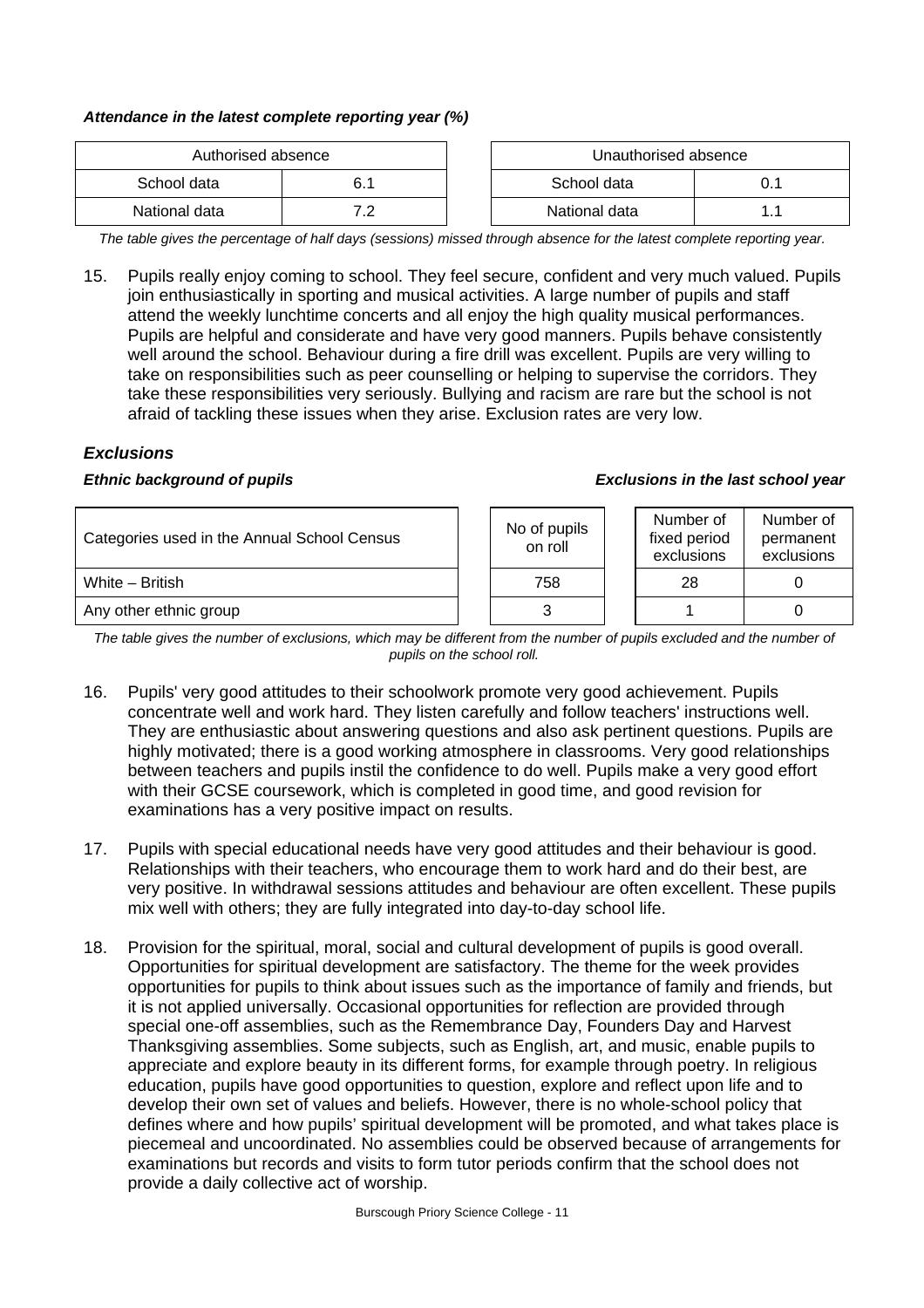- 19. Provision for moral development is very good. Pupils are taught to recognise right from wrong and their very good behaviour reflects the success of the school's policy in this area. There are numerous awards for achievement, effort and attendance. Some subjects make a very good contribution to pupils' moral development. In religious education pupils consider the implications of different moral codes in developing their own moral standards. In physical education, pupils are expected to observe fair play rules. In science, pupils consider the ethics of selective breeding and human cloning. In lessons generally, teachers ensure that pupils know the rules regarding movement in and around the classroom and the school's code of conduct is effectively enforced.
- 20. Provision for social development is good. Form tutor groups are deliberately balanced so that pupils have the opportunity to mix with pupils other than those they meet in their subject classes. There are good opportunities for pupils to exercise responsibility, for example as members of the year councils or corridor prefects. In lessons pupils often work in groups where they learn the importance and value of teamwork. Extra-curricular provision is very good, particularly in sport and music. The personal, social and health education programme provides opportunities for pupils to understand and debate social issues such as drug and alcohol abuse. Pupils do a great deal of charity work, raising significant amounts of money for worthy causes.
- 21. Provision for cultural development is good. There are annual musical and dramatic productions and county-wide public speaking competitions in which the school does well. Some subjects make a valuable contribution in promoting pupils' cultural development; religious education lessons help pupils develop an appreciation of religious beliefs and values of cultures other than their own, such as Hindu culture and Jewish culture. In art, pupils study Asian and African cultures. In music pupils consider the musical traditions of other countries such as China. There are trips to museums and national sporting events, and foreign exchanges take place with schools in France and Germany. Overall, however, whilst providing many opportunities for pupils to appreciate their own cultural traditions the school does not actively promote an appreciation and understanding of the diversity and richness of non-European cultures.
- 22. Pupils' very good attitudes and good personal development have been sustained since the previous inspection.

# **QUALITY OF EDUCATION PROVIDED BY THE SCHOOL**

**The quality of education provided by the school is good.** The school is very effective in identifying the individual needs of pupils. The quality of teaching is very good and helps promote high standards of achievement. Overall, the school provides pupils with a satisfactory curriculum; insufficient provision is made for teaching religious education and ICT, especially in Years 10 and 11. Vocational education and work-related learning are limited.

# **Teaching and learning**

The quality of teaching and learning is **good** in Years 7 to 9 and **very good** in Years 10 and 11. Arrangements for the assessment of pupils' work are **good**.

# **Main strengths and weaknesses**

- Teachers have a very good command of subjects
- Lessons are planned very effectively
- Teachers insist on very high standards of behaviour
- Teaching of pupils with special educational needs is very good
- National strategies are used well to promote good learning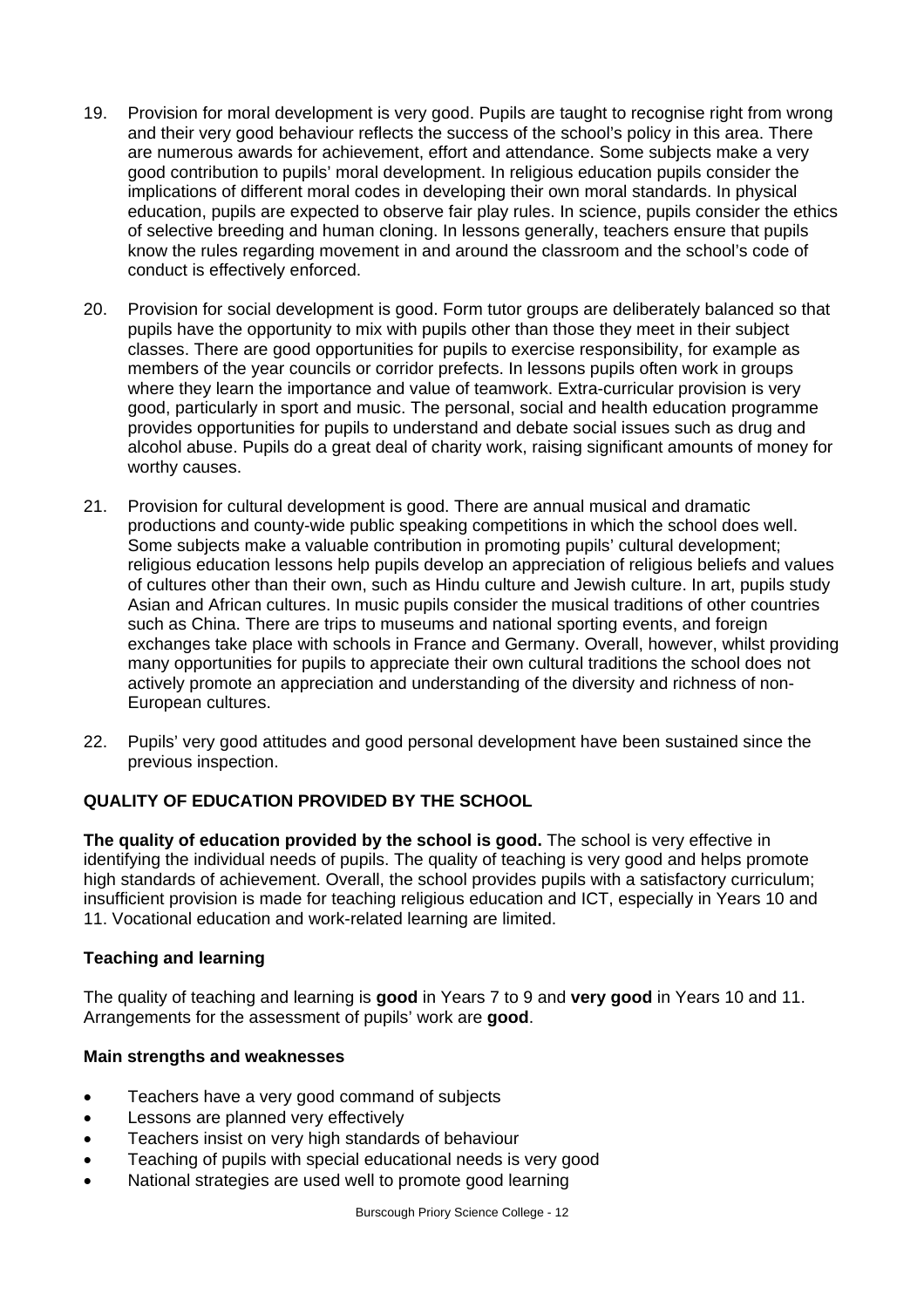- Assessment is used well to support pupils' learning
- Assessment is unsatisfactory in citizenship and in ICT

# **Commentary**

#### *Summary of teaching observed during the inspection in 93 lessons*

| Excellent | Very good | Good     | Satisfactory | Jnsatisfactory | Poor | Very poor |
|-----------|-----------|----------|--------------|----------------|------|-----------|
| 5 (5%)    | 24 (26%)  | 47 (51%) | 15 (16%)     | (1%)           | (1%) |           |

*The table gives the number of lessons observed in each of the seven categories used to make judgements about lessons; figures in brackets show percentages where 30 or more lessons are seen.* 

- 23. The overall quality of teaching is very good with some examples of excellent teaching. Teaching is consistently good in Years 7 to 9 and this results in good achievement. Very good teaching in Years 10 and 11 is characterised by very good knowledge of examination expectations and technique, the demand for very high standards of work and behaviour and meticulously planned lessons. The result is very good achievement on the part of the pupils. Relationships mature as pupils enter Year 11 and pupils appreciate the very good academic and personal support they receive.
- 24. Teachers have thorough and up-to-date knowledge of their subjects. They explain ideas in a clear way that makes sense to pupils. The good range of methods and strategies used to share subject knowledge ensures that pupils rapidly acquire new knowledge and understanding. Good use of questioning helps pupils develop ideas and increases perception. Very good relationships between teachers and pupils give pupils the confidence to speak out and there is lively debate combined with thoughtful responses. Pupils are able to articulate ideas very well and back them up with evidence. Pupils and teachers have an enthusiastic approach to drama but knowledge and understanding of drama are relatively weak and not enough advice can be offered about improvement; this depresses achievement.
- 25. Very carefully planned lessons ensure very good use of time and activities that are well matched to pupils' needs. There is a high level of challenge for all; the most able are stretched and high expectations promote pupils with special educational needs' very good achievement. The high quality work of support assistants ensures that pupils who might otherwise struggle are helped to produce high quality work. Occasionally, teachers talk too much in lessons, so there is little variety. In these circumstances, pupils usually continue to apply themselves well but their achievement is no more than satisfactory as a result.
- 26. There is an insistence on very high standards of behaviour. Teachers have very good strategies for managing behaviour; the few pupils with challenging behaviour are kept under control and do not disturb the work of others. Interesting teaching methods and a good range of strategies engage pupils well; pupils enjoy working hard and have high levels of concentration. Brisk pace combined with high expectation ensures that pupils are productive. Pupils show the ability to research and collaborate well. They often learn from one another. Pupils' learning benefits from the effective use of homework, which is used well to consolidate and extend the learning that occurs in lessons.
- 27. The teaching of pupils with special educational needs is very good overall. Expectations of both behaviour and attitudes are high, the work set is well matched to pupils' needs and consequently pupils make very good progress. In withdrawal sessions with specialist teachers, teaching is very good and pupils achieve very well. Teachers have very good specialist knowledge in the teaching of basic skills and pupils make rapid strides in improving their reading and writing.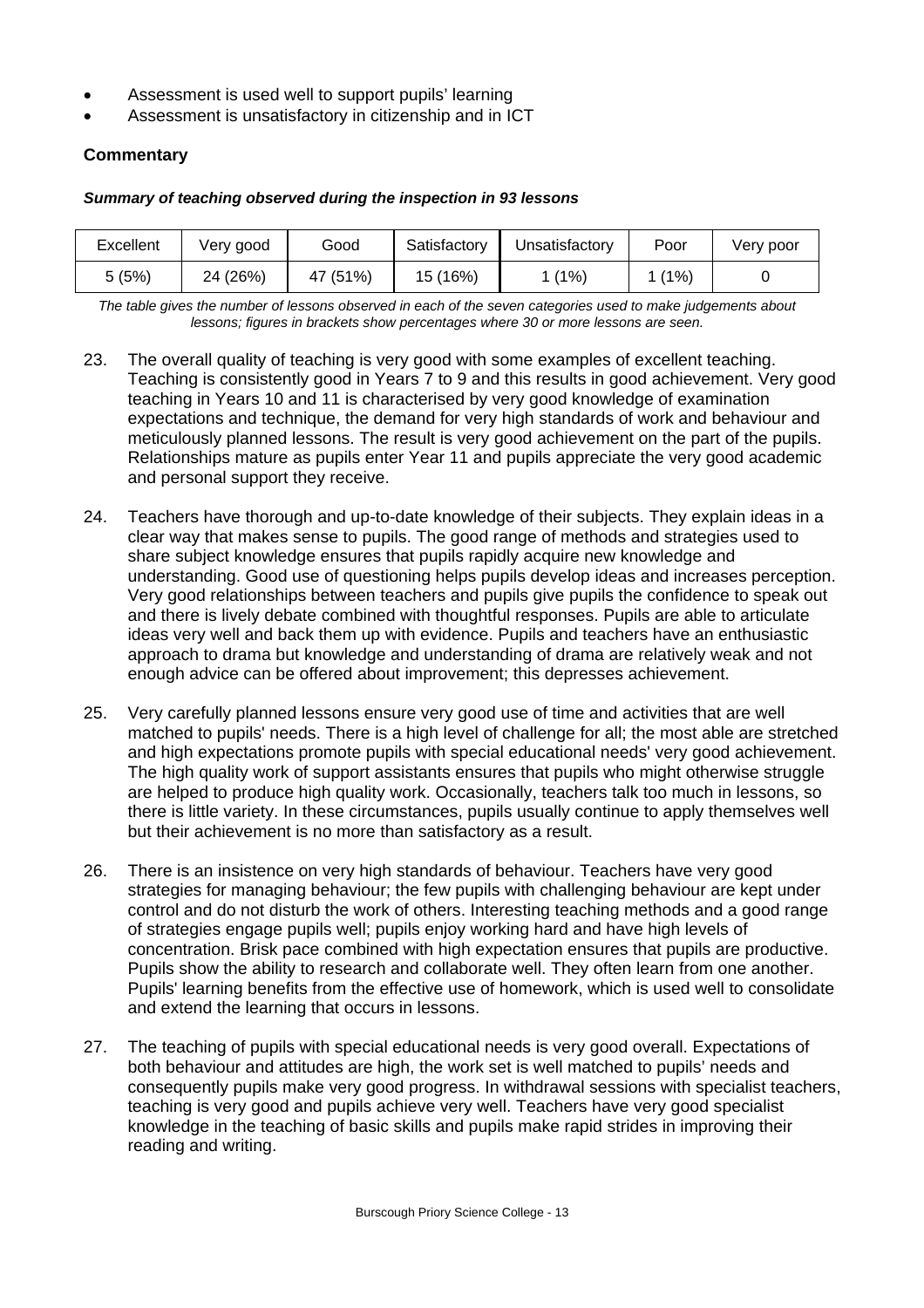- 28. National strategies are used well to promote good learning. Teachers ensure that pupils understand exactly what they are to learn in each lesson. The three-part lesson is used well to support good use of time. Teachers have quickly developed their expertise and use devices such as interactive whiteboards very effectively in order to make lessons interesting. However, there are sometimes insufficient opportunities for pupils to use ICT to directly enhance their learning.
- 29. Improvement since the previous inspection has been good. The quality of teaching has improved and this has driven up standards which are now well above average.
- 30. Assessment is good. The school collects and collates relevant data about pupils' attainment when they join the school. This is used effectively to group pupils in Year 7 and shared with staff so that they know the standards of the pupils being taught. Information is used effectively to set targets for pupils for the end of Year 9 and these are reviewed for pupils in Years 10 and 11. Pupils who are not achieving well enough are identified and steps taken to monitor their progress. Teachers use assessment well to support pupils' learning. Good procedures are in place to support achievement in most subjects. They are very good in science, art and modern foreign languages. As a result, pupils generally know how well they are doing in relation to national standards and what they must do to improve their work to reach higher levels. Assessment is unsatisfactory in citizenship and in ICT.

# **The curriculum**

The curriculum is **satisfactory**. Provision for enrichment is **good**. Accommodation and resources are **satisfactory**.

#### **Main strengths and weaknesses**

- A broad, balanced traditional curriculum promotes very good achievement and good personal development
- There is a good support for learning outside the school day
- There is very good support for pupils with special educational needs
- There is very good participation in sport and music
- The intermittent arrangements for teaching ICT and design and technology in Years 7 to 9 depress achievement
- Statutory requirements for teaching religious education, ICT and work-related learning to all pupils in Years 10 and 11 are not met, and the teaching of all elements of citizenship cannot be assured
- The library is underused to support learning
- Prolonged staff absence has had a detrimental effect on standards in design and technology

- 31. The school provides a broad and balanced curriculum in Years 7 to 9, which prepares pupils well for the next stage in learning. Higher attaining pupils have the opportunity to study two languages from Year 8 and all pupils study drama in Years 7 to 9. Arrangements for teaching ICT and design and technology in turn result in pupils finding it difficult to retain and build upon what they have learned several weeks previously.
- 32. In Years 10 and 11 the curriculum provision is satisfactory, a good range of GCSE examination subjects is provided and pupils of all abilities achieve very well. Personal development is enhanced by the personal, social and health education programme and careers education. However, statutory requirements are not met in ICT and religious education. The school has adapted the modern foreign languages curriculum successfully to meet the needs of lower attaining pupils and those with special educational needs. These pupils take GCSE examinations in French at the end of Year 9 and then have the option to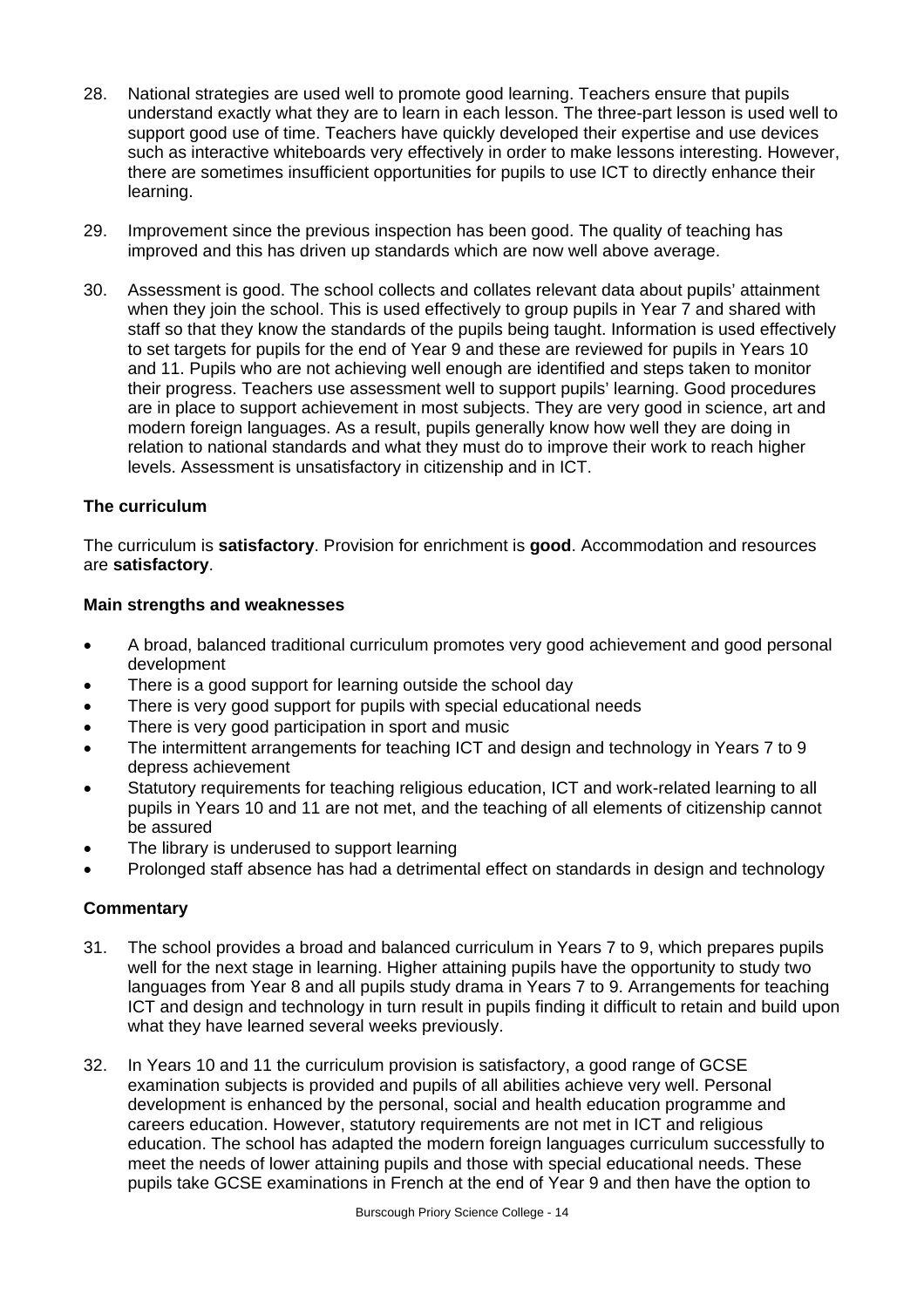begin Spanish in Year 10 or to improve their grade in French. This has had a positive impact upon standards and on pupils' attitudes towards learning languages. The school has attempted to provide alternative courses for pupils for whom GCSE examinations are not always appropriate. However, local factors, including transport problems and restricted finances, have limited the development of the increased flexibility programmes including college placements and work-related learning. Statutory requirements are not met regarding the collective act of worship.

- 33. Pupils of all abilities and backgrounds have equal access to the curriculum; the school is very inclusive. Pupils with special educational needs have full access to the National Curriculum and all statutory requirements are met; provision has improved since the previous inspection. Pupils with the greatest learning difficulties receive very good support in small withdrawal groups where they significantly improve their reading, writing and other basic skills. There are limited work placements available to pupils with special educational needs. The lunchtime homework club offers very good support, particularly in the use of ICT.
- 34. The programme for personal, social and health education is developing well; it has improved since the previous inspection. A recently established, enthusiastic team is improving the quality of provision. Pupils report that their needs are being carefully considered, as the school works hard developing a coherent scheme of work. There is a good programme of sex and drug education. However, the time given to personal, social and health education lessons is too short and adversely affects the quality of learning. Under current arrangements, the school cannot ensure that statutory requirements for the teaching of citizenship are fully met.
- 35. Pupils are well prepared for the next stages of learning. By the end of Year 9 they are well equipped for the demands of formal examinations. They receive appropriate advice about their GCSE choices. In Years 10 and 11 preparation for subsequent stages of education and employment is good.
- 36. Support for learning outside the school day is good; most subjects provide extra help at lunchtime and after school as well as revision classes for examinations. The curriculum is enriched by a good variety of extra-curricular activities, for example drama and musical productions, competitions with other schools in mathematics, English and modern foreign languages, trips abroad, and visits from outside speakers in science. There is a good range of well-attended clubs and other activities after school and in lunch times. Sports and musical activities are particularly popular. The use of visits to reinforce and extend learning is limited in art, history and religious education.
- 37. The match of teachers to the curriculum is broadly satisfactory. Specialists teach most subjects and there is a good mix of experienced and recently qualified staff. Recently the school has suffered through the long-term absence of experienced members of staff. This has been well managed in art and science but the absence of key members of staff and technical support in design and technology, despite the best efforts of the remaining members of staff, has had a detrimental effect on standards.
- 38. Accommodation is satisfactory overall but is varied in quality, combining recently refurbished teaching areas and older buildings. There have been significant improvements to English, mathematics and science accommodation since the previous inspection. Excellent accommodation for music is used very well to promote very good of teaching and learning. The new drama studio is not being used to full effect because of a lack of staff expertise. The accommodation for design and technology has improved but is not in full use because of staffing difficulties.
- 39. There are plans to continue improvements, but problems remain in art and design, physical education and food technology. Accommodation for art and design restricts the development of three-dimensional and large-scale work and storage is limited. Physical education and food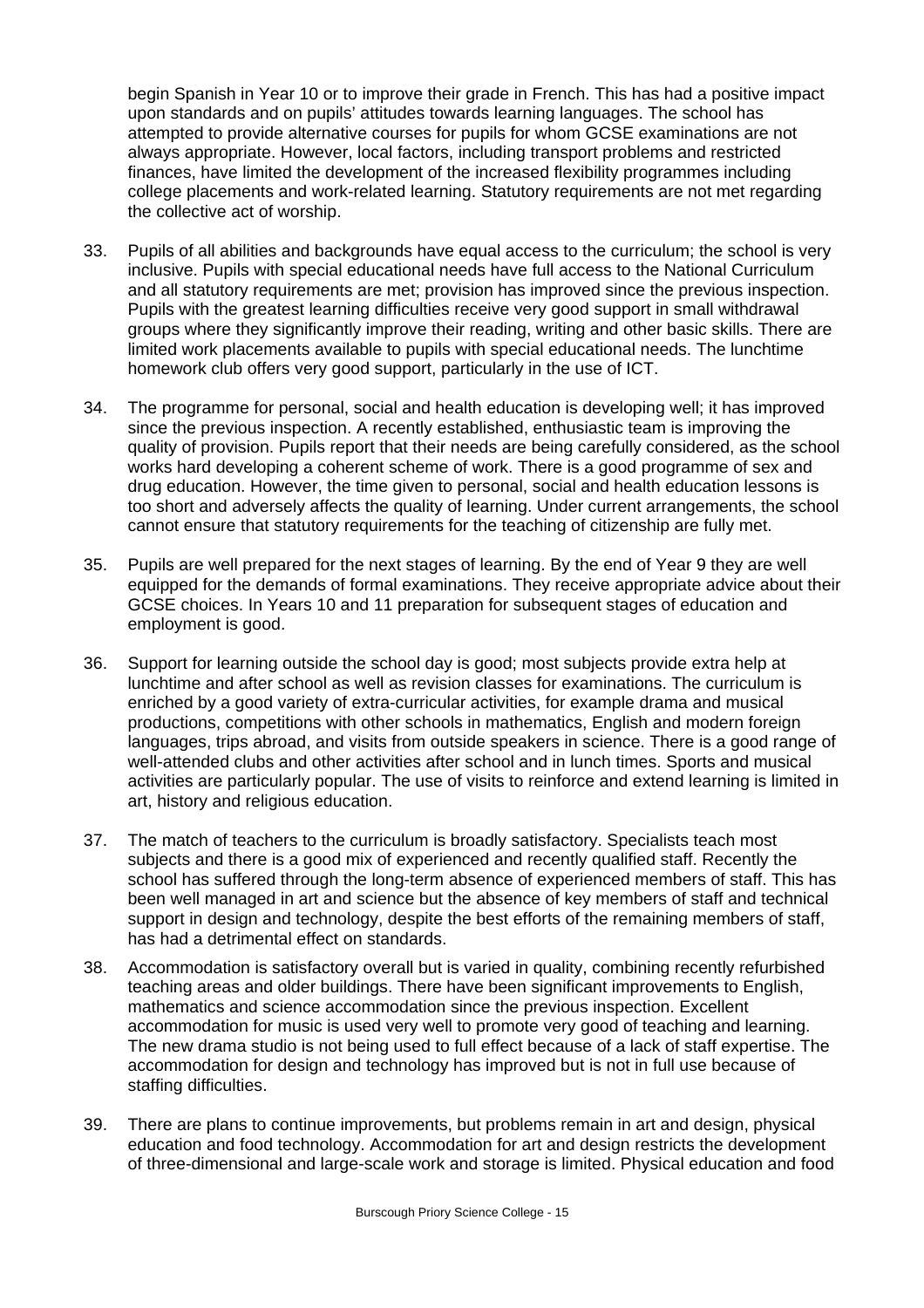technology accommodation are outdated and in need of refurbishment. Display is used well in many areas to celebrate pupils' work and enliven well-worn accommodation.

40. Resources for learning are satisfactory. Resources are improving as a result of the school's specialist Science College status. The number of computers available has significantly improved and is in line with the number normally seen in a school of this size. Interactive whiteboards are now available in most areas of the school to support teaching and learning. Resources are very good in music. The library, however, is still not developed well enough as a learning resource. Only a few subjects and pupils use it regularly and the number of books borrowed by pupils is low.

# **Care, guidance and support**

The provision of support, advice and guidance is **very good**. There are **good** arrangements to ensure pupils' care, welfare and health and safety. There is **very good** involvement of pupils in the school's work and development.

# **Main strengths and weaknesses**

- Very good support and guidance combined with effective advice contribute well to success in GCSE examinations
- Procedures for identifying pupils with special educational needs are very good
- Very good links with primary schools promote a smooth transition between primary and secondary education
- The taught programme of careers education is of good quality but there is insufficient independent advice for those following traditional academic routes
- Pupils are confident that their views are respected and acted upon

- 41. Arrangements to ensure health and safety are satisfactory. Supervision around the school is very good and the headteacher and senior staff have a high profile. Staff know the pupils very well and problems are tackled quickly. Relationships between pupils and staff are very good; pupils report that they are very well cared for and find staff extremely approachable when they have worries or concerns. Arrangements for child protection follow local guidelines but would be improved by updating staff training. However, vulnerable pupils are very well supported. The work of the school counsellor is very much appreciated by pupils and staff because of considerable success in assisting pupils.
- 42. Underachievement is quickly identified in Years 7 to 9 and pupils are well supported. Pupils appreciate the exceptional level of help they receive in Years 10 and 11. Year 11 pupils find an interview with a senior member of staff on academic performance, personal development and future aspirations extremely useful and motivating. Mentoring follows this; pupils appreciate being able to influence the choice of mentor. Within the personal, social and health education programme older pupils are advised on study skills and examination techniques; this makes a good contribution to examination success.
- 43. Procedures for identifying pupils with special educational needs and for bringing any concerns to the attention of the special needs co-ordinator are very good. Individual education plans to support pupils' learning are of good quality and many departments use them as the basis for setting their own subject-based targets. Support assistants are well deployed and give effective help. Pupils with emotional and behavioural difficulties get very good personal support from the special educational needs department; teachers know them very well and are available to give advice throughout the day, particularly at lunch times and after school. .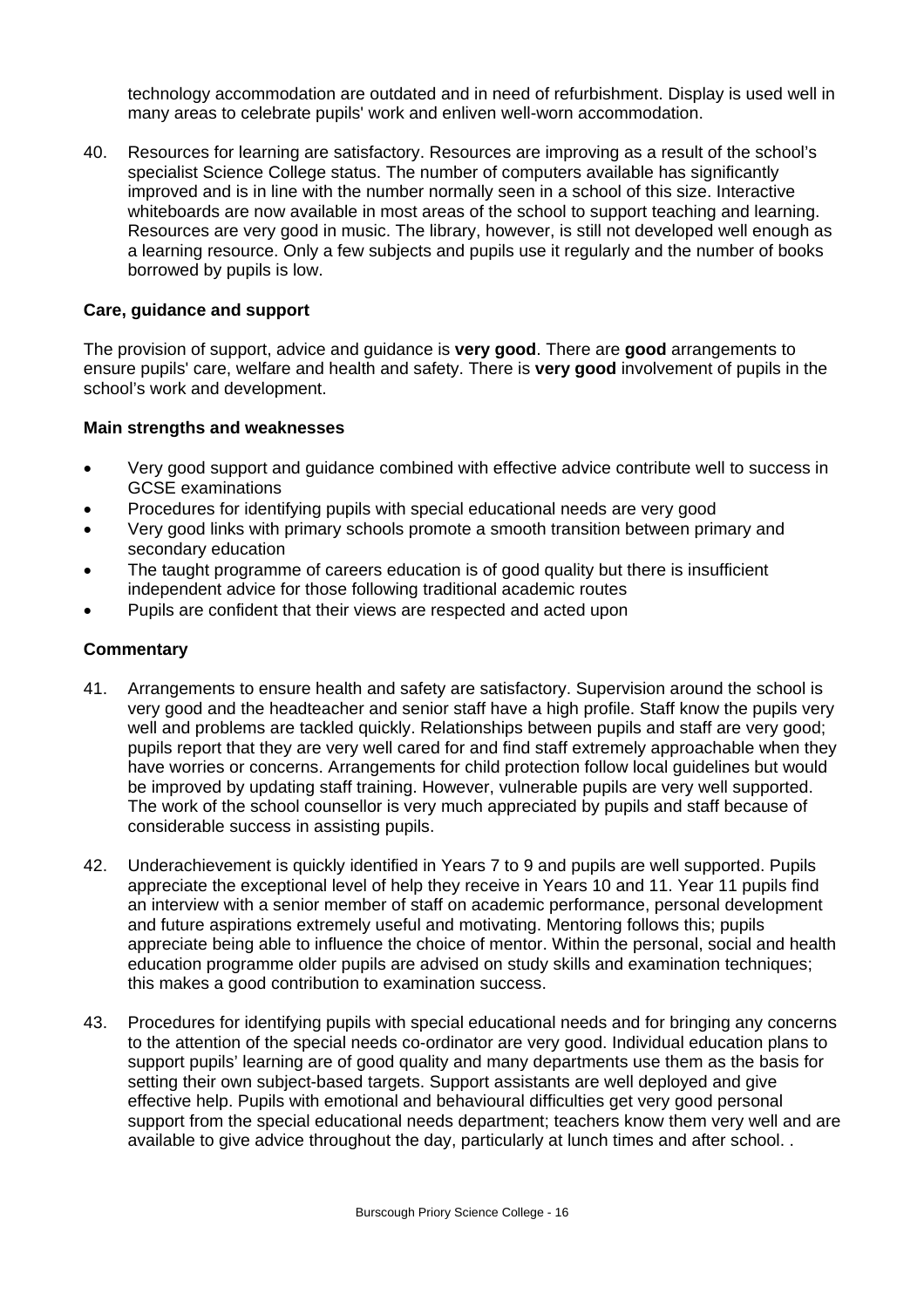- 44. Induction is well planned; there are good opportunities for pupils to visit the school while they are in Years 5 and 6. Good curriculum links encourage seamless transition. The school has very good links with primary schools and takes very good care to ensure that the background and needs of each pupil are very carefully researched and appropriate support is in place, if needed. However, pupils do not meet their form tutors before they start in Year 7.
- 45. In Years 9, 10 and 11, a well-qualified specialist careers teacher provides a good programme of careers education that allows pupils to clearly identify their strengths and weaknesses. Arrangements for work experience are satisfactory. The use of ICT as a research tool and to explore databases is good. Vulnerable pupils have access to good quality objective careers advice but there are fewer opportunities for higher attaining pupils to access independent advice. As a result, pupils who are seeking training or vocational pathways are very well informed, for example by a large careers library with good information about further education and employment. Those seeking to follow a traditional academic route of A-levels and education are far more vague about their aspirations and how to realise them. There are too few university prospectuses or other sources of information that would help pupils make choices for further education to complement their future career aspirations. However, a good range of colleges and other providers of post-16 opportunities attends information evenings for pupils and parents.
- 46. The school is very good at involving pupils in its work. Improved use of self-assessment results in pupils being able to feed back their reaction to lessons. Pupils very much appreciate the way the content of the personal, social and health education course has been developed to meet their needs. The year councils are very active and have brought about changes, including altering the school uniform. Pupils feel that their individuality is respected and developed; they know they are appreciated and valued.

# **Partnership with parents, other schools and the community**

The school has **satisfactory** links with parents and **satisfactory** links with the local community. Links with other schools are **good**.

# **Main strengths and weaknesses**

- Reports about pupil progress are of unsatisfactory quality
- Good communication with parents by pastoral staff ensures that most problems are dealt with quickly and effectively
- There are very good links with local primary schools
- The science department has good links with local universities
- There has been limited development of college links to enhance the 14-19 curriculum

# **Commentary**

47. The attractive and informative prospectus and the governors' report meet statutory requirements. Changes in the format of pupil reports have led to a decline in quality, as comments no longer clearly inform parents about what their children know, understand and can do and the progress they have made. Comments focus on pupils' attitudes, and targets for improvement are too vague. Reports about pupils in Years 10 and 11 are of better quality, clearly recording their strengths and weaknesses and what they can do to improve their grades in GCSE examinations. Reports do not meet statutory requirements, as there is no report on ICT and citizenship. However, there are good opportunities for parents to come into school to discuss their children's progress with either form tutors or subject staff. Pastoral staff are in constant contact with parents and this enhances the quality of support for pupils. Parents of pupils with special educational needs are kept well informed about their children's progress and are fully consulted and involved in annual reviews. Parents are supportive of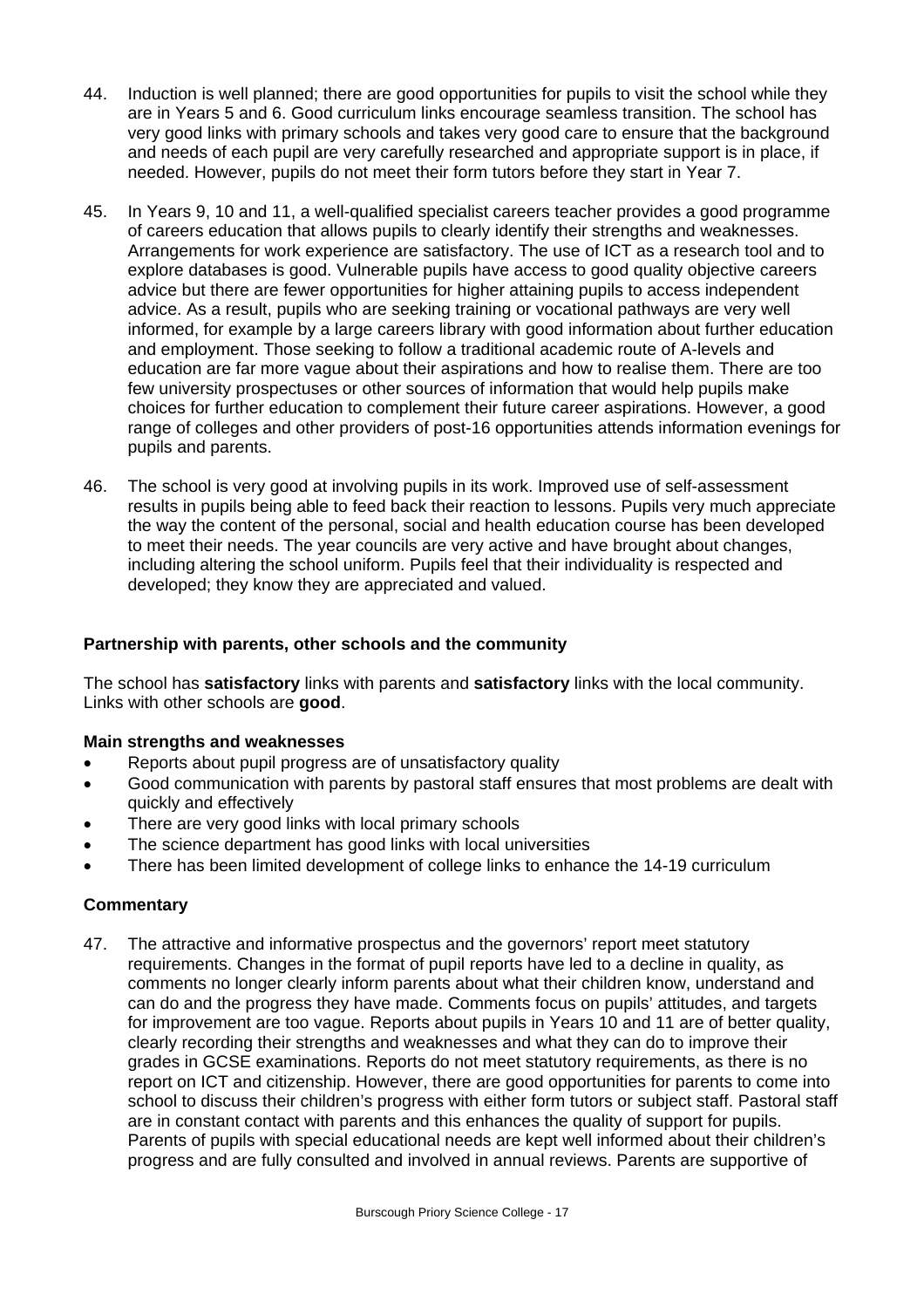their children's learning and help them to achieve well. The school values the active fundraising of the Friends Association.

- 48. There are very good curriculum links with local primary schools that start in Year 5 and continue to Year 6. There are established transition units in English and science and a new unit has been developed for mathematics. The school has run a European Day and a 'Commonwealth Games' for primary pupils. Local secondary schools with specialist status have been supportive in difficult times offering help and assistance to the design and technology department. Pupils are made well aware of the range of options for further education but there has been limited development of college links to enhance the 14-19 curriculum because of local transport difficulties and severe financial restraints. There are good links with local universities for initial teacher training but fewer links that directly benefit the pupils, including raising their aspirations. The science department uses local expertise well to support a Forensic Day for Year 8 and there are science-linked university visits for Year 9. These add interest and enjoyment for pupils and raise their aspirations and interest in continuing to study science in further and higher education.
- 49. There are classes for the local community in school and a local orchestra uses the premises. The physical education department has links with local sports clubs. The local community is well represented on the governing body. Use of the local and wider community as a learning resource has declined and there are fewer visits. Local employers support work experience but links have not been fully exploited to support work-related learning. Specialist Science College status is too new to have had chance to fully develop new activities in the community.

# **LEADERSHIP AND MANAGEMENT**

Leadership is **good**. Management is **good**. Governance is **unsatisfactory**.

#### **Main strengths and weaknesses**

- The school has a very clear sense of purpose
- Teamwork is very strong
- Commitment to equality of opportunity is very successful; all pupils achieve very well
- Checking on performance and devising means of improvement are very good
- Governance is unsatisfactory because of statutory breaches
- Leadership and management of special educational needs are very good
- Financial management is good

- 50. The headteacher's very good leadership, reported in the previous inspection, continues to steer a school that has a very clear sense of purpose. The prime concern that the school must give its pupils the very best chances for their next stages in education or training, and for life, is clearly successful, as all pupils and especially those with special educational needs achieve very well. The headteacher gets good support from two other senior leaders whose wellconceived, separated responsibilities for early and senior years, the curriculum and professional training, put them in good positions to evaluate provision. Common, productive attachments to subject departments also help them in this work.
- 51. The school's established tradition of equal opportunity that gives all pupils, as near as possible, the same chances and the same broad educational diet is rewarded by now consistently well above average standards. The school's comparative shortage of funds reduces the leadership's opportunities to experiment with provision. Trials, for example, in work-related learning have proved less successful than making sure all pupils do well in the conventional curriculum the school offers.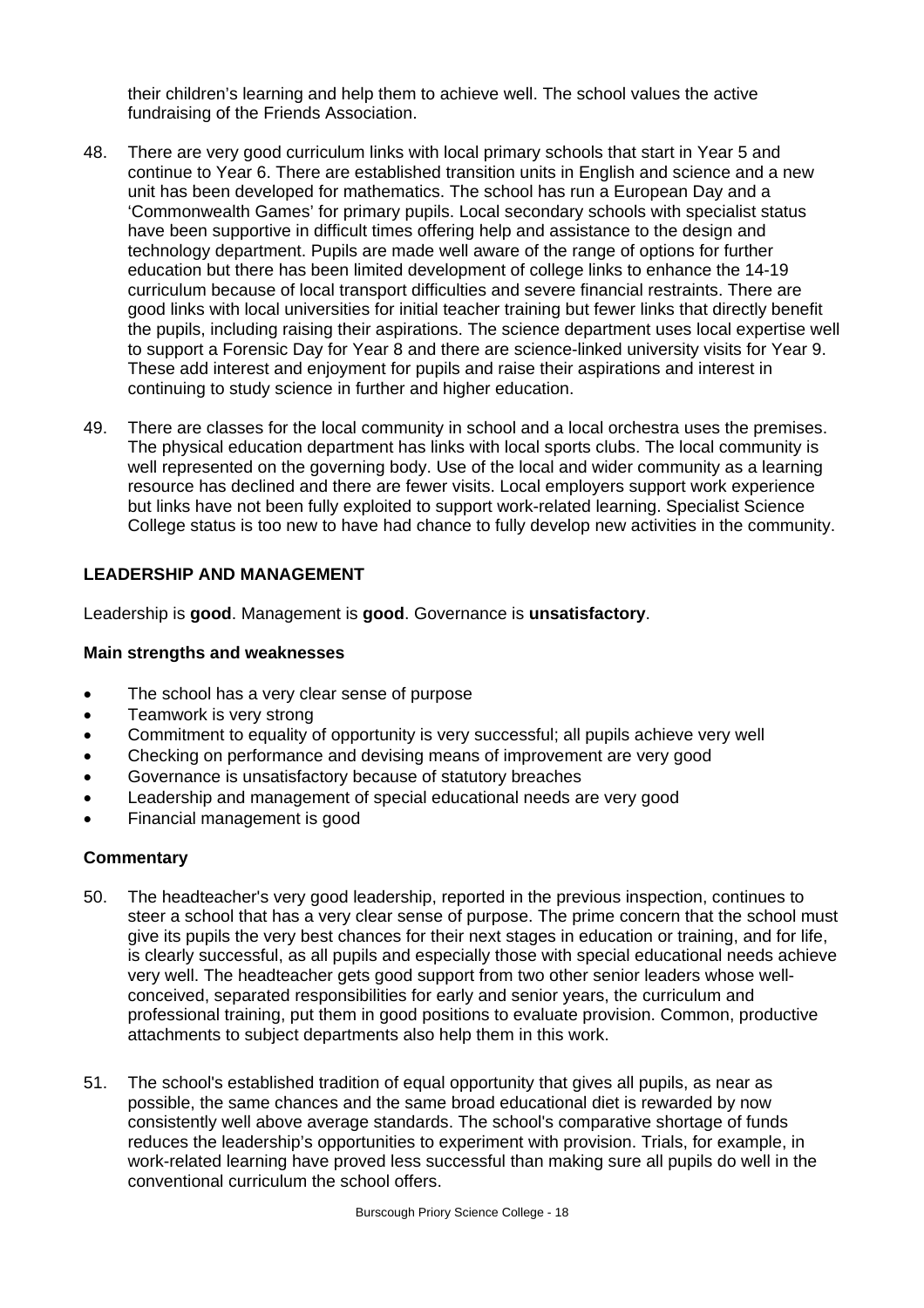- 52. Consistency, revealed by this inspection, is a major reason for rising standards. Improvement planning is more focused than at the time of the previous inspection, outlining well ways in which teaching and learning may be refined. Very detailed analyses of performance and a rolling programme of inspection of teaching across the school have helped to define training need and to make sure that the national strategy for improving teaching and learning is firmly in place. The quest for continuing improvements has seen the introduction of fuller consultation with parents and pupils of Year 11 and successful intervention that has raised pupils' aspirations so that many who were likely to just miss reaching a higher GCSE grade now hit their target.
- 53. Management is good. There is a successful, increasing onus on staff to take a broader interest in the running of the school, for example through the organisation of detention routines. At the same time, middle managers and others have the chance to develop their own interests. Teamwork is very good. For example, a teaching and learning group, born out of the national literacy initiative, is a big success. It involves large proportions of the staff in a training programme, of their own devising, that helps them improve their professional classroom skills. Most subject departments are cohesive units, although recent retirements and some unforeseen extended illnesses are putting extra demands on, for example, design and technology, mathematics and science. Good procedures make sure staff new to the school settle in quickly. Performance management is fully in place and effective in helping improvement through identification of individual and common training needs. The school has received Investor in People recognition for a second, consecutive time.
- 54. The leadership and management of special educational needs provision in the school are very good. The progress of pupils is carefully monitored as they move through the school and regular testing ensures effective intervention takes place where necessary. There is a strong focus on pupils achieving the highest standards possible and the department is rightly proud of ensuring that all pupils, even those with the severest learning difficulties, leave school able to read. Data is used well to set pupils targets and measure achievement. The governor with responsibility for special educational needs is very supportive and well informed. Statutory requirements are fully met. Support assistants are well deployed and are well monitored.
- 55. Governors know the school very well and hold it well to account. Their support for its campaign to win specialist college status has been very strong, seeing its value as a means of extending educational opportunities in the area very clearly. The governors have an active committee structure, through which they use the professional strengths of individual governors very well. Governors evaluate the school's performance closely and form an effective critical team that has a good partnership with the school.
- 56. Governance is, however, unsatisfactory, as the governors fail to carry out their legal duties in a number of important areas. The school still fails to provide a programme of religious education that meets the requirements of the locally agreed syllabus in Years 10 and 11 and there is no daily act of collective worship, or satisfactory alternative, such as a consistently applied 'thought for the day' programme. Work-related aspects of the curriculum do not meet requirements. Although now satisfactory in Years 7 to 9, the provision of ICT, an area for improvement found in the previous inspection, still does not meet statutory requirements in Years 10 and 11. Although citizenship is addressed through many subjects it cannot be guaranteed that all aspects of the required curriculum are taught.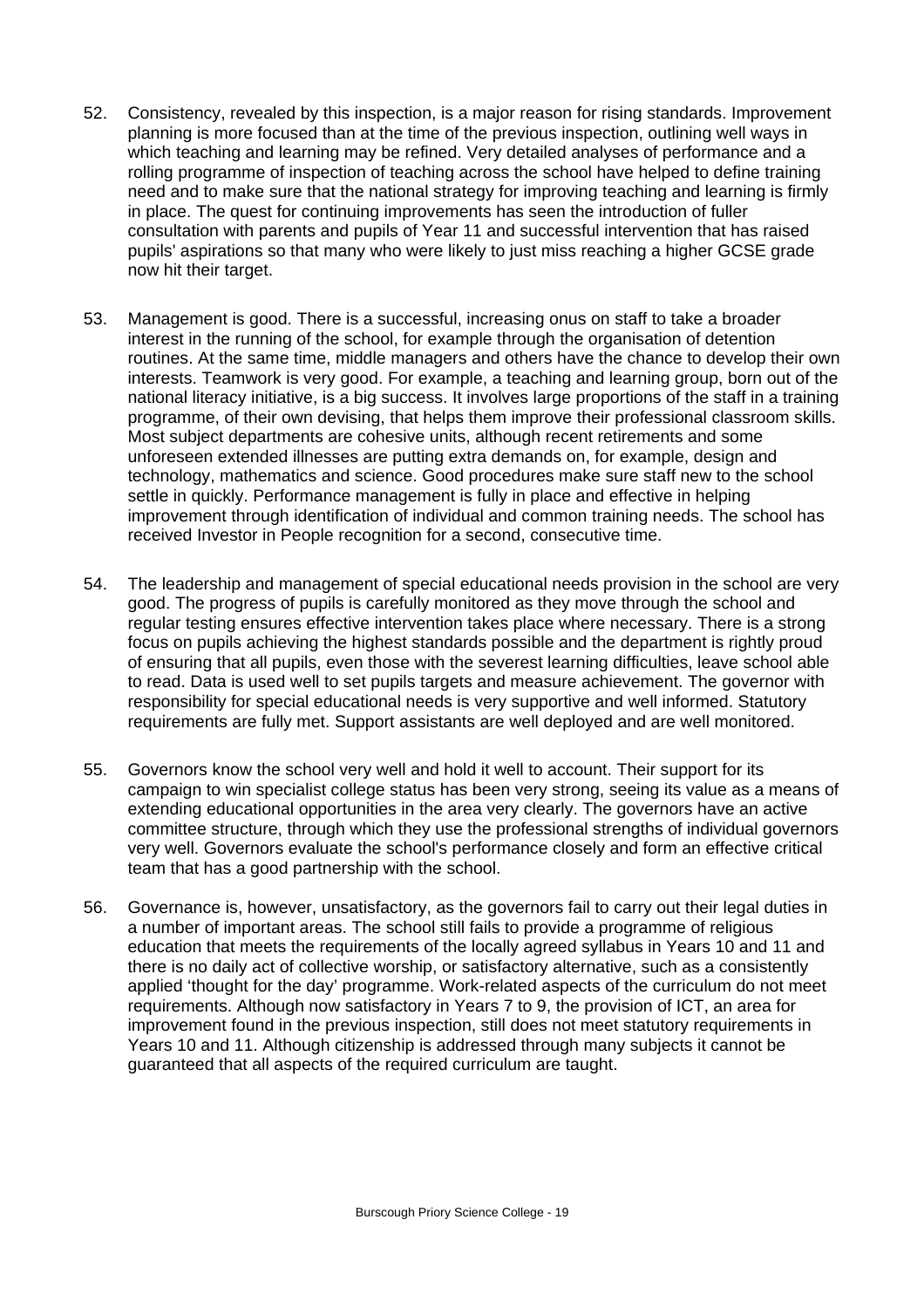# **Financial information** *Financial information for the year April 2003 to March 2004*

| Income and expenditure $(E)$ | Balances (£) |                                  |
|------------------------------|--------------|----------------------------------|
| Total income                 | 2.449.561    | Balance from previous year       |
| Total expenditure            | 2,291,665    | Balance carried forward to the r |
| Expenditure per pupil        | 2,894        |                                  |

| Income and expenditure $(E)$ |           | Balances (£)                        |         |
|------------------------------|-----------|-------------------------------------|---------|
| Total income                 | 2,449,561 | Balance from previous year          | 356,560 |
| Total expenditure            | 2,291,665 | Balance carried forward to the next | 495.355 |

- 57. The above figures include an element for standards funding, which crosses financial years, causing a discrepancy in the arithmetic. Financial management is good. Helped by a very effective bursar, governors apply the principles of getting best value in all their purchases; their stewardship of the budget is good. Points raised in a recent audit report have been addressed by the headteacher. Expenditure, for example, on pupils with special educational needs exceeds income and reaps rich rewards, as these pupils are well equipped with qualifications to continue their education post-16 as a result. A large surplus is destined to pay for the school's contributions to extra buildings associated with much needed premises improvement. Considering the comparatively low cost of educating each pupil with the well above average standards their very good achievement brings and the good quality of education, within the brief it gives itself, the school provides very good value for money.
- 58. The school has numerous aids to learning among which its developed ethos of expectation and achievement is prominent. Parents support the school well and pupils respond very well, too. The strength of pastoral support is part of a common commitment to do well. On the other hand there are some barriers to learning in that a few parents and pupils do not share the school's purpose in striving to provide a very good quality of education. Some worn-out areas of the school are much less conducive to quality in education than recently refurbished ones.

# **OTHER SPECIFIED FEATURES**

# **Work-related learning**

Provision for work-related learning is **unsatisfactory**.

- 59. Opportunities to learn about the world of work are limited. There is a good quality careers education programme in Years 9 to 11, which gives some insight into employability. All pupils have the opportunity to undertake work experience but placements are not always well matched to the needs and aspirations of pupils.
- 60. There are few vocational subjects apart from business studies where examination results are above the national average. Examination results in other practical subjects such as electronics and graphics are also above average but they are below the national average in resistant materials and food technology. Pupils have the correct attitudes for the world of work and their very good attendance and punctuality should hold them in good stead. There are too few opportunities for pupils to develop their ICT skills in Years 10 and 11. Opportunities to be enterprising in a wider sense are good but there are few opportunities for business enterprise and to relate a classroom situation to the world of work, the Year 9 Forensic Day being a notable exception. Opportunities on the 14-19 continuum are limited and extended work placements have had limited success.
- 61. Leadership and management are unsatisfactory. There is insufficient planning for delivering of work-related learning and no clear policy for work-related learning.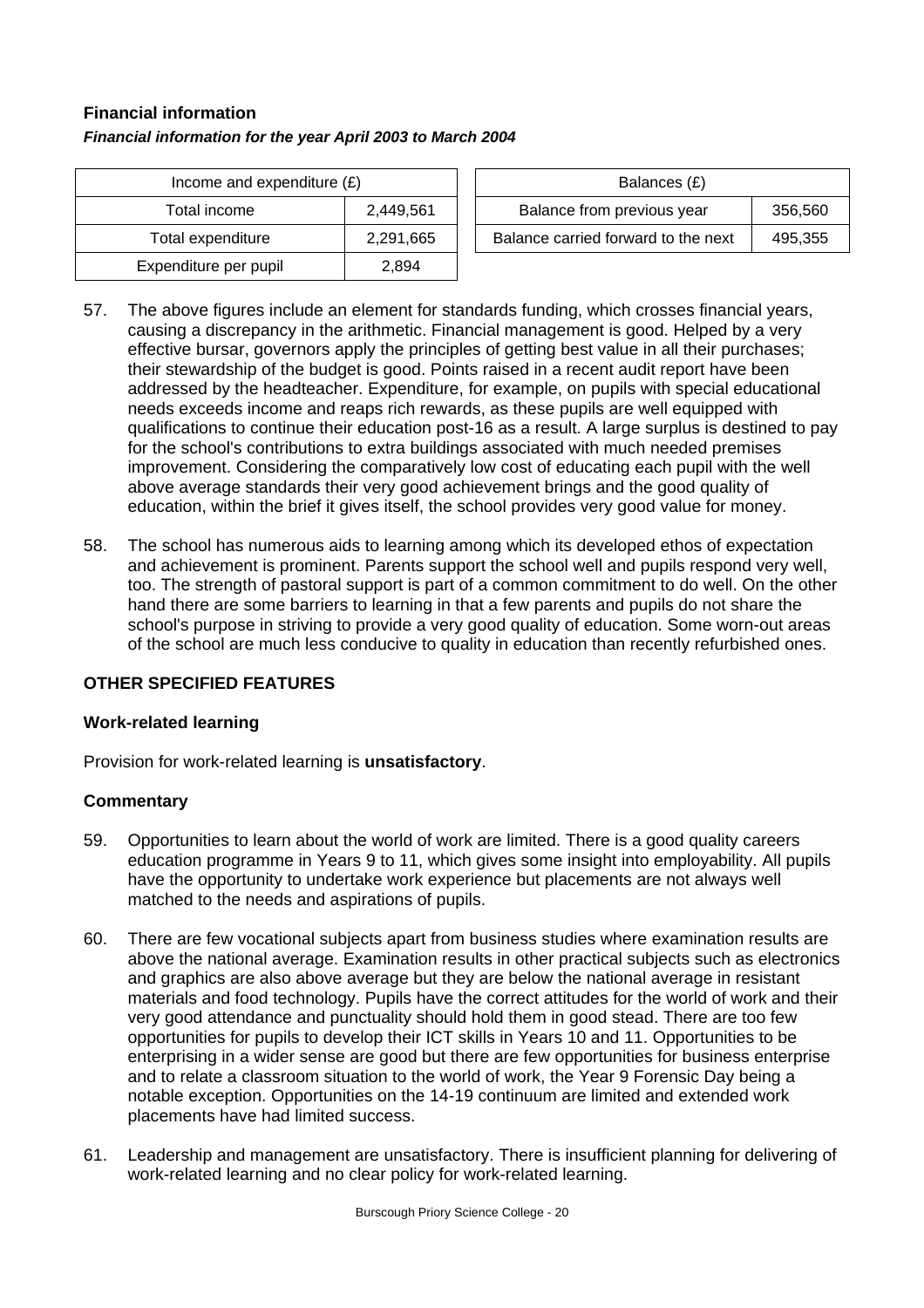# **PART C: THE QUALITY OF EDUCATION IN SUBJECTS AND COURSES**

# **SUBJECTS AND COURSES IN KEY STAGES 3 AND 4**

# **ENGLISH AND MODERN FOREIGN LANGUAGES**

# **English**

Provision in English is **good**.

# **Main strengths and weaknesses**

- Standards of writing by higher attaining pupils are impressive
- Many pupils are very articulate and take a full part in sophisticated debate in lessons
- The carefully structured teaching helps most pupils to improve their literacy skills
- Effective use of ICT motivates pupils with special educational needs
- The teaching of drama is not always effective
- The subject makes valuable links with the curriculum in mathematics and citizenship
- The library does not sufficiently support literacy

- 62. Standards in the National Curriculum tests for Year 9 in 2003 were above the national average and better than similar schools, and have been so for many years. Results were equally good in 2004. Girls outperformed boys but boys did better than those nationally. Standards of work by the end of Year 9 were also above average. Pupils' writing is particularly good with lots of work to develop narrative and writing for a range of audiences and purposes. In GCSE English, standards were above the national average in 2003, and in English literature they equalled the national average. These results improved in both subjects in 2004 when they were well above the previous year. Considering that most pupils are average on entry to the school they achieve well by Year 9 and sustain this progress into Year 11 where standards continue to be above average. Pupils with special educational needs achieve well also. Overall achievement is good. Oral skills are particularly good. Pupils in Year 10 show a good insight into characterisation in *Wuthering Heights* and explain the significance of words such as 'misanthropist' and 'enigma' when discussing Heathcliff's role. In demanding texts such as *Brave New World*, skilful teaching guides pupils through a sophisticated discussion of important themes like corruption and conditioning.
- 63. Writing is of high quality especially in literature essays but also in composing poetry, persuasive writing and personal narrative. There are examples of mature, stylish and accurate writing that engages the audience with original imagery to evoke the effects of a mighty storm "descending into a Stygian gloom." Presentation, often using ICT, is good and attracts the attention of the reader to vivid displays of work. Reading is above average. Pupils are taught how to review books, and teachers provide good structured frameworks to help pupils of all ability levels to organise their writing. The library has a wide range of fiction but books are worn and unappealing. The layout of the library is uninviting and does little to promote a love of books or reading.
- 64. The quality of teaching and learning is good overall. Teaching is well planned with a clear structure that helps pupils to improve their reading and writing skills. There are good links between speaking and listening and reading and writing so that pupils are able to reinforce their learning of vocabulary and spelling in a coherent way. Pupils have positive attitudes to the challenges set them in most lessons. Teachers have high expectations of pupils and extend their thinking with supplementary questions:" Can you elaborate on that idea?" For example, Year 7 pupils discuss the difference between genres and themes of their chosen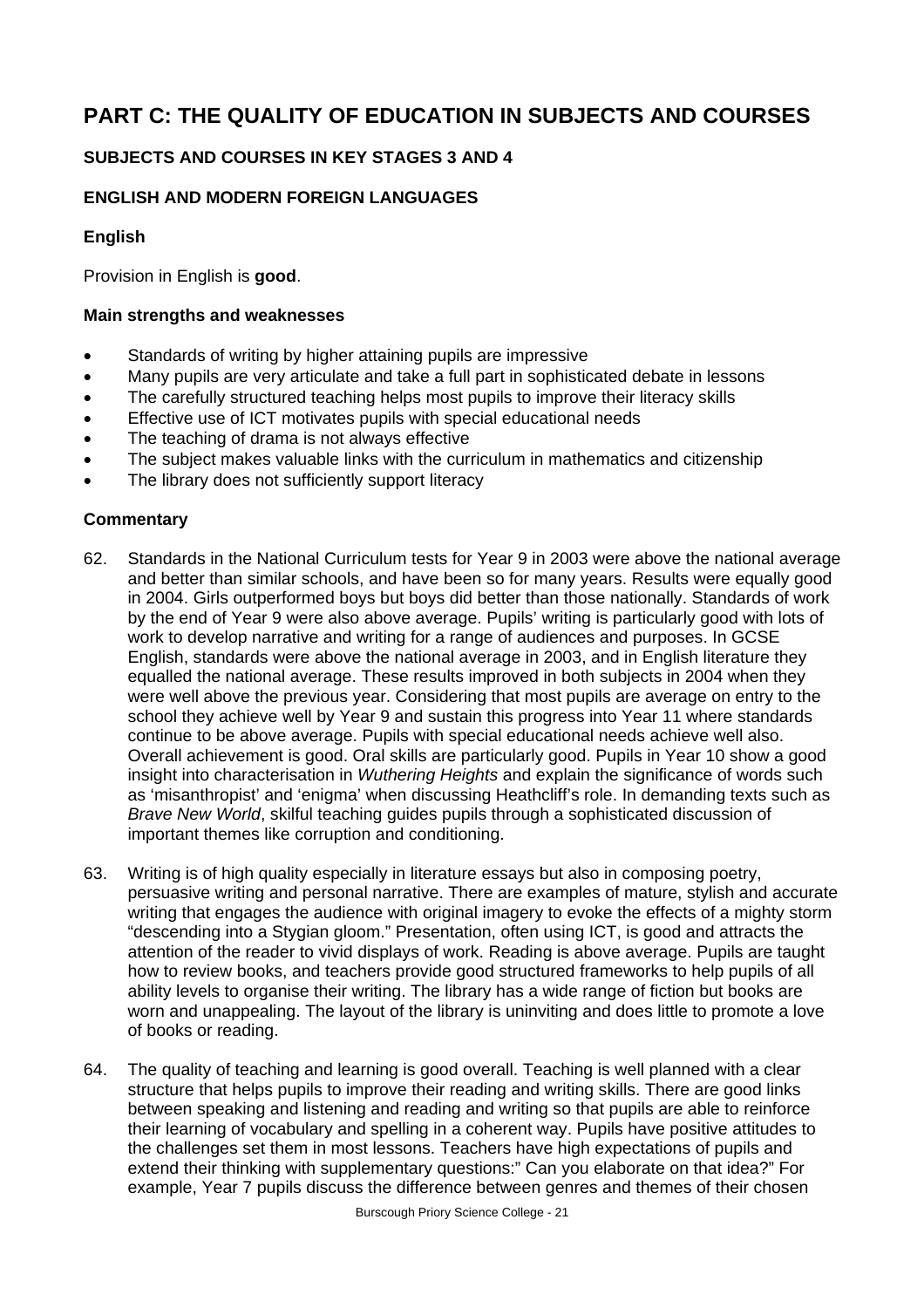books. They arrive at interesting conclusions about the morals implicit in some of them, for example "getting your priorities right in life". In the top sets in Year 10 teaching and learning are often very good with some excellent features. ICT is used well in teaching to motivate pupils with special educational needs. Good marking involves pupils in tracking their own progress and gives them a clear picture of how to reach their targets. Lessons are well planned and often challenge more able pupils while also offering good support for those with special educational needs. Questioning by teachers is very good and encourages pupils to think for themselves. However, the teaching of drama is rarely effective. Teachers do not have the skills or subject knowledge to move pupils on effectively by exploiting the very good accommodation or harnessing pupil enthusiasm for the subject. A minority of lessons lack pace and pupils lose interest because they are not involved enough

65. Leadership and management are good. Self-evaluation and assessment are thorough and the use of data is well developed so that teachers measure progress clearly, make the necessary adjustments to the curriculum and achieve their targets. There is good provision for teaching aspects of citizenship through visits and public speaking. Unusually the department sets up practical tasks for pupils involving numeracy. Imaginative use of formulae enables pupils to test the readability of newspapers and they produce bar charts and graphs to follow up their survey work. . There has been good improvement since the previous inspection with literature results showing a rise.

# **Language and literacy across the curriculum**

66. Most pupils come to the school with the expected standards in literacy and they make good progress in all aspects by the time that they reach Year 9. This good progress is maintained in Years 10 and 11. Standards are above average. Teachers promote the importance of accurate reading and writing by regular reference to keywords on display in the rooms and by providing opportunities for pupils to read aloud in class. The good practice seen in English is replicated in science when pupils read about genetics. In modern foreign languages there is a good focus on word patterns and how they are formed. This shows pupils the links between words and helps them with their spelling. There are plentiful opportunities for pupils to write in history and geography. In ICT e-mails are sometimes lengthy. Pupils' self-evaluations in art in Year 7 show a good command of vocabulary but some weaknesses in spelling. By the time pupils reach Year 11 spelling and punctuation have improved. Marking is inconsistent, however, and does not always point out ways in which pupils can improve their literacy skills.

# **Modern foreign languages**

Provision in modern languages is **good**.

# **Main strengths and weaknesses**

- Standards are above average in French and well above average in German
- The quality of teaching is good and enables pupils to achieve well
- Standards of writing in French and German are well above average
- Assessment procedures are very good and used very effectively to raise standards
- There is scope to develop opportunities for pupils to use the language themselves and for real purposes in French and Spanish
- New arrangements for lower attaining pupils to commence studying Spanish in Year 10 are motivating but long-term planning is not detailed enough.

# **Commentary**

67. Standards in Years 7 to 9 are above average; pupils achieve well. By Year 9 pupils' reading and writing skills are well above average; the majority can describe events in detail in the past, present and future and give opinions, using a good range of vocabulary and structures. They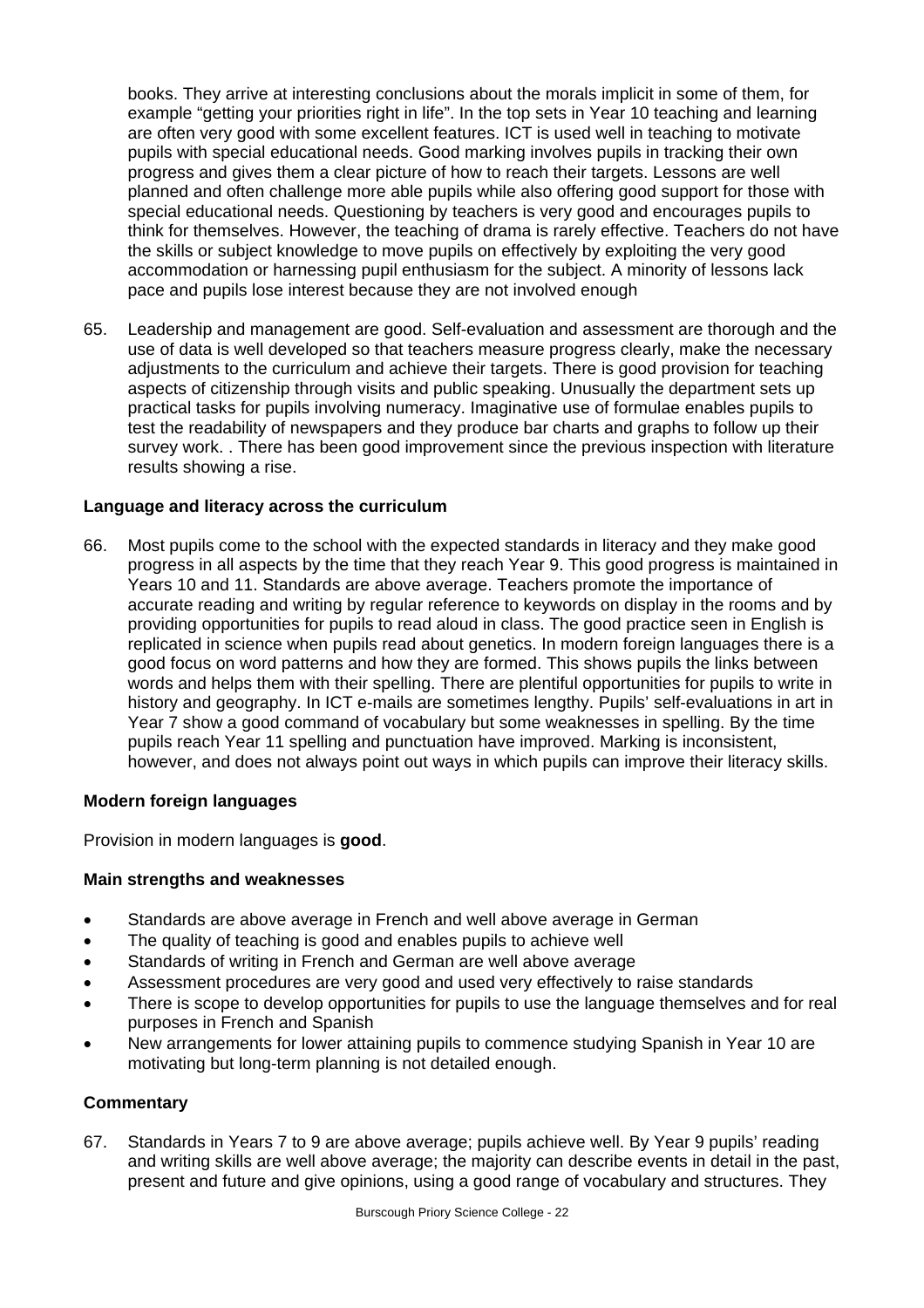understand instructions, questions and short extracts of speech in French and German and respond promptly. They have a very good understanding of grammar and are frequently asked to identify, explain and apply patterns in the languages themselves. However, they are less secure in speaking and responding spontaneously.

- 68. GCSE results in 2003 were average in French and in German they were above average. The proportion of pupils attaining an A\*-C grade was average in French and above average in German. The proportion of pupils attaining an A\*-G grade was above average in both languages. When compared to similar schools, GCSE results in French were better than might be expected. The proportion of pupils entered for GCSE examinations in French was far higher than the national average. This represents good achievement in relation to prior attainment, and very good achievement for lower attaining pupils and pupils with special educational needs. Results in 2004 are better than in 2003. There is an improving trend in results over the last three years.
- 69. Standards in Years 10 and 11 are above average; pupils achieve well. By Year 11, pupils' writing skills are very well developed and they display a good understanding of grammar and a good range of language in their writing. In French speaking skills are less secure since pupils rely too heavily on written notes and this hampers them in expressing their ideas and sometimes adversely affects their pronunciation. Pupils have positive attitudes towards their learning and good relationships with their teachers and are concerned to do well. They participate enthusiastically in problem-solving activities, games and competitions but get restless and lose concentration when teachers dominate activities or their needs are not adequately taken into account in lessons, and this stops them completing tasks successfully.
- 70. Teaching and learning are good. The majority of lessons observed were satisfactory or better. There were examples of excellent practice in Years 7, 8 and 10. One poor lesson was observed. Teachers make very effective use of problem-solving activities and competition this engages and motivates pupils. Very well planned sequences of activities enable pupils to understand and apply grammatical rules. In contrast when lessons are poorly planned, objectives are unclear and pupils are hampered in their progress because teacher-led activities present little challenge. In excellent lessons pupils were completely engaged and responded enthusiastically to very high expectations. Teachers have a very good command of the languages they teach and usually use the language being learned as the main means of communication in lessons. Pupils therefore benefit from very good role models, the language used is well matched to their experience and capabilities and pupils' listening skills are well developed. Sometimes the English version is given too readily, eliminating pupils' need to listen to the original. Pupils make the best progress when they are given the opportunity to work in pairs and small groups to practise informally. Teacher-led activities decrease opportunities for pupils to do this, slow the pace and result in pupils losing concentration.
- 71. Assessment is very good overall. Pupils understand the assessment criteria and are encouraged to evaluate their own work, keep a record of their progress and set their own targets. Marking is usually thorough and gives good guidance about how to improve. However, assessment data is not always used effectively to meet the needs of pupils with literacy difficulties; as a result resources for reading and writing tasks are not always appropriate.
- Burscough Priory Science College 23 72. Leadership and management are good. Assessment information is analysed rigorously and effective action has been taken to raise standards. Strategic planning has been effective in raising the achievement of boys and attitudes are now positive. Lower attaining pupils can achieve a grade at GCSE in French at the end of Year 9 and then have the opportunity to learn Spanish in Years 10 and 11. This successfully motivates pupils but longer-term planning for these groups is not detailed enough. The monitoring and evaluation of teaching and learning are not structured or focused enough to cope with new circumstances in the department and to achieve consistency. The department is hampered in its attempts to use ICT to extend and support pupils' learning because of the difficulties in accessing equipment.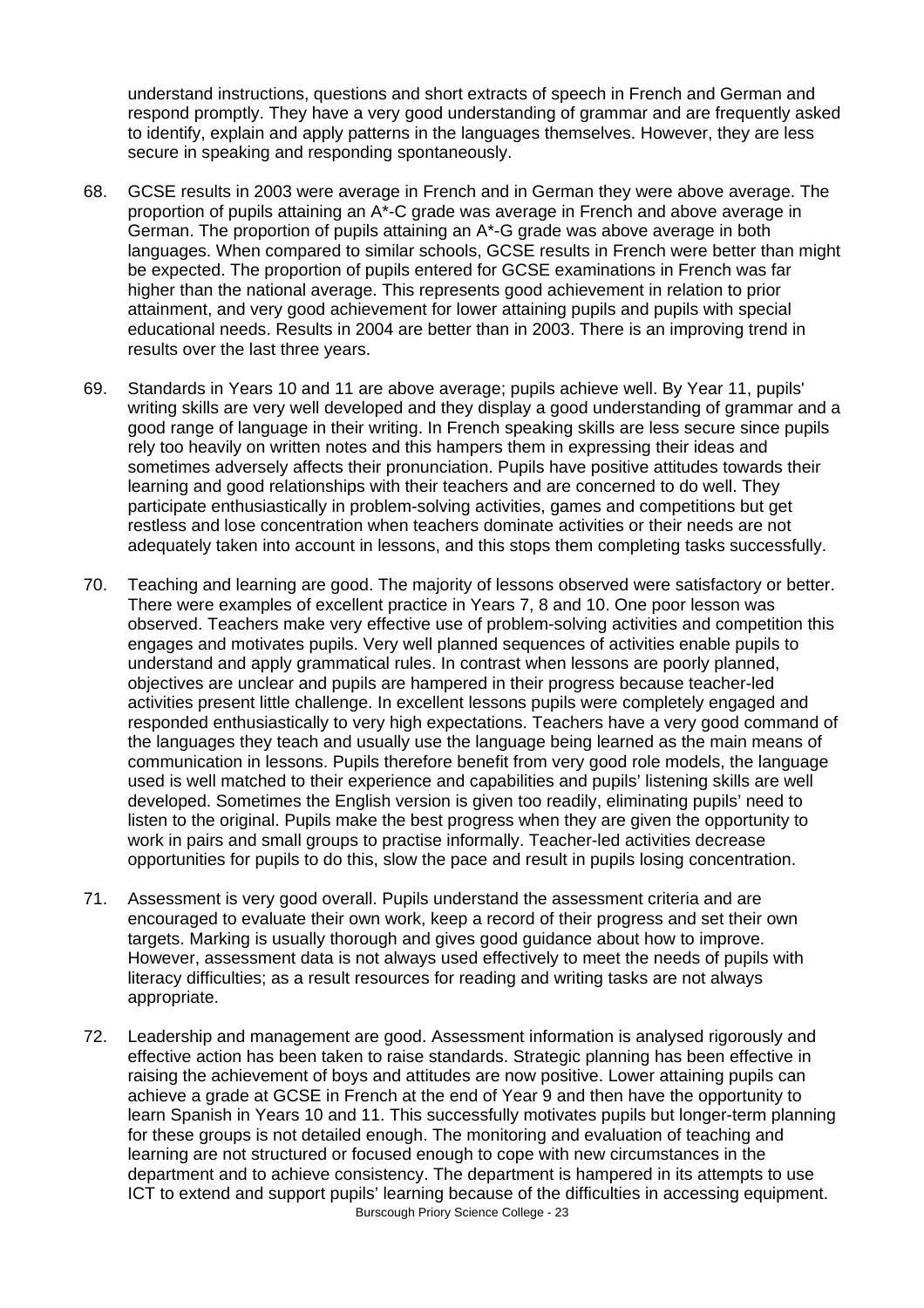Accommodation is unsatisfactory; rooms are too small for the large groups caused by the arrangements for groups timetabled together. This restricts the range of activities that can be provided and in some lessons pupils are not able to see the board or take part in whole-class activities.

73. Improvement since the previous inspection is good. Standards have risen in French and there has been a significant improvement in GCSE results in German. Improvement in the last year has been good, examination results are improving and boys' attainment in examinations is now in line with that of boys nationally. The quality of teaching and learning has improved, as has the use of assessment. This is due to the good leadership and management of the department.

# **MATHEMATICS**

Overall the quality of provision in mathematics is **very good**.

# **Main strengths and weaknesses**

- Teaching is very good promoting very effective learning
- GSCE examination results are well above the national average and improving
- Pupils are evaluating their understanding of topics and are more aware of National Curriculum levels than previously
- Relationships in lessons are very good and the pupils behave very well and work hard
- The use of ICT needs to be further improved, especially in Years 10 and 11

- 74. Results in national tests at the end of Year 9 in 2003 show the proportion of pupils reaching the nationally expected level is above the national average for all schools. When compared to similar schools the proportion is at the average but well below the average for the higher levels. Boys and girls perform equally well. The proportion of pupils reaching the required level in 2004 was higher. Standards are above average and achievement by the end of Years 9 is good. Graph work is good, and mental arithmetic and algebraic skills are well developed.
- 75. In GCSE examinations in 2003 results were well above average. Boys' results were better than the girls' results. In 2004 the proportions were roughly the same, but the girls' results were better than the boys' results. Around half of the pupils achieved grades A\*-B. Pupils perform better in mathematics than in English or science.
- 76. Standards of work seen in Years 10 and 11 were above average. GCSE coursework is of a very good quality and this is a contributory factor to the very good GCSE results. Pupils have good algebraic skills and draw accurate graphs. Calculators are used appropriately and the pupils display competent mental arithmetic skills. Standards on entry are average but by the end of Year 11 standards are well above average, therefore pupils make very good progress. In all years pupils with special educational needs make very good progress.
- 77. Teaching is very good overall. Lessons are well planned with clear learning objectives, which are shared with pupils. In the best lessons, the teachers have high expectations of the pupils, the pace is good and a variety of tasks have been prepared to challenge the pupils. Some very good starter exercises engage and enthuse the pupils, particularly those using the interactive whiteboard and the mini whiteboards. Whilst the endings of some lessons are very good, some endings do not always consolidate learning. Effective use is made of questioning, encouraging pupils to explain their answers and solutions to the rest of the class. The setting arrangement for teaching in Years 8 and 9 promotes good achievement; however, the lack of setting in Year 7 results in the highest attaining pupils not achieving their full potential.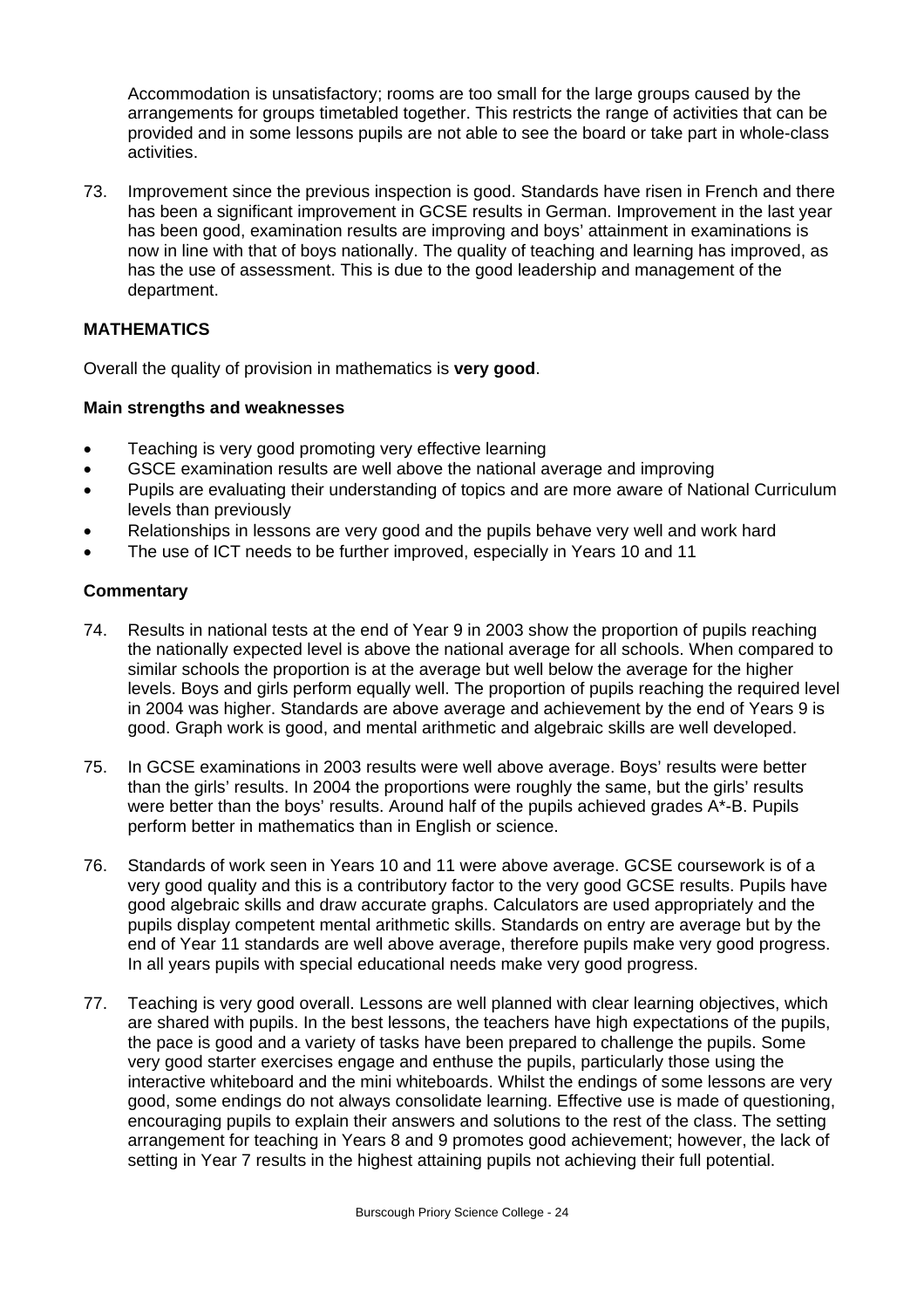- 78. As a result of very effective teaching, most pupils acquire very good knowledge of basic skills and concepts, which enables them to work on their own to improve their understanding. Literacy skills are improved by the good displays of key words, the insistence of teachers on the correct use of mathematical language and the good oral work in lessons. Pupils have a positive attitude to mathematics, they behave very well in lessons and relationships between pupils and with their teachers are very good. Pupils are confident to ask questions of their teachers and this enhances learning.
- 79. Leadership and management of the department are very good. New management is enthusiastic with a clear vision for future development. Programmes of work have been updated and monitoring has been extended. There is a good team of enthusiastic, committed and hard-working staff. The National Numeracy Strategy is used well to raise standards. Assessment procedures and use of data are good, pupils are tested regularly, and they are made aware of National Curriculum levels and share in their target setting. Day-to-day marking is both encouraging and informative. Pupils understand what they need to do to improve and this promotes very good learning. Appropriate and regular homework is set.
- 80. Improvement since the previous inspection is very good. Monitoring and evaluating of the work of the department are now more formal. Test and examination results have improved. Textbook resources are better. Teachers are using the interactive whiteboards imaginatively. There are insufficient planned opportunities for the pupils to use ICT to support their learning especially in Years 10 and 11.

# **Mathematics across the curriculum**

- 81. Pupils' numeracy skills are very good. The enthusiastic numeracy co-ordinator has shared the key features of the National Numeracy Strategy with all staff in the school. Aspects of mathematics are taught in most subjects, and prepared material on methods of calculation and other aspects of mathematics helps departments develop pupils' numeracy skills. Departments are encouraged to ensure that pupils do an extended piece of work linked to the numeracy skills relevant to their subject.
- 82. As a result of good co-ordination and the provision of good guidance pupils are using their mathematical knowledge and skills well in other subjects across the curriculum. Statistical analysis and graph work are competently carried out in geography and science. Basic measuring and calculations are used in art, design and technology, physical education and modern foreign languages. In ICT the pupils are able to use formulae confidently in spreadsheets. Pupils were calculating competently the readability quotient of newspapers in English.

# **SCIENCE**

Provision in science is **very good**.

# **Main strengths and weaknesses**

- National test results at the end of Years 9 and GSCE examination results are well above average
- Teaching and learning are very good, leading to very good achievement
- There are very good relationships between pupils and teachers
- Assessment and monitoring of teaching are very good
- New accommodation has been used very well to enhance learning
- Owing to a lack of equipment pupils are unable to use ICT sufficiently to help their learning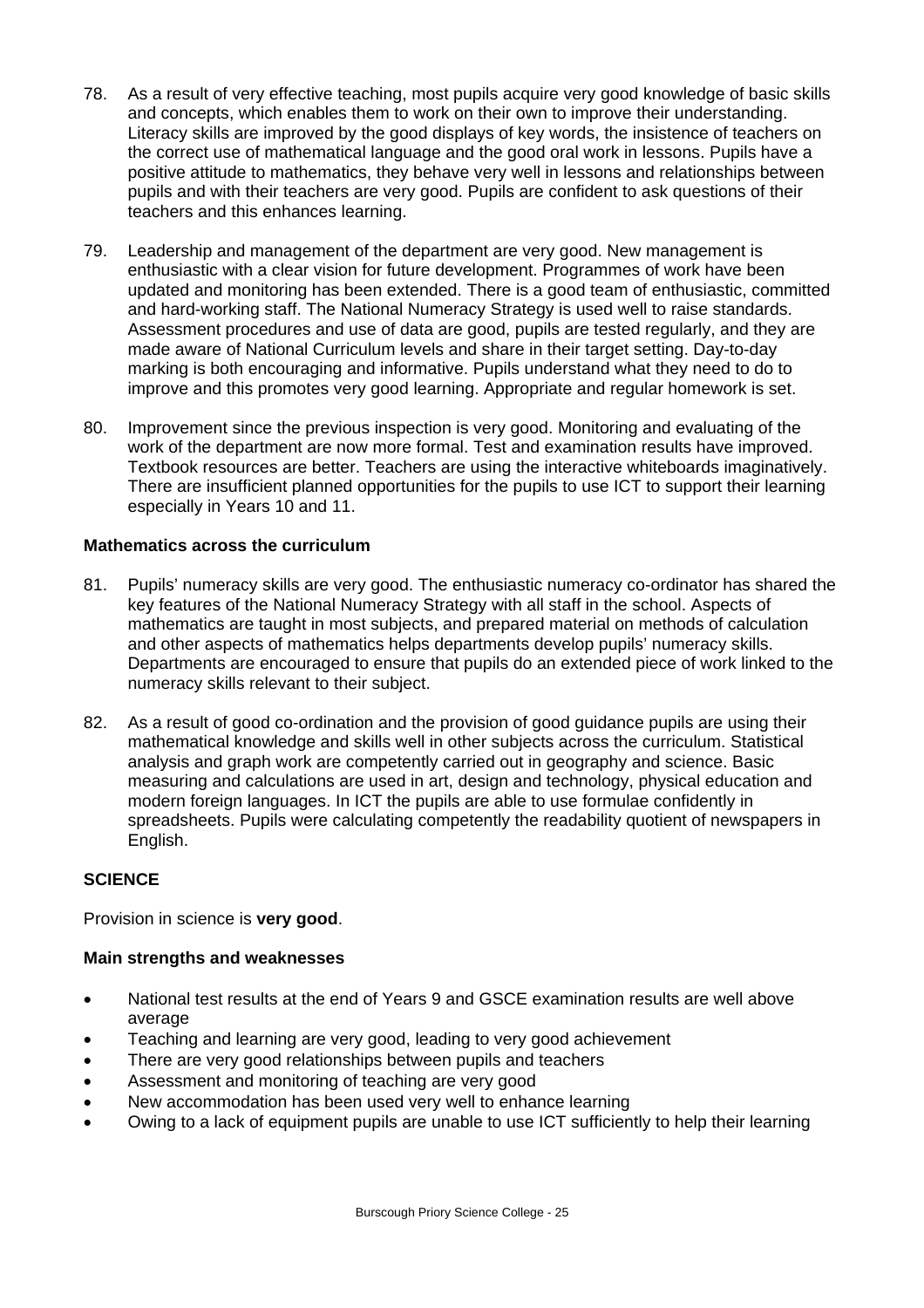# **Commentary**

- 83. National test results at the end of Year 9 are well above average. The trend over the last three years is one of gradual improvement. The achievement of boys and girls was similar. Standards of work seen during the inspection are above average in Years 7 to 9, with average attainers understanding topics such as genetics and variation very well. By the end of Year 9 pupils' achievement is very good. Boys and girls achieve equally well. Pupils with special educational needs make good progress due to the effective support that they receive.
- 84. GCSE results in 2003 were well above average compared to those in all schools and average when compared to similar schools. The proportion of pupils attaining an A\*-C grade was well above average. The results for 2004 were similar. The overall trend in the last three years has been upwards. Standards in Years 10 and 11 are well above average; for example, pupils have a good understanding of plant nutrition and are able to explain well the effects of acid rain and global warming. In lessons boys and girls achieve equally well although girls have achieved better examination results over the last two years. Again pupils with special educational needs make good progress due to additional support. The written work of all pupils is of a high standard with few exceptions. Pupils have very sensible attitudes and can produce clearly thought out arguments. Their investigative skills are well developed and they are all able to plan and carry out a fair test, make and record accurate observations and draw sensible conclusions. During practical work pupils handle apparatus and chemicals with care and share ideas and co-operate with each other in a mature and sensible manner.
- 85. Teaching is very good and pupils learn very well because of this. Lessons are well prepared and the variety of teaching styles employed maintains the interest of pupils. Teachers pay good attention to literacy, taking care to emphasise new vocabulary and allowing pupils to use a variety of writing styles and practise their oral skills through class discussions. Numeracy is developed through the drawing of graphs and use of formulae appropriate to the science curriculum. Teachers make good use of ICT in lessons but its use by pupils is limited due to a lack of suitable equipment. However, pupils often make use of the Internet for personal research, which helps to develop their independent learning skills. Homework is set and marked regularly and is used to reinforce work covered in lessons. Marking is thorough and contains clear guidelines for pupils on how to improve their work. Teachers have high expectations of pupils and ask challenging questions. Work is carefully structured to meet the needs of the less able and the gifted and talented pupils.
- 86. Leadership and management of the department are very good. The head of department has a clear focus on direction and innovative ideas. Rigorous monitoring of teaching and learning, with very good assessment and tracking of pupil progress, promotes high standards. Selfassessment has recently been introduced in Years 7 and 10 that is proving to be very successful in motivating pupils. Very good use is made of external links such as with local universities and visiting speakers. The new laboratories provide very good accommodation and the excellent displays around the department are informative and enhance learning. Resources are good but some of the larger equipment is becoming dated and will need to be replaced. Technical support is very good at present but the new Science College status means that this will be insufficient in future. Improvement since the previous inspection has been good.

# **INFORMATION AND COMMUNICATION TECHNOLOGY**

Provision in information and communication technology (ICT) is **unsatisfactory**.

# **Main strengths and weaknesses**

• Achievement of pupils across the school is unsatisfactory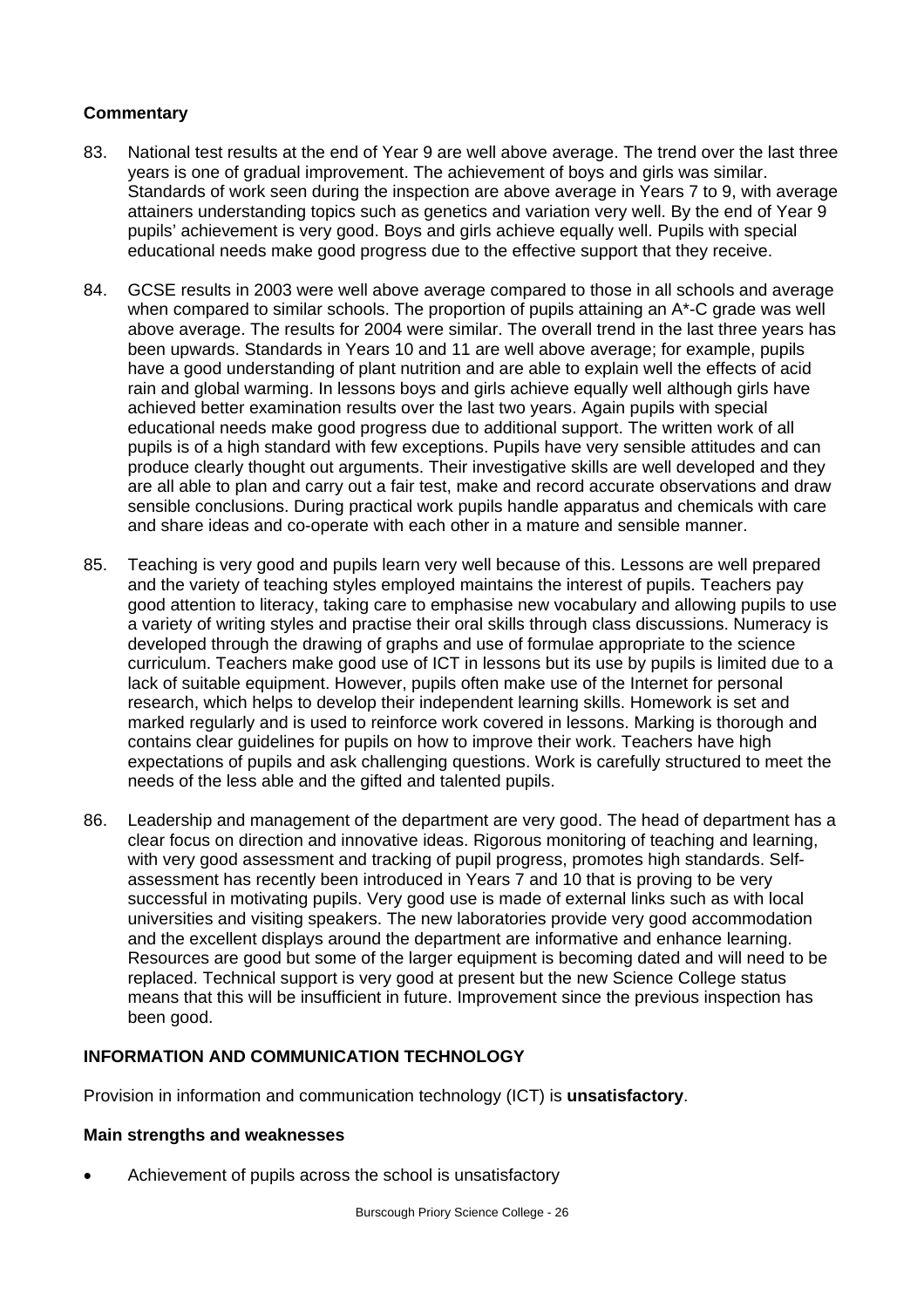- Teaching and learning are good in Years 7 to 9 and as a result pupils are now achieving well within individual lessons.
- Leadership and management are good. A clear focus is now given to improving pupils' standards and achievement
- There is insufficient time in Years 7 to 9 to deliver the planned programmes of study and the rotational arrangement with design and technology results in uneven learning.
- The provision for pupils in Years 10 and 11 is unsatisfactory. Pupils do not receive their full entitlement to ICT

# **Commentary**

- 87. Standards in the work seen in Years 7 to 9 are below average. Pupils' achievement is unsatisfactory. In previous years pupils have received little or no ICT teaching and as a result pupils in Year 9 do not have the knowledge, skills and understanding that are expected at this stage of learning. Insufficient time is available to deliver the planned programmes of study and the rotation of ICT and design and technology lessons makes continuity and progression difficult; only one third of pupils have received lessons so far this year because of the way in which the curriculum is organised. In work seen standards are average with boys and girls achieving well in lessons. Pupils have the use of a computer each in lessons and pupils in Years 7 and 8 confidently and independently use the school's computer system to store and retrieve their work and to find information from the Internet. They use spreadsheets effectively to model and use presentation and word-processing software effectively. In 2003 and 2004 no pupils in the school followed an ICT examination course in Years 10 and 11, and there is no direct teaching of ICT by specialist teachers. Pupils do not receive their entitlement to ICT and few opportunities are provided for pupils to extend their skills further. Therefore achievement in Years 10 and 11 is unsatisfactory. A small number of gifted and talented pupils follow a course in key skills and their standards are average.
- 88. Teaching and learning are good in Years 7 to 9. Lessons are very well planned to provide a series of interesting activities which support pupils' learning well. Resources from the ICT strand of the National Key Stage 3 Strategy are being used well and ICT is used well by the teachers in class to stimulate learning. As a result pupils appear keen to learn and apply themselves well to their tasks. Pupils' work is being assessed regularly and constructively so that pupils know what they have to do to improve although feedback in lessons could be improved so that pupils know how well they are doing at each stage of learning. Pupils are achieving well in lessons because teachers make it very clear what has to be done through clear objectives. Pupils use the school's ICT resources very well outside of the school day for homework and coursework.
- 89. Leadership and management are satisfactory. In a very short time significant improvements have been made to improve the quality of provision in Years 7 to 9. A clear focus has been given to improving pupils' standards and achievement through very good schemes of work and clear plans for development. In addition, very good assessment procedures have been introduced to ensure a more reliable assessment of pupils' standards and achievement. Assessment procedures, however, do not yet include ICT work done by pupils in other subjects.
- 90. Improvement since the previous inspection is satisfactory from a very low base. A computer network with network management and technical support has been established and the number and quality of ICT resources have significantly improved. However, pupils in Years 10 and 11 still do not receive their full entitlement and subjects do not make a contribution to the assessment of pupils' standards.

# **Information and communication technology across the curriculum**

91. ICT use across the curriculum is satisfactory. Interactive whiteboards and digital projectors are used well to capture pupils' interest and get lessons off to a brisk start. Computers are used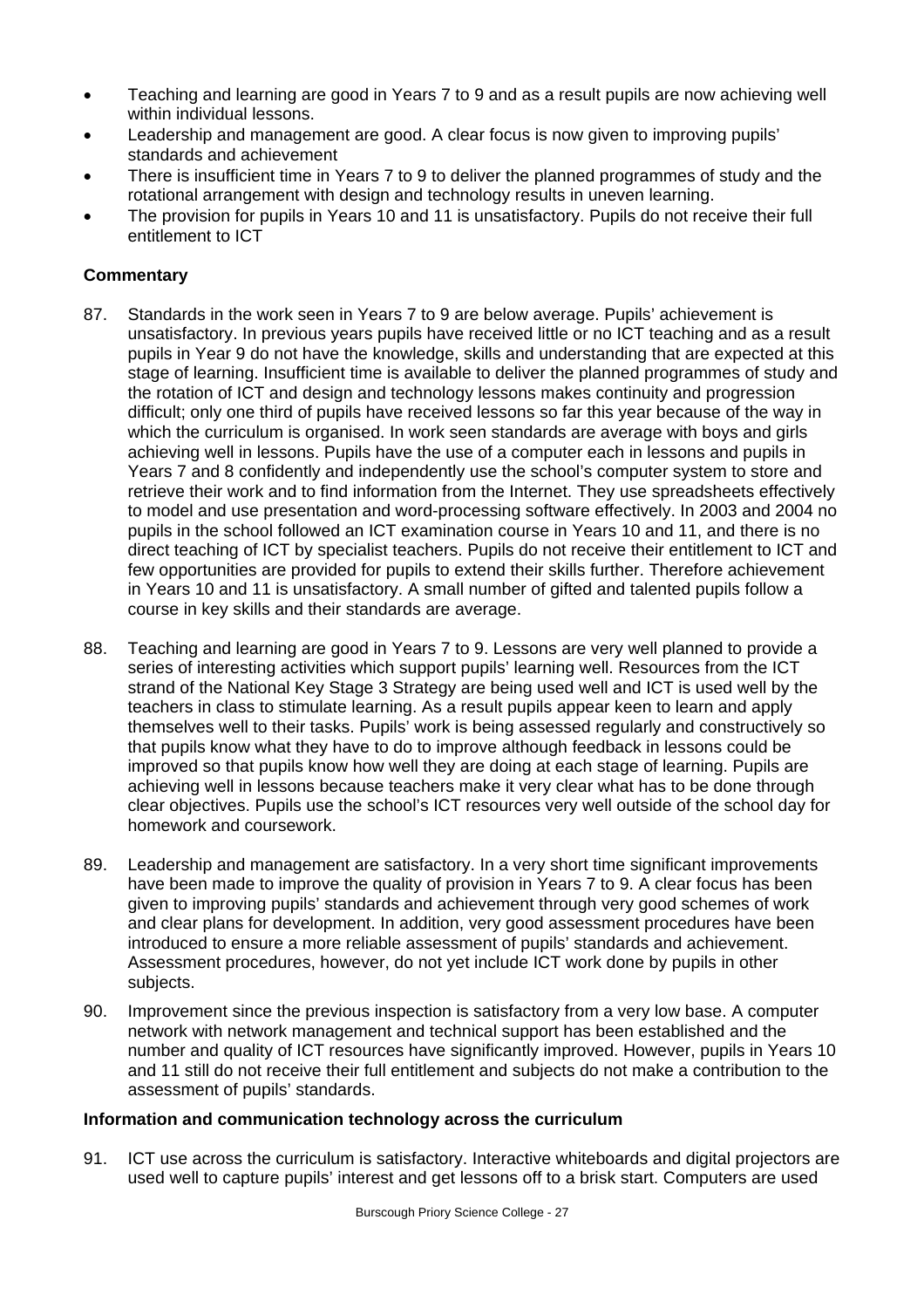effectively to support learning in some subjects such as English, music and careers. At present limited access to computers makes it difficult for some subjects, for example science, to use ICT fully to support learning. ICT is used well to motivate pupils with special educational needs and to enhance their learning.

# **HUMANITIES**

# **Geography**

Provision in geography is **good**.

# **Main strengths and weaknesses**

- Pupils achieve well in response to good teaching.
- Standards are above average.
- Fieldwork enhances what is learnt in the classroom.
- Pupils' positive attitudes contribute well to their learning.
- More helpful comments on pupils' work would help them improve further.

- 92. Standards at the end of Year 9 are slightly above average. Pupils' achievement at the end of Year 9 relative to their prior attainment on entry is good, as a result of good teaching. Pupils of all abilities demonstrate well their understanding of the geographical processes and the impact they have on the environment. Pupils show an empathy with people living in the Amazon Rainforest and an understanding of the various interests in that area. Pupils used maps, diagrams and, to a lesser extent, graphs well; however, their skills in using computers were limited by the number of occasions on which have they used them. Pupils with special educational needs are making good progress towards their targets.
- 93. GCSE results in 2003 were above the national average. The proportions of pupils gaining A\*-C and A\*-G are above average. The boys' results were slightly above those of the girls and they were significantly higher than the results of boys nationally. The results for 2004 are about the same. The trend over the last three years is to achieve results that are broadly similar each year.
- 94. Standards of pupils' work are above national expectations at the end of Year 11. Achievement relative to standards at the end of Year 9 shows good improvement. Pupils make good progress in their geographic knowledge, understanding and use of geographic skills. Pupils of all abilities had progressed well in their understanding of the problems of tourism in the National Parks. The writing and presentation skills improve significantly over time. The use of key words in lessons is having a positive effect, developing pupils' literacy and enhancing their vocabularies. Fieldwork enhances what has been learnt in the classroom and pupils learn to use their own initiative. Pupils' positive attitudes towards class and homework enhance standards. Pupils are able to discuss issues well; good oral skills and good literacy supports good achievement in geography.
- 95. The quality of teaching and learning is good and assessment is being used well to enhance learning. Teachers plan their lessons well with appropriate learning objectives, which they sometimes share with pupils. They draw on a good range of resources to provide activities to stimulate thinking and interest and to help pupils' learning. The introduction of the interactive whiteboard brings a new dimension to teaching grabbing the pupils' interest and attention but the use of computers for research by pupils is not so well developed. Many pupils work well in lessons and benefit from the opportunities to take responsibility for their learning. Marking is regular with some useful comments but further examples of helpful comments would benefit pupils.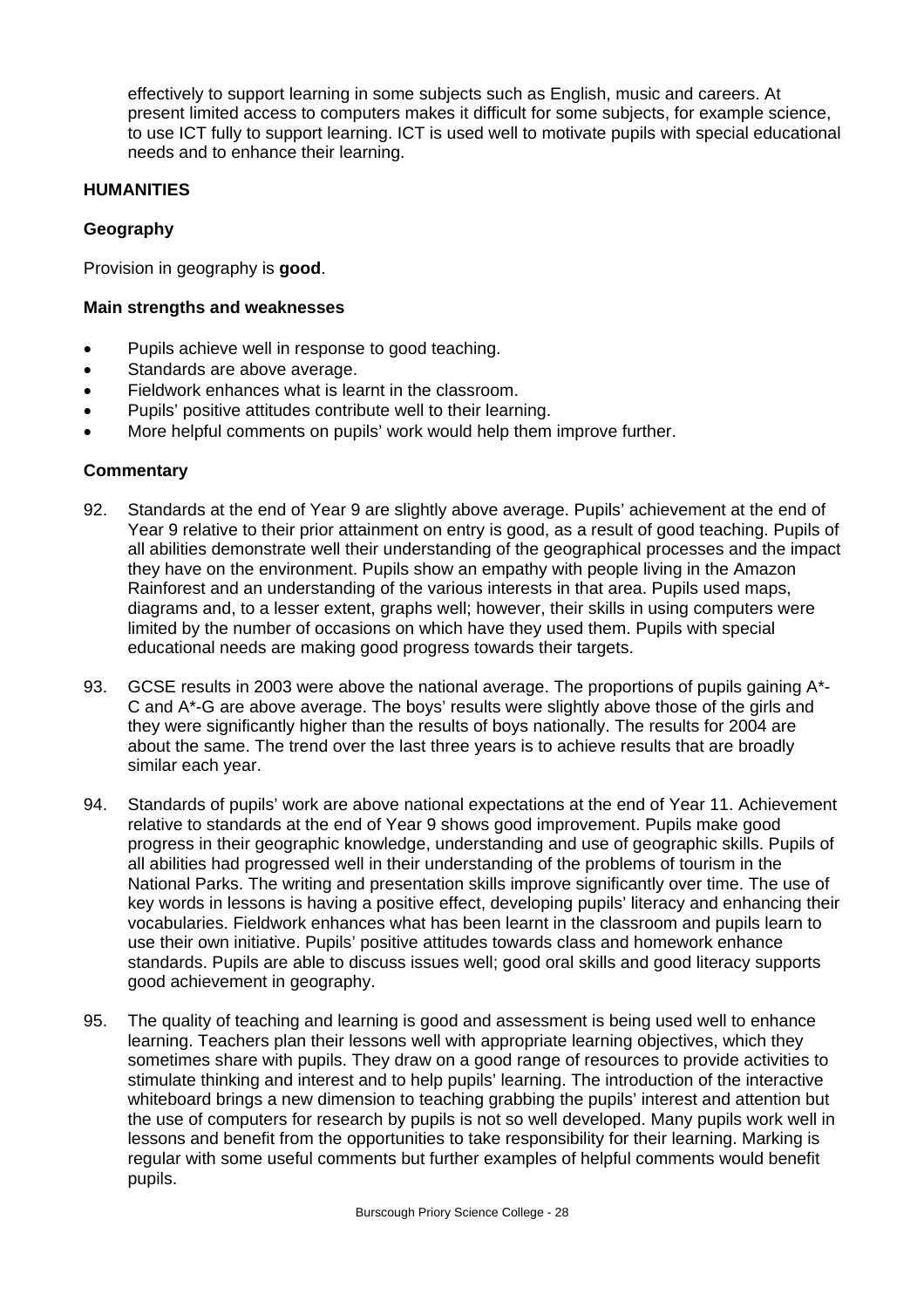96. Leadership and management are good. There is a clear vision for improvement. Schemes of work are being reviewed and the use of fieldwork successfully extends what is learnt in the classroom. The development plan has clear action points and some have already been achieved. Monitoring is in place and is having some effect. Improvement since the previous inspection has been good with all issues mentioned in the last report being successfully addressed.

# **History**

Provision in history is **good**.

#### **Main strengths and weaknesses**

- Good teaching has led to much improved examination results in 2004
- Good use of a range of activities and effective use of resources result in interesting lessons
- New leadership has led to good improvement
- There are insufficient historical visits

- 97. By the end of Year 9 standards are average. Pupils' achievement relative to prior attainment is good, as some pupils come into the school with below average attainment in history and have difficulty in analysing sources and answering questions. They achieve well because they are positive about their learning and they receive good teaching. Pupils have a good knowledge and understanding of events over time. Pupils in all years handle source material well and there is evidence that they understand interpretation and bias. Higher attaining pupils can write well on a given topic and benefit from being given opportunities to extend their writing. Other groups make good progress in their writing. Literacy skills and the use of historical language improve significantly over time.
- 98. GCSE results in 2003 were below the national average. Although the proportion of pupils attaining A\*-C was below, those attaining A\*-G were above those gained nationally. The results of the girls were slightly better than the boys'. Results in 2004 are much improved due to better quality of teaching. The trend over the last three years shows improvement particularly when 2004 is considered. Standards are average at the end of Year 11. Pupils' achievement relative to standards at the end of Year 9 is good. Pupils are confident in the use of source material and this greatly helps them in their understanding of developments over time. Pupils learn well independently, in groups and in pairs and are able to write well about what they have learned.
- 99. The quality of teaching and learning is good. Teachers have a good command of their subject. Well-planned, interesting lessons result in enthusiastic pupils and good learning. Teachers draw on a range of activities and resources and teaching styles are increasingly varied. Questioning is skilful and this together with oral assessment helps pupils to understand and reinforce their learning. Pupils with special educational needs are making good progress particularly when supported. Homework is set regularly and there is evidence of it being used in subsequent lessons to check progress. Marking is regular with some useful comments on how pupils can improve and some pupils had taken the opportunity to use such comments to improve on previous work.
- 100. Improvement since the previous inspection is good. The arrival of a new head of department is beginning to have an impact. Leadership and management are good. There are the vision and direction to take the department forward. The schemes of work have recently been reviewed but historical visits are not being used effectively to support learning. Citizenship is built into planning and is taught well. For example, in a Year 7 lesson about Roman government pupils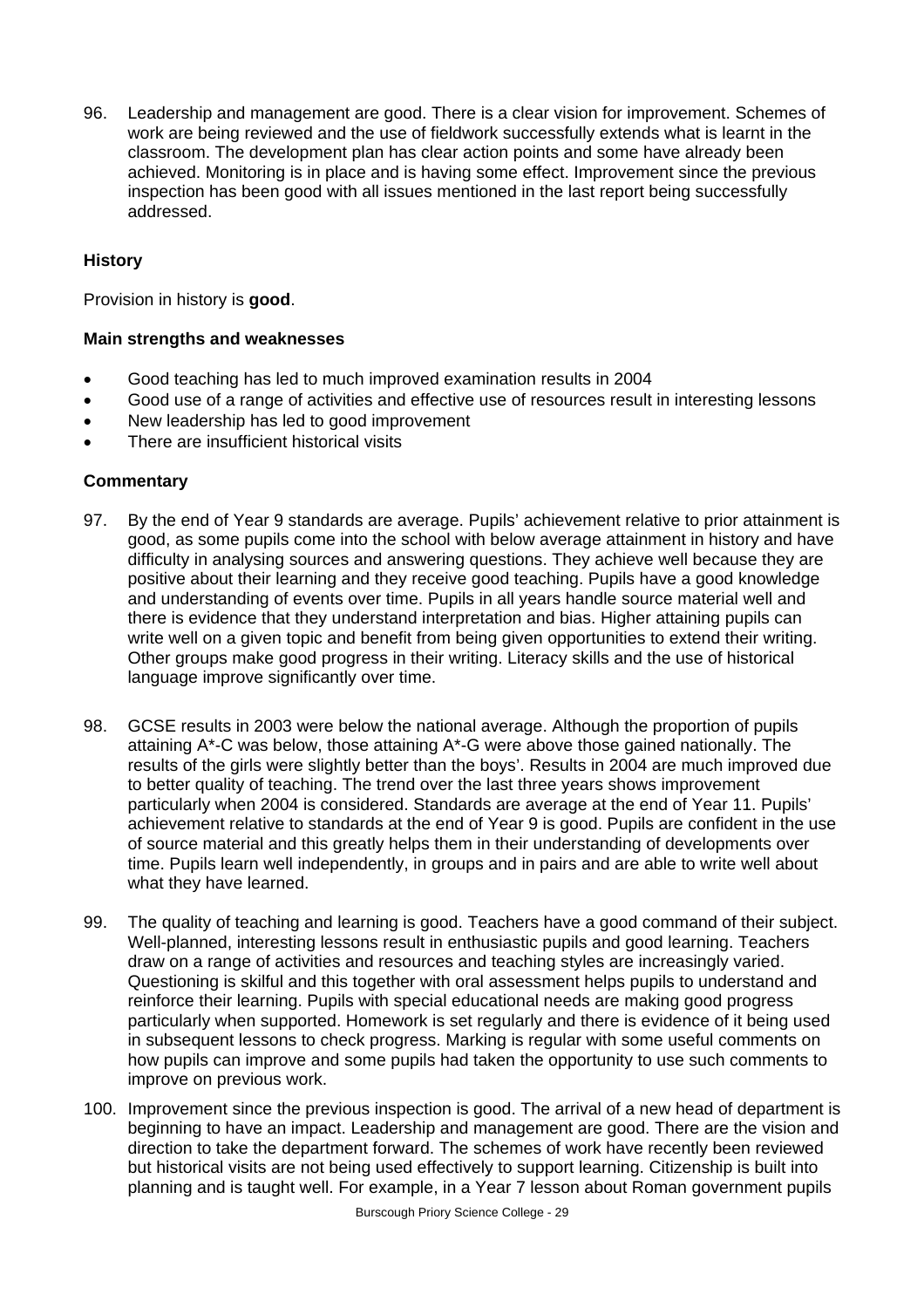proved perceptive. Accommodation is satisfactory and displays have been used well to celebrate the good work of pupils. Monitoring of teaching and learning has started and is beginning to improve the quality of teaching. The subject area has effectively dealt with all the issues from the last report.

# **Religious education**

Overall, provision in religious education is **unsatisfactory**.

# **Main strengths and weaknesses**

- The locally agreed syllabus is not being adequately taught to the majority of pupils in Years 10 and 11; consequently standards are below average and achievement is unsatisfactory
- GCSE teaching is enthusiastic, knowledgeable and very effective; standards are well above average and pupils are achieving very well
- There are not enough visits to places of worship or prayer in order to enhance pupils' learning
- GCSE religious education is becoming an increasingly popular option choice at the end of Year 9
- There is not enough monitoring of the teaching of non-specialist staff, some of which is dull

- 101. Standards in Years 7 to 9 are average and achievement is satisfactory. Pupils have a good understanding of the religious beliefs and practices of the main world religions, particularly Christianity and Judaism. They recognise the importance of the Holy Spirit to Christians and can interpret their beliefs in symbolic form. Knowledge and understanding of the Bible as 'Old' and 'New' Testaments, and how fundamentalist and liberal interpretations differ are above average. Knowledge and understanding of other world religions are below average and pupils are not yet recognising the common experiences, which they share with people of different faiths.
- 102. GCSE results in 2004 were well above average. The number of pupils entered for the full GCSE examination has been rising steadily over the past three years. Results prior to 2004 were equally good but because of the small numbers involved national comparisons are not possible.
- 103. Standards in Years 10 and 11 overall are below average and pupils are underachieving. Standards in the GCSE group are well above average and pupils are achieving very well. They have a very good factual knowledge of the main doctrines of Christianity. The vast majority of pupils do not take the GCSE course, however, and for these pupils standards are below average and achievement is unsatisfactory. Religious education is taught alongside personal, social and health education and citizenship. These three subjects share one lesson a week, which does not give sufficient time for pupils to cover the locally agreed syllabus in sufficient breadth or depth. Consequently pupils have only a superficial knowledge of life as a journey and do not have time to explore questions about life's meaning and purpose or reflect on what they have learnt in developing their own beliefs and values.
- 104. Teaching and learning are satisfactory in Years 7 to 9 and overall. In Years 10 and 11 teaching and learning are good. In Years 7 to 9, teaching by specialists is good; however, weaknesses in subject knowledge of non-specialists and the mundane methods used to convey information and aid understanding restrict the overall quality of pupils' learning. GCSE teaching is very good. Teachers use methods that are very effective in helping pupils learn, and through their own enthusiasm for the subject interest and motivate pupils well. Marking is of very high quality and pupils know clearly what they have to do to improve their work. Consequently pupils in this group learn very well. Teaching of non-GCSE pupils in Years 10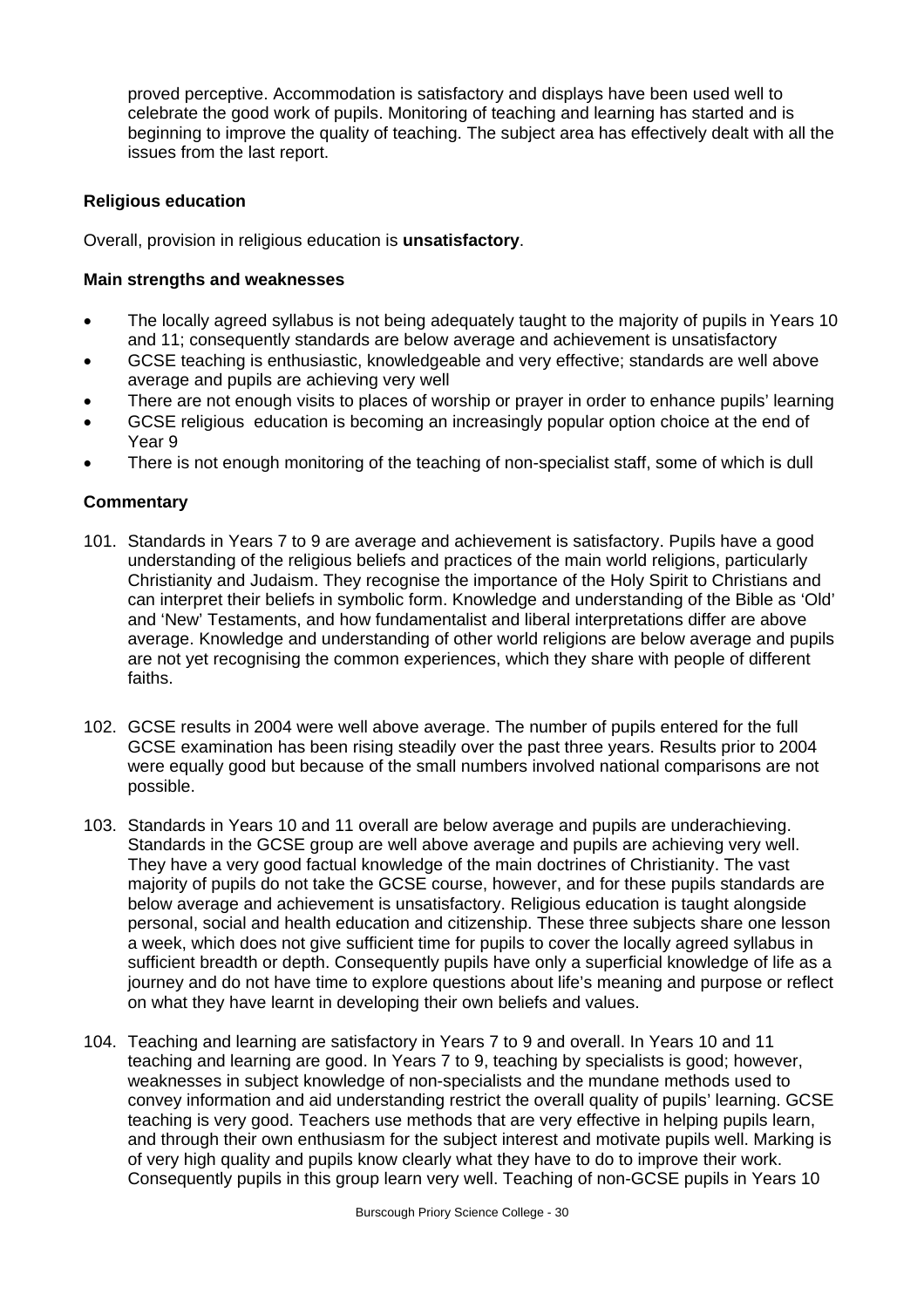and 11 is good. Tasks set are interesting and challenging and there is good evidence that the pupils are learning well. However, because the time devoted to religious education is not enough for them to cover the requirements of the locally agreed syllabus they are not attaining the standards they are capable of and are underachieving. There are no opportunities for pupils to enhance their learning about different religions through outside visits to places of worship, including churches, cathedrals, mosques and temples.

- 105. The leadership and management of religious education are unsatisfactory because the statutory requirement to fully teach the locally agreed syllabus to all pupils is not being met and the weaknesses identified in the previous report have not been tackled. The GCSE course has been successfully introduced, and recruitment to the subject at the end of Year 9 is at an all-time high. Religious education is becoming a very popular and successful GCSE subject. The subject makes a good contribution to pupils' personal development.
- 106. Improvement since the previous inspection is unsatisfactory. Statutory requirements to teach the locally agreed syllabus to all pupils are still not being met and standards overall in Years 10 and 11 remain below average. However, there has been an improvement in provision as GCSE courses are now offered and teaching in Years 10 and 11 has improved. However, there is not enough monitoring of the teaching of other members of the department in order to identify strengths and weaknesses and to improve standards. Not enough work has been done to improve the quality of teaching of non-specialists in Years 7 to 9 where dull teaching holds back achievement.

# **TECHNOLOGY**

# **Design and technology**

Provision in design and technology is **unsatisfactory**.

#### **Main strengths and weaknesses**

- GCSE examination results in electronics are outstanding in 2004 and in graphics they have been above average
- The quality of teaching and learning is good in electronics and graphics
- Pupils sustain good attitudes and behaviour in difficult circumstances
- GCSE results in resistant materials and food technology have significantly declined
- Extreme staffing problems have led to declining standards

- 107. Standards at the end of Year 9 are broadly at the level of the national expectation, boys gaining slightly better results than girls. Standards are similar to those observed during the previous inspection and constitute satisfactory achievement from the average level of attainment on entry. The best work is very imaginative and well presented showing good design. There is an emerging strength in graphics illustrated by creative designing evident in displays in the graphics studio. Pupils sustain good attitudes and behaviour in difficult circumstances; they apply themselves well and do their best. Behaviour is usually good.
- 108. GCSE examinations results have declined to below the national average. Within the overall picture there is considerable variation; results in resistant materials dropped from well above average to well below average during this period. In food technology, also, though results over the last two years have been consistent at below average, they constitute a drop from well above average in 2002. There has been an absence of the highest grades in both resistant materials and food technology. These results represent underachievement during the last two years that is due directly to staffing problems. By contrast, results in electronics have improved and were outstanding in 2004. This reflects pupils' work in electronics, which is well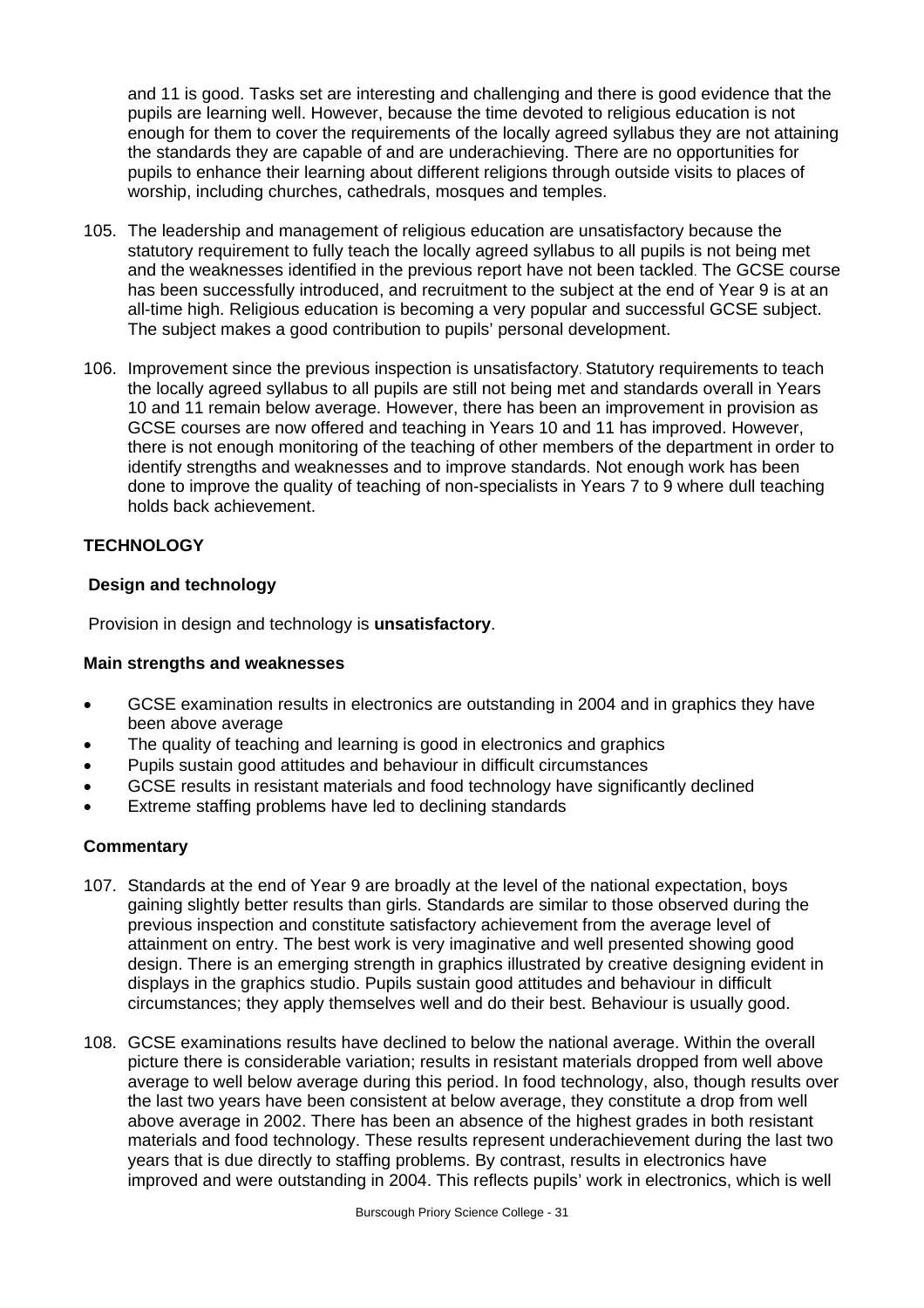thought out and well presented. Examination results in graphics are consistently above the national average. Electronics and graphics results reflect stable staffing and consistently good teaching. Achievement is very good in electronics, good in graphics and unsatisfactory in resistant materials and food technology. Achievement overall in Years 10 and 11 is unsatisfactory.

- 109. The quality of teaching and learning observed was good. Teaching of electronics and graphics in Years 10 and 11 is consistently good, lessons are well planned and the level of challenge is high. Clear explanations help pupils to improve their work. Individual needs are carefully considered and pupils with special educational needs are able to achieve well. However, staff absence has become a major problem that has impacted on the quality of teaching overall. Two senior members of staff have been not in attendance for protracted periods and were not present during the inspection. Staff absences have resulted in pupils in Years 10 and 11 falling behind in their work in resistant materials and the quality of teaching overall is satisfactory at best. Deficiencies in technical assistance have arisen since the previous inspection due to frequent absence. Teaching staff absences have had a major adverse effect on pupils' achievement, especially in Years 10 and 11.
- 110. Leadership and management are unsatisfactory. Day-to-day organisation of the department is effective due to the dedication and commitment of a relatively inexperienced staff who are doing a valiant job in the present situation. However, there is no clear leadership and the department cannot move forward under these circumstances. The accommodation for design and technology has improved greatly. The department is now housed in refurbished workshops, which are equipped with new furniture and resources. A new computer suite has also been provided. However, staffing problems have resulted in an unacceptable delay in fully commissioning these areas.
- 111. Improvement since the previous inspection is unsatisfactory. Standards in Years 7, 8 and 9 have remained in line with the national average but, during the same period, standards in Years 10 and 11 have declined markedly in some areas. The most significant change has been in resistant materials but standards in food technology have also fallen substantially.

# **VISUAL AND PERFORMING ARTS**

# **Art and design**

Provision in art and design is **very good**.

# **Main strengths and weaknesses**

- Teaching is very good because teachers use expert knowledge to plan lessons very well
- GCSE examination results are well above average
- Assessment procedures are very good; pupils know how well they are doing and what they need to do to improve
- Lack of visits to galleries denies pupils the opportunity to see original works
- Cramped accommodation and lack of storage restrict the size of work that can be done and make organisation of three-dimensional work difficult
- ICT resources do not meet the department's needs for reference or creative purposes

# **Commentary**

112. Standards in Year 9 are above average. Overall, girls' work shows more diligent research and often-greater effort given to refining and improving it. Achievement is very good in relation to pupils' widely varying standards and experience when they entered the school. Pupils are introduced to a wide variety of media and teaching processes; this leads to rapid gains in knowledge, skills and understanding. The vocabulary of the subject is taught well and used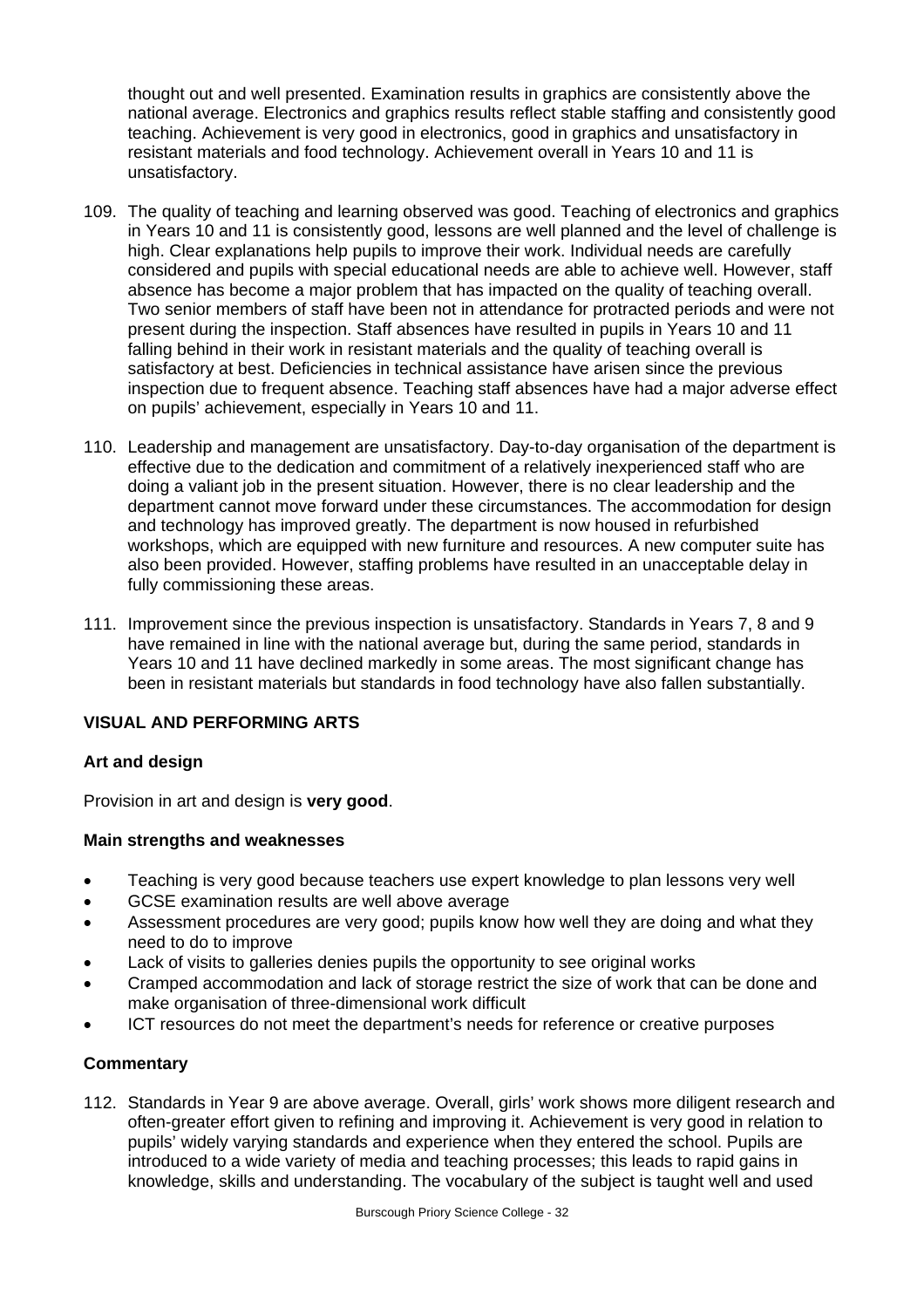routinely so that pupils are able to discuss their work and ideas with confidence. All work is related to that of other artists and to the work of other cultures, enabling pupils to see their work in a wider context. Pupils with special educational needs also make very good progress.

- 113. In 2003, GCSE results were well above average and provisional results for 2004 show further improvement. Pupils did better than in most of their other subjects. Girls did better than boys, particularly in the award of the highest grades. Work seen during the inspection matches closely these assessments and results. . By Year 11, standards are well above average overall. Teachers build well on the solid foundation of earlier work so that pupils achieve very well. Girls' standards are higher overall, partly because of a more focused approach to research and wider exploration of possibilities but also because the standards of the boys beginning the GCSE course are lower.
- 114. Teaching is very good and promotes very good learning. The key strength is in teachers' command of their subject that they use to plan interesting and engaging lessons. Teachers provide expert demonstrations so that pupils understand what is expected of them and see what they might achieve. Lessons have a purposeful atmosphere in which little time is wasted because pupils are given interesting things to do and are challenged to do their best. Pupils respond to the good relationships that teachers establish and their expectations of effort, by bringing very good attitudes to their work. Lessons involving three-dimensional work are made difficult by the cramped accommodation. The use of the same tables for both three and twodimensional work creates additional difficulties of maintaining a suitable working environment for both.
- 115. Assessment procedures are exemplary and teachers make very good use of both day-to-day and longer-term methods to promote pupils' achievement. A particularly good feature is the way that teachers and pupils review homework together so that ideas are shared and pupils know how well they are doing. Pupils respond very well when they analyse work critically as a group; comments are always positive and usually well thought out. They also learn how their own work might be improved and often choose to rework pieces to attain a higher standard. Teachers provide examples of levels and standards in language that pupils understand and to which they can relate their work. Very basic ICT equipment restricts opportunities to support learning through research, and for creative use. Lack of visits to galleries denies pupils the opportunity to be inspired by original works.
- 116. Very good leadership and management have developed a very successful department with a clear vision for improvement. Issues from the previous report have been analysed and tackled systematically and well. The way that teachers are managing the long-term absence of the head of department is a credit to them but also reflects well on the design of both the curriculum and the well-established management systems. Improvement since the previous inspection has been good. High standards have been maintained and have improved at GCSE. The department makes a very good contribution to pupils' personal development and to the school's wider aims

# **Music**

Provision in music is **very good**.

# **Main strengths and weaknesses**

- Excellent leadership and very good management are responsible for very good teaching and learning overall
- Very good teaching and learning are enhanced by excellent accommodation and the use of very good resources
- Very many pupils take advantage of the very good opportunities to develop their interests in instrumental music and singing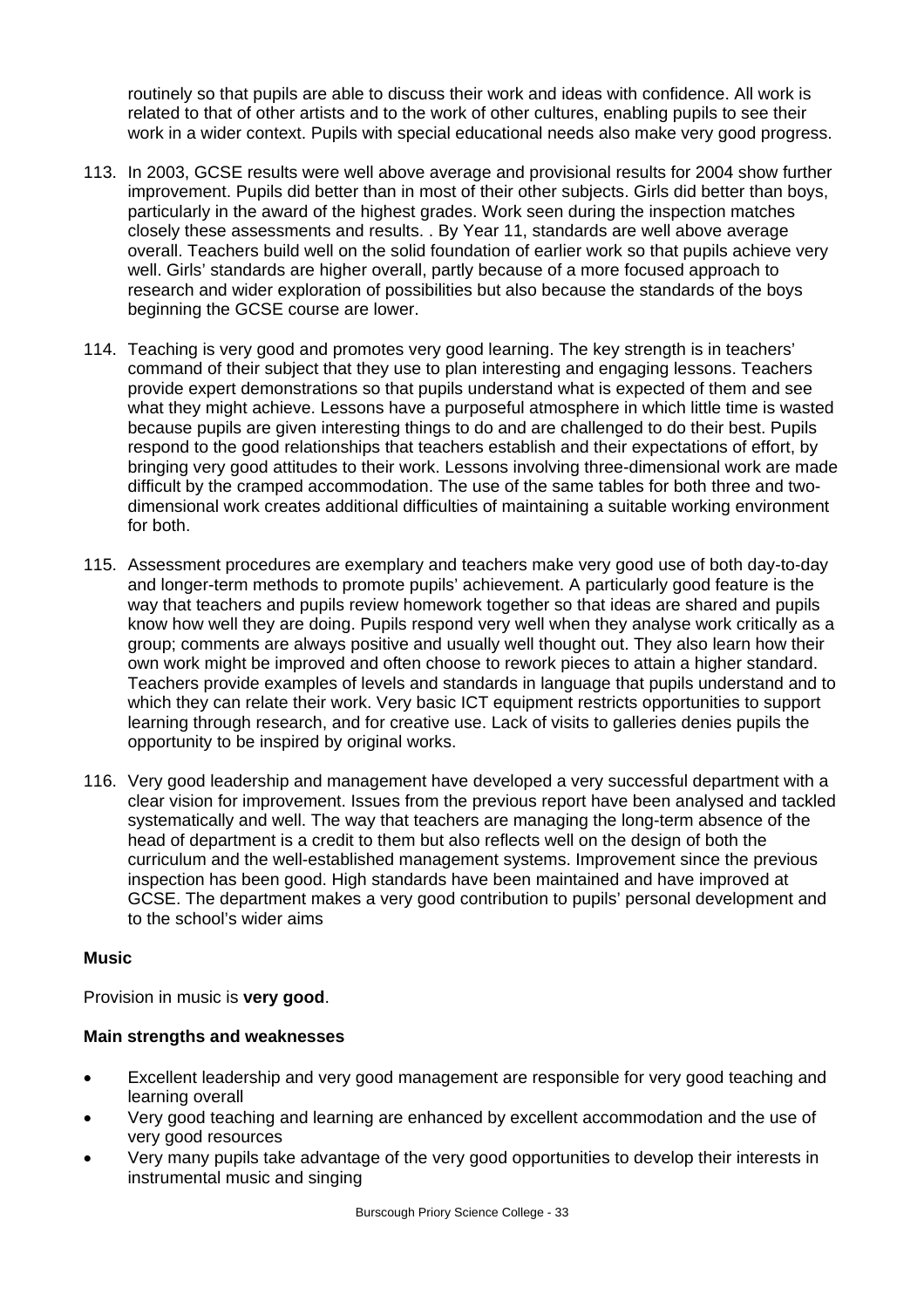• Although assessment is thorough, it is not yet being used effectively to help pupils' understanding of how they can improve

# **Commentary**

- 117. Pupils enter the school in Year 7 with few musical skills or experiences and standards are below expectation. However, by the end of Year 9 standards are above average. Very many pupils are showing good competence in keyboard work and very good practical knowledge about chords. Achievement is very good. Pupils with special educational needs are making particularly good progress and musically gifted and talented pupils are also achieving very well.
- 118. GCSE results in 2004 were above average compared to those in all other schools and were in line with the pattern of recent years. The department has maintained a standard of all entrants achieving a pass of grade G or higher. Higher standards in Years 7 to 9 than in Years 10 and 11 are a reflection of the very recent marked improvement in resources and accommodation. Standards at the end of Year 11 are above average and achievement is good. ICT is used well to enhance good compositional skills and presentation.
- 119. Teaching and learning are very good overall and both have a marked enthusiasm that characterises the whole department. Pupils' attitudes and behaviour are uniformly excellent and they respond most positively to the teaching, which is never less than good and sometimes is excellent. This high quality teaching is the outcome of excellent subject knowledge and very good planning. It is supported by the very good use of the interactive whiteboard technology, which considerably enhances the pupils' learning. The teaching frequently challenges the pupils who respond very well to the given briefs and work very productively. Pupils organise themselves well and work co-operatively in groups. Both teaching and learning are enhanced by the excellent new accommodation and by the very good new resources for keyboard activity. Assessment is good; it is well organised and thorough in providing information about pupils' standards and progress.
- 120. Leadership is excellent. It has the highest aspirations for the development of the department and critical self-review plans for the highest standards. Management is very good; it is highly confident and extremely well informed. Opportunities for making music within the curriculum are very good and very many pupils pursue their interests in instrumental music and singing by having lessons with the visiting teachers who give excellent support to the department. A particular feature of this aspect is the very considerable interest and strengths in singing and music theatre skills, so excellently demonstrated in a lunchtime concert which was received with warmth and admiration by the very large audience of both pupils and staff.
- 121. Improvement since the previous inspection has been very good. The very recent move into the excellent new accommodation has already made a strong impact upon the provision for the subject and has answered all the problems, identified in the previous report, relating to lack of space and noise intrusion.

# **PHYSICAL EDUCATION**

The overall quality of provision is **very good**.

# **Main strengths and weaknesses**

- Results in the GCSE short course examination are outstanding
- Teaching and learning are very good
- The leadership and management of the department are very good; staff share a commitment to raising standards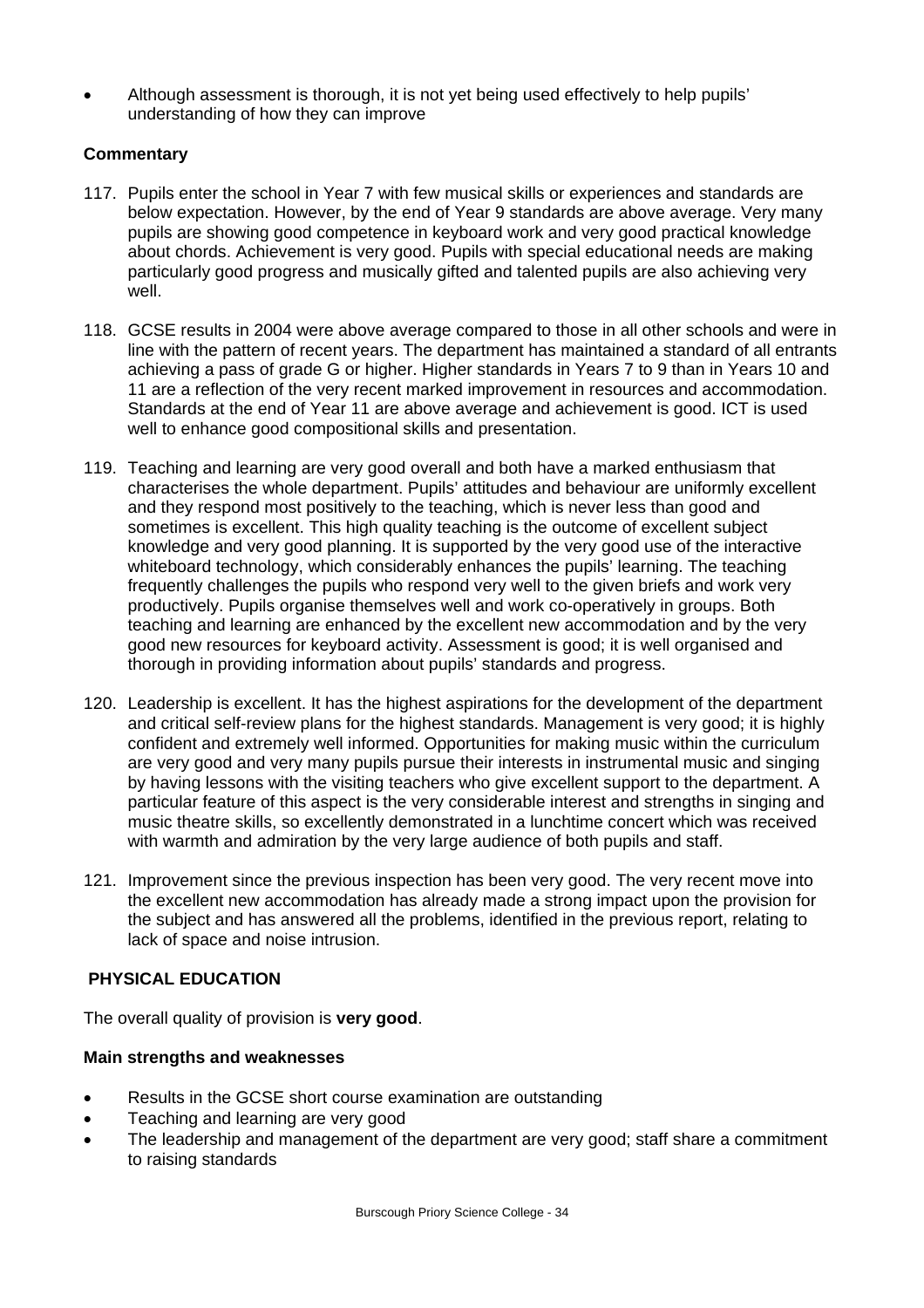- Very good relationships and good lesson management mean pupils have a very positive attitude to the subject
- The indoor accommodation is barely adequate

# **Commentary**

- 122. By the end of Year 9 standards in physical education are above the national average. This represents very good achievement by pupils who have limited experience and skills when they enter Year 7. In games pupils demonstrate good levels of ball-handling skills and spatial awareness, and are developing the skills that will enable them to compete successfully in a wide range of sporting activities. In dance pupils compose and perform accurately and expressively and successfully communicate their intentions through movement.
- 123. Results in short course GCSE have improved significantly since the previous inspection and are now outstanding. In the 2003 and 2004 examinations all the pupils entered gained an A\*- C grade. A group of Year 11 pupils have also successfully gained the Junior Sports Leaders award, a national award for young people who wish to improve their sports organisational skills.
- 124. By the end of Year 11 the overall standard of attainment in the non-examination course is also better than that seen nationally. For those taking the GCSE course standards are also above average with noticeable strengths in the theoretical elements of the course. These are well linked to the practical work and result in well above average levels of knowledge and understanding. Many pupils take part in many inter-school games and competitions and gain much success. A good number have represented Lancashire in a range of sporting activities. Achievement in Years 10 and 11 is very good.
- 125. Overall teaching and learning are very good and are major strengths of the department. Teachers are very knowledgeable and enthusiastic. Lessons are very well structured with a choice of tasks that promote a high level of interest and effort, and enable all pupils to make progress. There is an expectation that pupils will work hard, behave well, and achieve well, and overwhelmingly these expectations are met. Pupils' enjoyment of their lessons is very evident. Pupils with special educational needs are well integrated, given sensitive and skilful support, and reach levels of attainment that are commendable.
- 126. Strong leadership and a positive ethos characterise the management of the department. High quality documentation covers all aspects of the department's work and aids the delivery of the subject. Comprehensive records of pupils' achievement are kept, and are used to influence curricular planning. Indoor accommodation is barely adequate; it is old and worn. In 2002 the department gained Sportsmark, a national recognition of high quality provision. Improvement since the previous inspection is good, including significant improvement in examination results and an extensive improvement in the range of extra-curricular activities.

# **BUSINESS AND OTHER VOCATIONAL COURSES**

#### **Business studies**

A lesson of business studies was sampled and teaching was found to be good.

# **PERSONAL, SOCIAL AND HEALTH EDUCATION AND CITIZENSHIP**

# **Personal, social and health education (PSHE)**

Provision for personal, social and health education is **satisfactory**.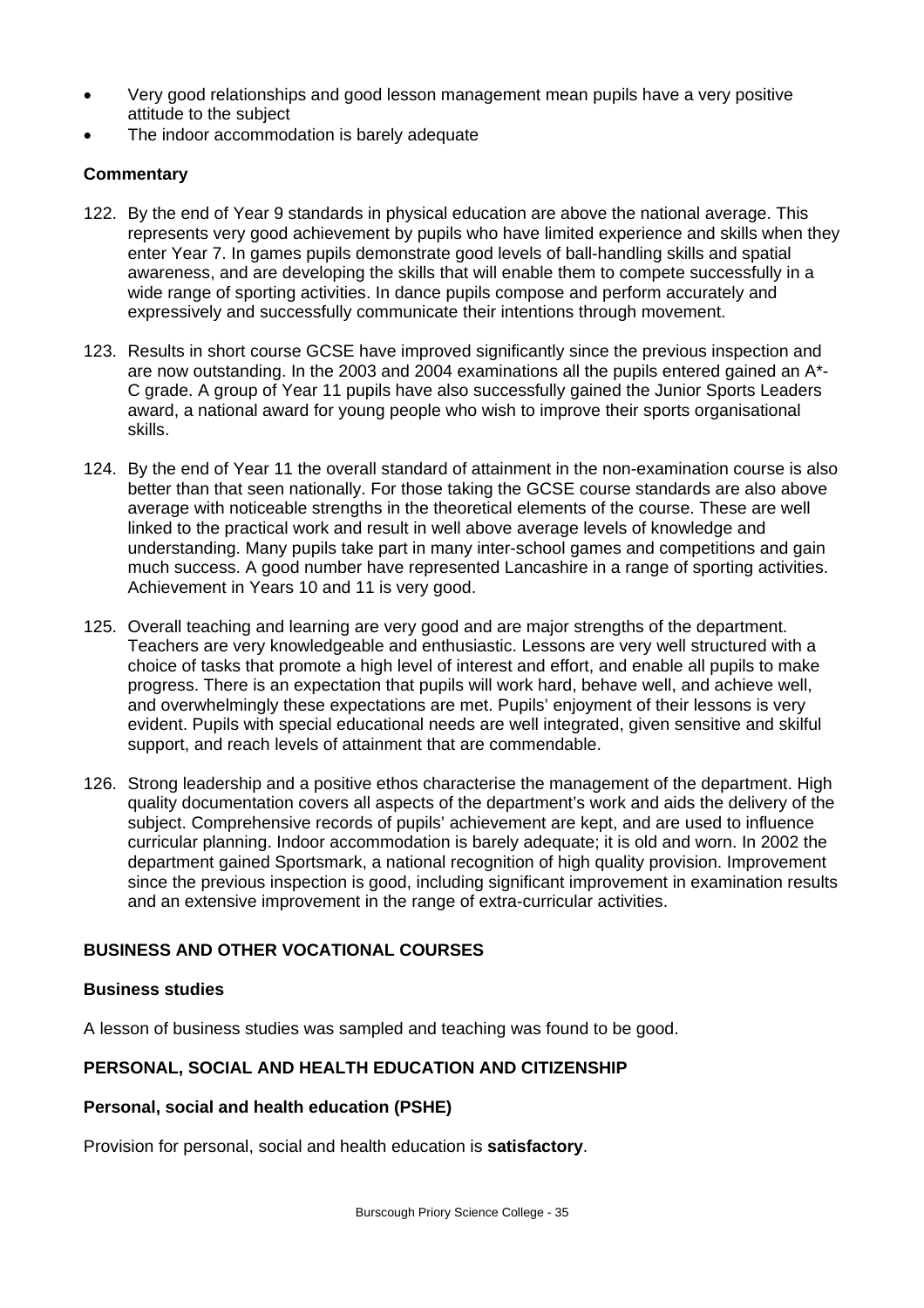# **Main strengths and weaknesses**

- Standards are above average
- Provision for sex education is good
- The teaching of study skills makes a good contribution to GCSE examination success
- Pupils have contributed well to the development of the personal, social and health education programme and this has resulted in them enjoying and valuing personal, social and health education lessons
- The short 35-minute period makes it difficult to deliver effective lessons and slows achievement
- There is insufficient monitoring of the quality of teaching and the curriculum

- 127. Standards are above average in Year 7. Pupils have good oral skills and are very willing to contribute to class discussions, their ideas are sensible and they have a good understanding of current issues. By the end of Year 9 standards are also above average. Pupils understand social and moral dilemmas and can discuss issues such as homelessness at a high level. Their good oral skills and vocabulary contribute to their progress in personal, social and health education. Achievement is satisfactory through Years 7 to 9. Standards are also above average and achievement is by the end of Year 11. Pupils report that they very much enjoy their personal, social and health education lessons and this has influenced their choices in further education with a good number planning to study A-levels with a significant social content.
- 128. The quality of teaching is satisfactory overall but varies from very good to unsatisfactory. A special team of teachers with an interest in personal, social and health education has been recently established in Years 7 to 9. There is now a real sense of team spirit and a concentration on developing an appropriate scheme of work. These arrangements have the potential to improve the quality of teaching. The best lessons were well planned and organised with clear expectations of what pupils were expected to learn. A good range of activities kept pupils interested and involved. Where teaching was unsatisfactory planning and the teacher's subject knowledge was insecure and pupils were not all actively involved; therefore standards of behaviour slipped. There is often insufficient time to complete activities in the short 35 minute slot. Teachers try hard to use the national strategy for teaching pupils in Years 7 to 9 but there is insufficient time to fit in a productive three-part lesson. This factor, together with the uneven quality of teaching, depresses achievement, resulting in achievement being satisfactory where there is the potential for it to be good.
- 129. A new curriculum is being developed in Years 7 to 9 in order to tailor the content more closely to pupils' needs. The curriculum and teaching team in Year 10 and 11 are well established but current arrangements give little time to the delivery of health education, including sex and drug education. This affects the depth of information that can be supplied. Statutory requirements are met concerning sex and drug education. Outside speakers are used well in these areas. Sex education is of good quality overall. The teaching of study skills makes a significant contribution to examination success. Pupils learn how to revise successfully, and effectively manage their time. Pupils are able to discuss their needs with the co-ordinator and pupils appreciate the positive response to their suggestions and concerns. Pupils have contributed well to the programme and this makes them value their lessons.
- 130. Leadership of the recently appointed head of department is good. There is a clear direction and an agenda for improvement. Management is satisfactory but monitoring of teaching and the curriculum needs to be improved to smooth out inconsistencies in the quality of provision. Improvement since the previous inspection is satisfactory overall; very recent improvement is good.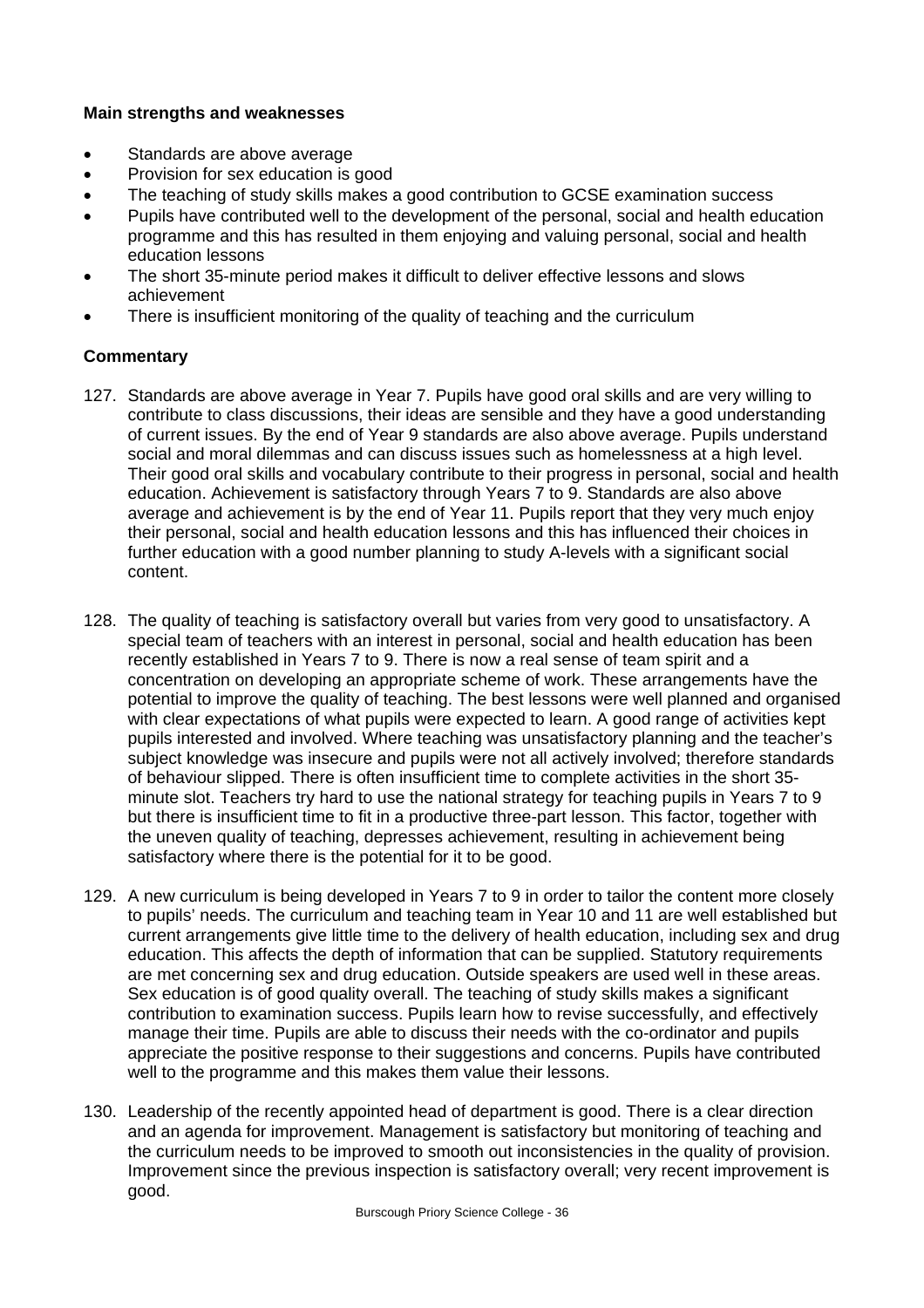# **Citizenship**

- 131. Not enough lessons or work were seen to be able to report on teaching and learning, standards or achievement. The citizenship curriculum is planned for other subjects to teach at times of their own choosing. The original plan, which was drawn up two years ago, gives clear guidance on which subjects could help to deliver the programmes of study. However, there has been no formal monitoring of when and how or if this is being done.
- 132. There is some valuable citizenship work being done in lessons and through wider wholeschool activities; for example, the school was an active participant in Lancashire County Council's Local Democracy Week. Some good work is done in form periods and in personal, social and health education history and religious education. However, what is being done is not being monitored or co-ordinated and delivery is piecemeal and unregulated. The school cannot be sure that all elements of National Curriculum citizenship are being taught. The requirement to assess all pupils in this subject and report to parents is not being met and therefore provision in citizenship is unsatisfactory.